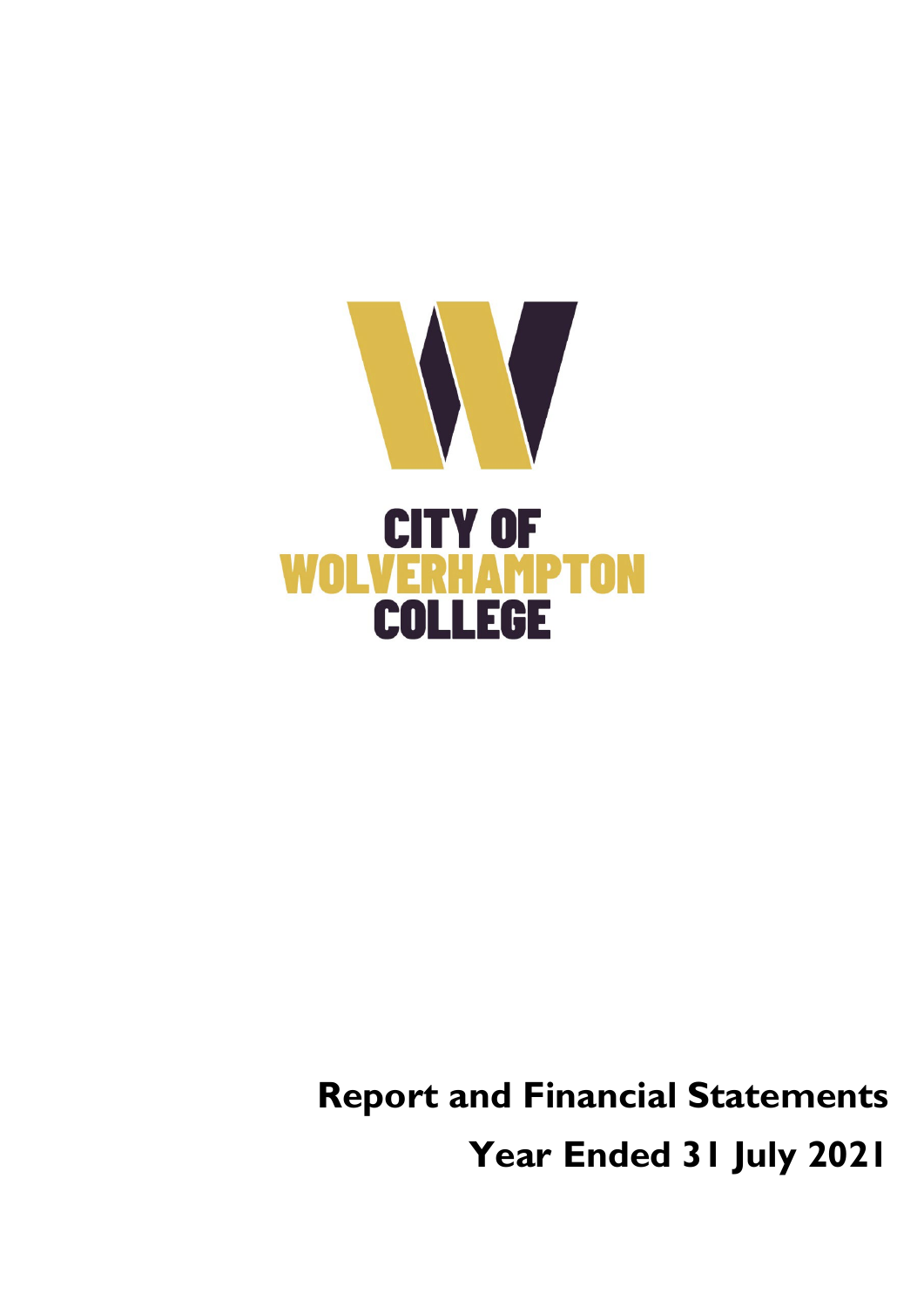

# **Key Management Personnel, Board of Governors and Professional Advisers**

### **Key management personnel**

Key management personnel are defined as members of the College Leadership Team and were represented by the following in 2020/21:

Malcolm Cowgill –Principal and CEO; Accounting Officer Ian Browne – Vice Principal Student Success Louise Fall – Vice Principal Student Engagement Peter Merry - Vice Principal Business Success

### **Board of Governors**

A full list of Governors is given on pages 21 to 23 of these financial statements.

Mrs E Ball is Clerk to the Board of Governors.

### **Professional advisers**

### **Financial statements auditors and reporting accountants:**

RSM UK Audit LLP St Philip's Point, Temple Row Birmingham B2 5AF

### **Internal auditors:**

TIAA Limited Artillery House Fort Fareham Newgate Lane Fareham PO14 1AH

### **Bankers:**

Barclays Bank Plc Queens Square Wolverhampton WV1 1DS

#### **Solicitors:**

FBC Manby Bowdler LLP, George House, St. John's Square, Wolverhampton, WV2 4BZ Eversheds Sutherland, 115 Colmore Row, Birmingham, B3 3AL DAC Beachcroft, Tricorn House, 51-53 Hagley Rd, Birmingham, B16 8TP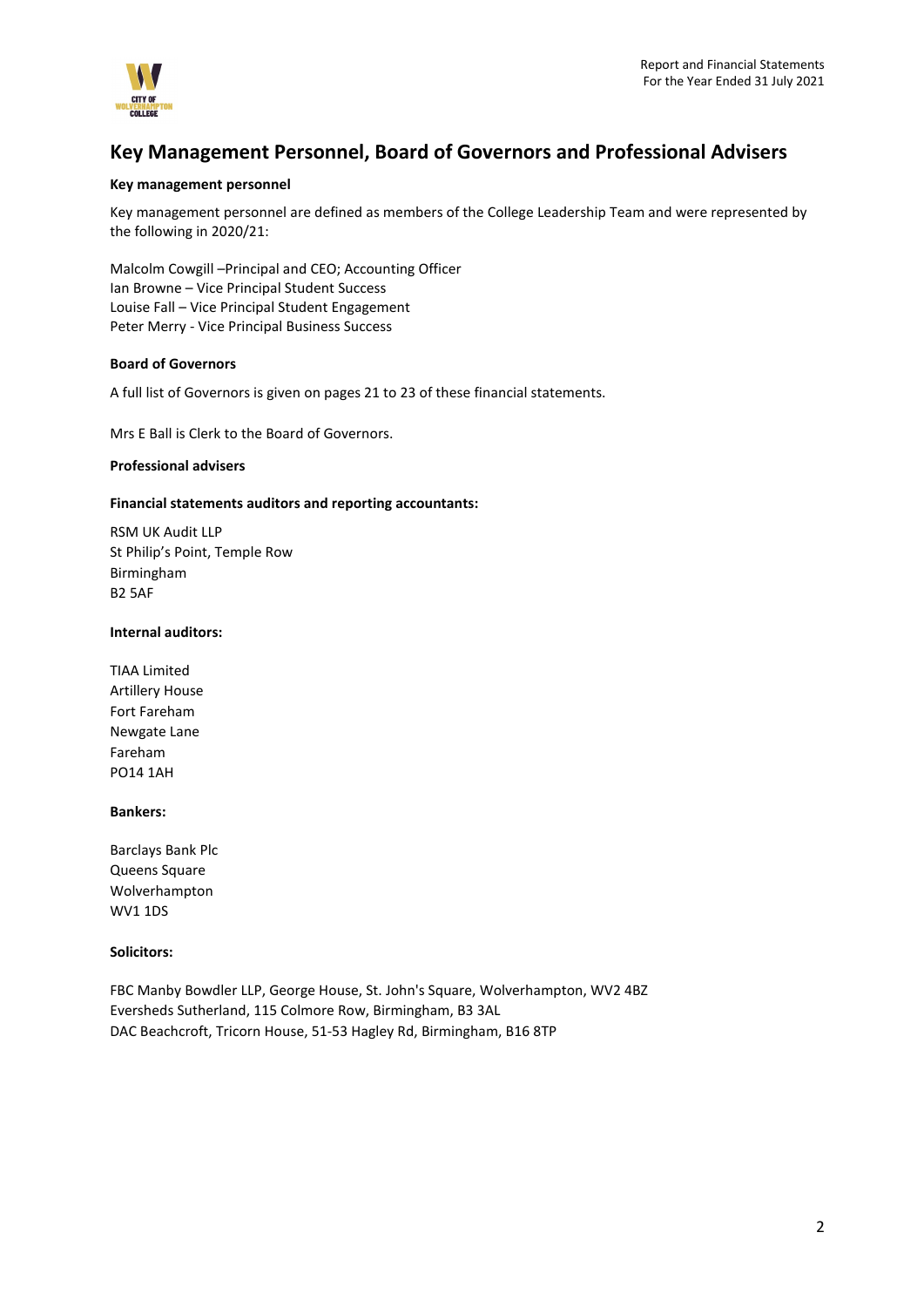

# **Contents**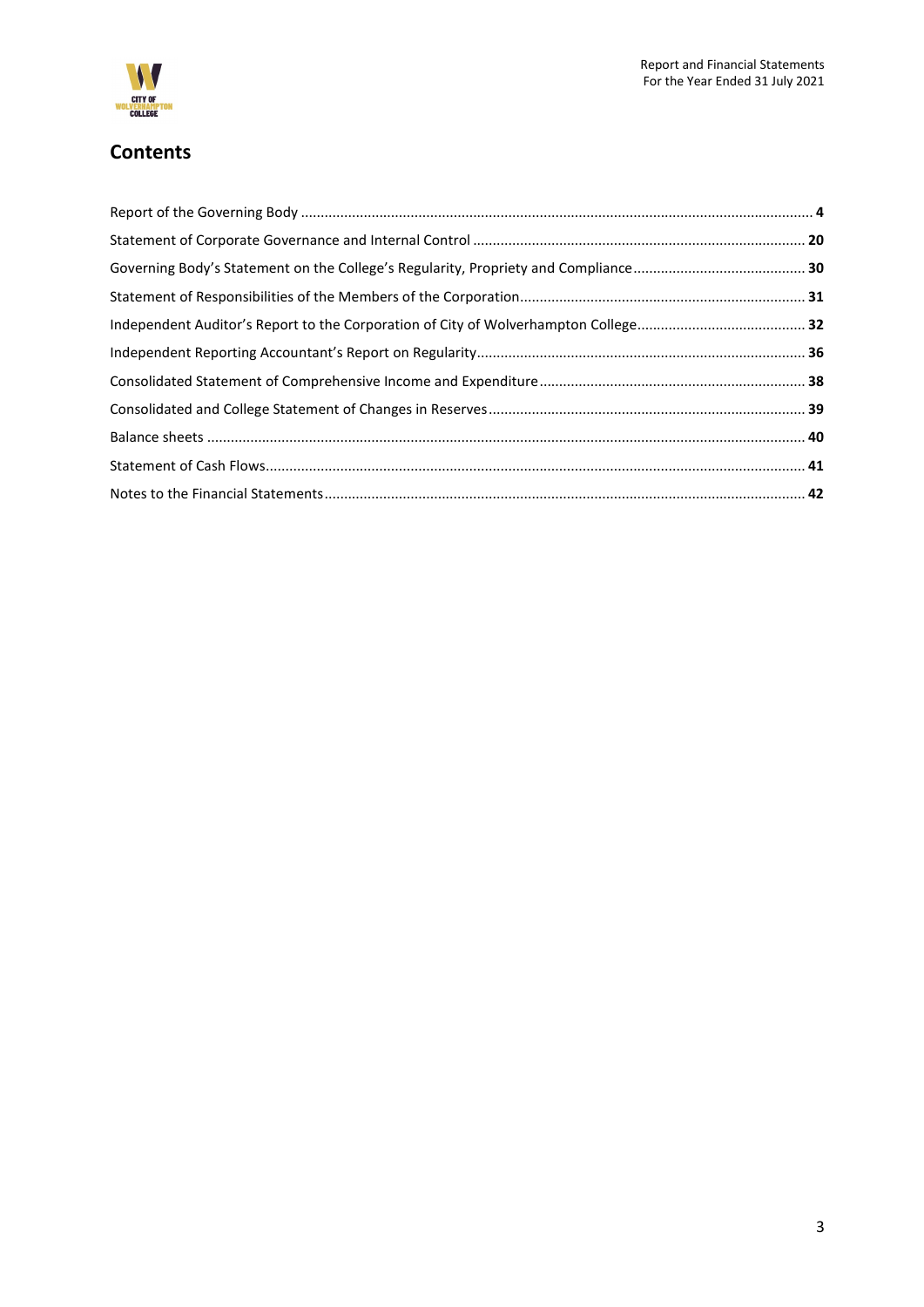

## <span id="page-3-0"></span>**Report of the Governing Body**

### **NATURE, OBJECTIVES AND STRATEGIES**

The members present their report and the audited financial statements for the year ended 31 July 2021.

### **Legal status**

The Corporation was established under the Further and Higher Education Act 1992 for the purpose of conducting City of Wolverhampton College. The College is an exempt charity for the purposes of Part 3 of the Charities Act 2011.

The Corporation was established as Wulfrun College on 1 April 1993, under the Further and Higher Education Act 1992 for the purpose of conducting Wulfrun College. By order of the Secretary of State for Education, the Corporation changed its name to Wolverhampton College on 1 October 1999, which was subsequently changed to City of Wolverhampton College on 1 June 2001.

On 3 June 2019, City of Wolverhampton College Enterprises Limited was incorporated with City of Wolverhampton College owning 100% of the Share Capital. Accordingly, the financial results for the College and Enterprises have been consolidated to form group financial statements.

### **Mission, vision and values**

The Corporation maintains responsibility for the overall college mission, vision and values which are reviewed at least every three years and underpinned by detailed policies and an overall strategic framework.

### **Purpose**

"Defining Futures"

### **Values**

The review of the strategic plan identified four key areas each with four distinct areas of focus:

- **Student Engagement:** We Value Students
- **Student Success:** We Value Success & Progression
- **Business Success:** We Value our Sustainable Business
- **People Engagement:** We Value Role Models

**Student Engagement** encompasses Marketing, Student Recruitment, Student Support Services including Safeguarding, Quality Assurance and Improvement, Information Technology and Business Learning Technologies.

**Student Success** includes Curriculum Development, Right Student -Right Course, Teaching, Learning & Assessment and Progress & Destinations.

**Business Success** covers Financial Management, Campus Transformation, Funding and Compliance and Commercial Projects.

**People Engagement** incorporates Culture, Change and Wellbeing, People Development, Health, Safety and Environment, Reward & Recognition.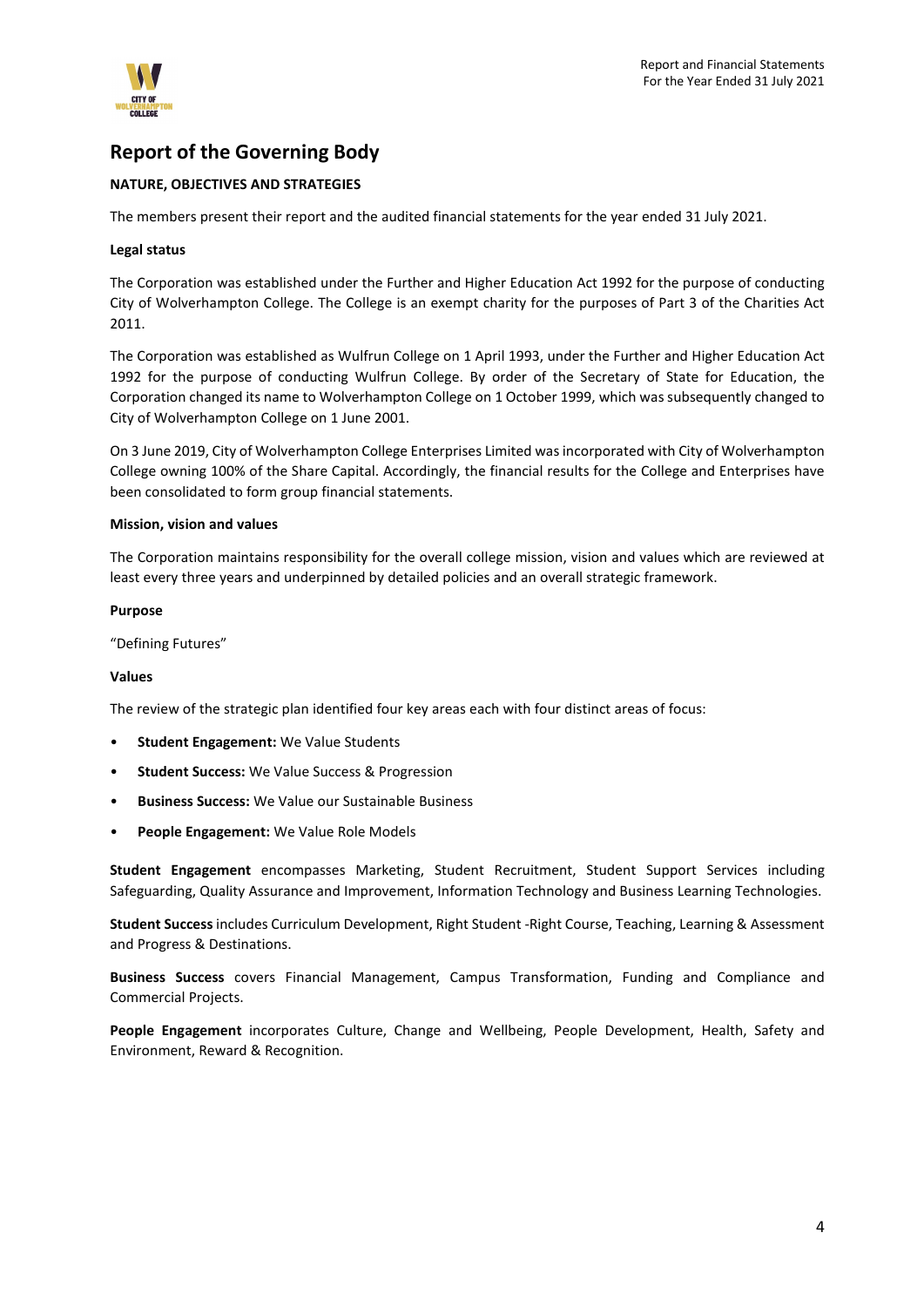

### **Public Benefit**

City of Wolverhampton College is an exempt charity under the Part 3 of the Charities Act 2011 and is regulated by the Secretary of State for Education as Principal Regulator for all FE Corporations in England. The members of the Governing Body, who are trustees of the charity, are disclosed on pages 21 to 23.

In setting and reviewing the College's strategic objectives, the Governing Body has had due regard for the Charity Commission's guidance on public benefit and particularly upon its supplementary guidance on the advancement of education. The guidance sets out the requirement that all organisations wishing to be recognised as charities must demonstrate, explicitly, that their aims are for the public benefit. In delivering its mission, the College provides the following identifiable public benefits through the advancement of education:

- High-quality teaching
- Widening participation and tackling social exclusion
- Excellent employment record for students
- Strong student support systems
- Links with employers, industry and commerce

### **Financial Notices to Improve**

In June 2012, the College received Financial Notices to Improve (FNTI) from the SFA. The only remaining FNTI concerns Financial Health and results from the SFA Financial Health Grade of Inadequate for 2010/11 based upon three Key Performance Indicators as applied to all FE colleges. The College continues to meet with the Education and Skills Funding Agency (ESFA) on a regular basis to review progress against the targets and proposals to address the long-term financing and estates issues in collaboration with Barclays Bank, Wolverhampton City Council, the Local Enterprise Partnership (Black Country LEP) the West Midlands Pension Fund (WMPF), West Midlands Combined Authority and the FE Commissioner. The College's financial plan approved by the Corporation in July 2021 further reflects efforts to improve financial health with the ultimate objective being for the FNTI to be lifted.

Central the College's plans are the proposal to divest of the Paget Road site and move to new facilities in the City Centre and at Wellington Road. This envisages a combination of increased operating revenues and operating efficiencies that will finance the College's debt which is expected to be restructured.

### **Financial objectives**

The College's financial objectives are:

- to maintain long term financial stability
- to successfully resolve all the issues covered by the outstanding Financial Notice to Improve
- to continue to invest in teaching and learning resources, and the College estate to secure that stability

A series of performance indicators have been agreed to monitor the successful implementation of the policies

### **Performance indicators**

The College measures key performance indicators that cover its key strategic objectives. Progress against each of the indicators is provided at the Board of Governors.

The College is committed to observing the importance of sector measures and indicators and use the FE Choices website which looks at measures such as success rates. The College is required to complete the annual Finance Record for the ESFA. The Finance Record produces a financial health grading. The Governing Body continues to self-assess as inadequate until such time as there is a greater clarity as to the College's property strategy plans and financing.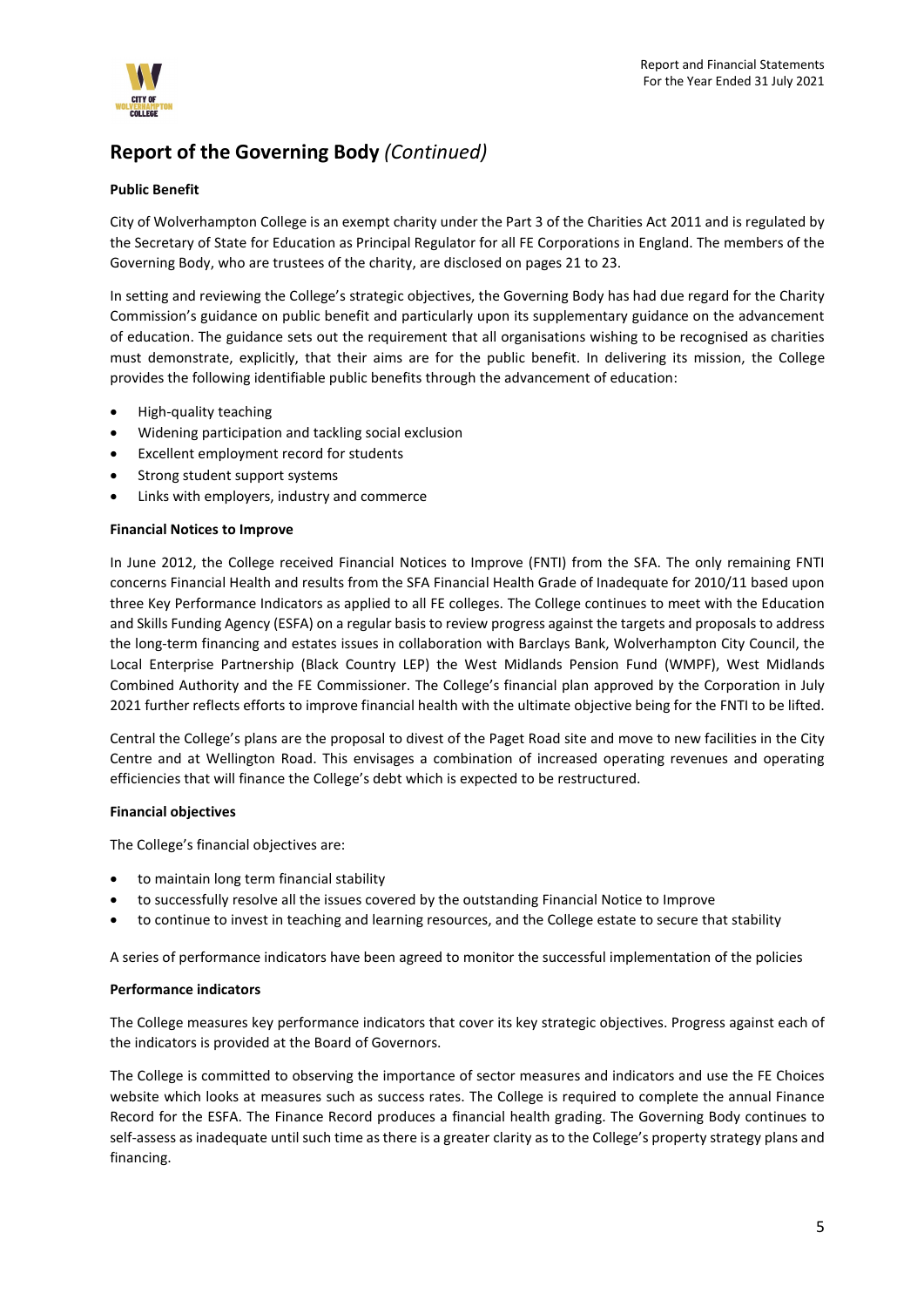

Student, apprentice and employer satisfaction levels remain very high. 95% of students would recommend the College to a friend. 86% of Apprentices would also recommend the College – in light of the ongoing pandemic, this remains positive.

The College, historically, has taken part in a national survey – Fe Choices - for employers who have apprentices. This survey measured employers' satisfaction with training funded by the Department for Education (DfE). The survey applied to most general further education colleges, tertiary colleges, specialist colleges, local authorities and most independent learning providers that deliver publicly-funded training.

The 2020/21 FE Choices survey was suspended again due to the pandemic, therefore the College hosted an internal survey to gather feedback from our employers. Finding were overall positive, with 85% of employers recommending the College.

### • **Learner numbers and achievement of funding body targets**

Performance against the funding bodies' key classroom-based contracts was as follows:

|                                      | 2020/21           | 2019/20         |                          |                 |
|--------------------------------------|-------------------|-----------------|--------------------------|-----------------|
|                                      | Contract<br>f'000 | Actual<br>f'000 | <b>Contract</b><br>f'000 | Actual<br>f'000 |
| 16-18 (and 19-24 High Needs)^        | 10,297*           | 10.950          | $8.973*$                 | 9,501           |
| Adult Education Budget - ESFA        | 807*              | 923             | $928*$                   | 1.213           |
| <b>Adult Education Budget - WMCA</b> | 5,782             | 6.099           | $5,413*$                 | 4.717           |

\**Original contract values*

*^Programme funding; contract per budget versus final claim*

The unprecedented circumstances around the Covid-19 pandemic resulted in exceptional trading conditions and consequently exceptional concessions regarding funding contracts. For the Adult Education Budget these concessions were such that the actual Adult Education Budget funding contract value in place at the end of the year for the West Midland Combined Authority was earned in full.

### • **Learner Success Rates**

Most students achieve their qualifications and more do so than those in similar Colleges nationally. The proportion of students who achieve their qualifications at the College continues to be high (overall achievement 87%). This outcome demonstrates a sustained position of high achievement rates over the last four years.

### • **Develop a Highly Engaged and Skilled Workforce**

In 2020/21 staff turnover was 11.5%, above the College's benchmark of 10% (a 1.05% increase on the previous year) and annualised sickness absence was 3.1% against an annual target of 3.0%.

### • **Employer Engagement**

The College continues to lead in the engagement of employers in training and has been commended in its drive to shape the curriculum to reflect the changing requirements of employers. This is reflected in the very high employer satisfaction survey results quoted above.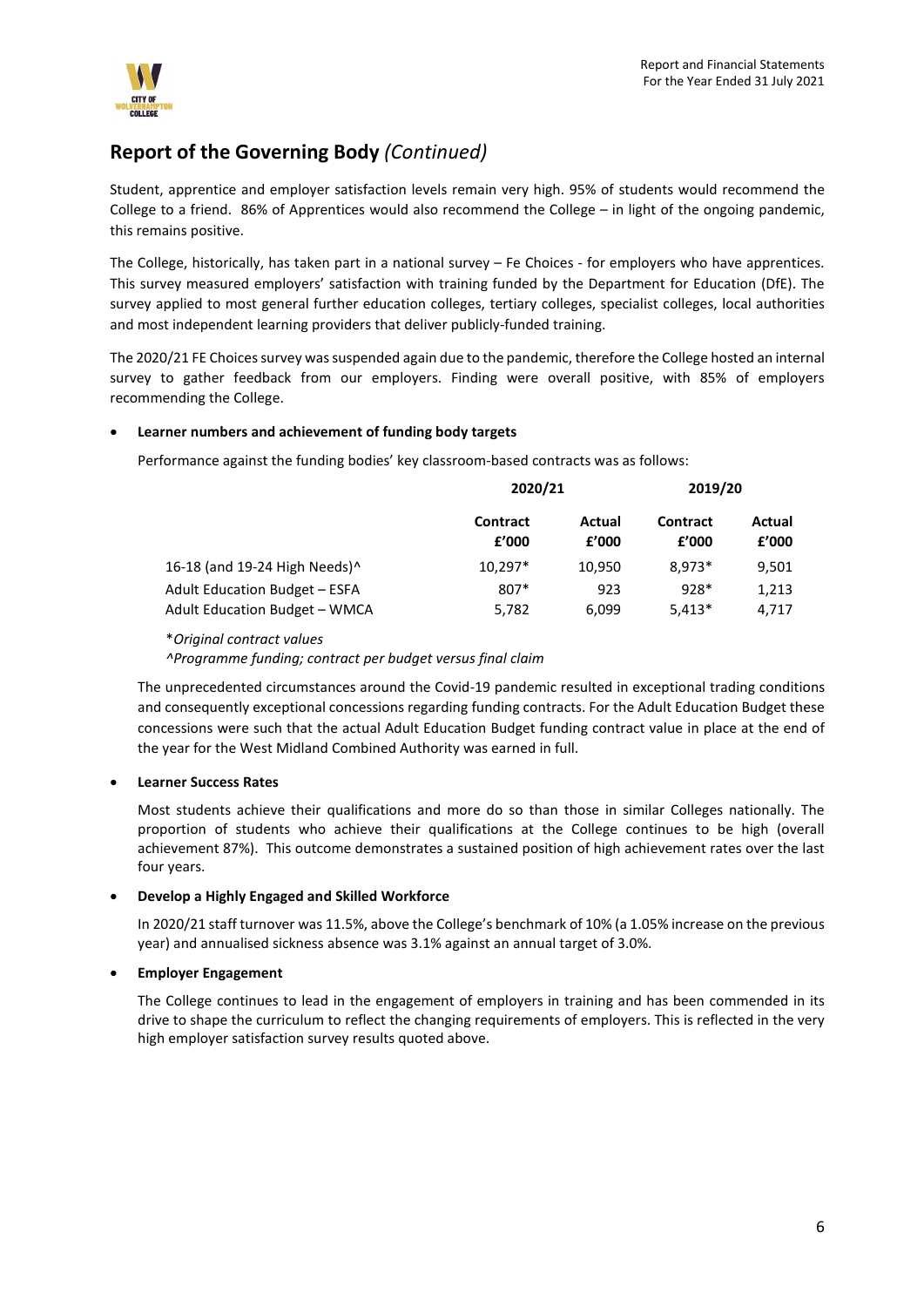

### **FINANCIAL PERFORMANCE**

### **Financial Position**

The College generated a consolidated deficit on continuing operations before other gains and losses in the year of £2,479,000 *(2020: £2,271,000 deficit)* before Revaluation Reserve release of £187,000, with total comprehensive income of £4,151,000 surplus *(2020: (£25,179,000) (deficit))*.

| Deficit on continuing operations after depreciation of assets at valuation and tax                | 2021<br>f'000<br>(2, 479) | 2020<br>f'000<br>(2, 271) |
|---------------------------------------------------------------------------------------------------|---------------------------|---------------------------|
| Revaluation reserve release                                                                       | 187                       | 187                       |
| FRS 102 (28) pension adjustments                                                                  | 2,597                     | 1,555                     |
| Profit on disposal                                                                                | (2)                       |                           |
| <b>Restructuring Costs</b>                                                                        | 17                        | 132                       |
| Historical cost surplus / (deficit) before FRS 102 pension adjustments and<br>restructuring costs | 320                       | (397)                     |

As shown above, the College returned a historic cost surplus of £320,000 *(2020: £397,000 deficit)*.

Within 2020/21, the College incurred staffing restructuring costs of £17k *(2020: £132k*) relating to a total of 3 leavers *(2020: 10 leavers)*. With regard to the FRS 102 valuation of the Local Government Pension Scheme (LGPS), the annual report was received from the Scheme Actuary in September 2021. This resulted in an additional charge to the Statement of Comprehensive Income of £2,597k *(2020: £1,555)* and actuarial gains of £6,522 *(2020: losses of £22,568k)*, whilst the Balance Sheet net liability reduced by £3.925m to £43.177m. This movement is largely a result of changes in assumptions around inflation and demographic assumptions.

The Black Country Area Review report was published in January 2017 which has significantly influenced the College's strategy in the period since. In respect of City of Wolverhampton College, the report included the following recommendation:

*City of Wolverhampton College to undertake further work to explore, identify and commit to a solution that will deliver greater financial resilience and the potential for significant improvement in the College estate, by December 2016, ready to move quickly to implementation after that date.* 

- *in terms of meeting current and future needs, working collaboratively with the other Black Country colleges will provide opportunities to deliver savings for the College, support the expansion of apprenticeships taking into account apprenticeship reform and develop progression routes to higher education to meet local skill needs*
- *with regard to financial sustainability, while the College has made significant strides to improve its financial position, it still faces challenges around this and, in particular, the affordability of improvements needed to the college estate*
- *in respect of quality of provision, the College is rated good by Ofsted and achievement rates have increased significantly over the past 3 years*
- *the College offers provision in 14 subject areas including all 5 of the LEP's priority 'transformational sectors' of advanced manufacturing, building technologies, transport technologies, business services and environmental technology.*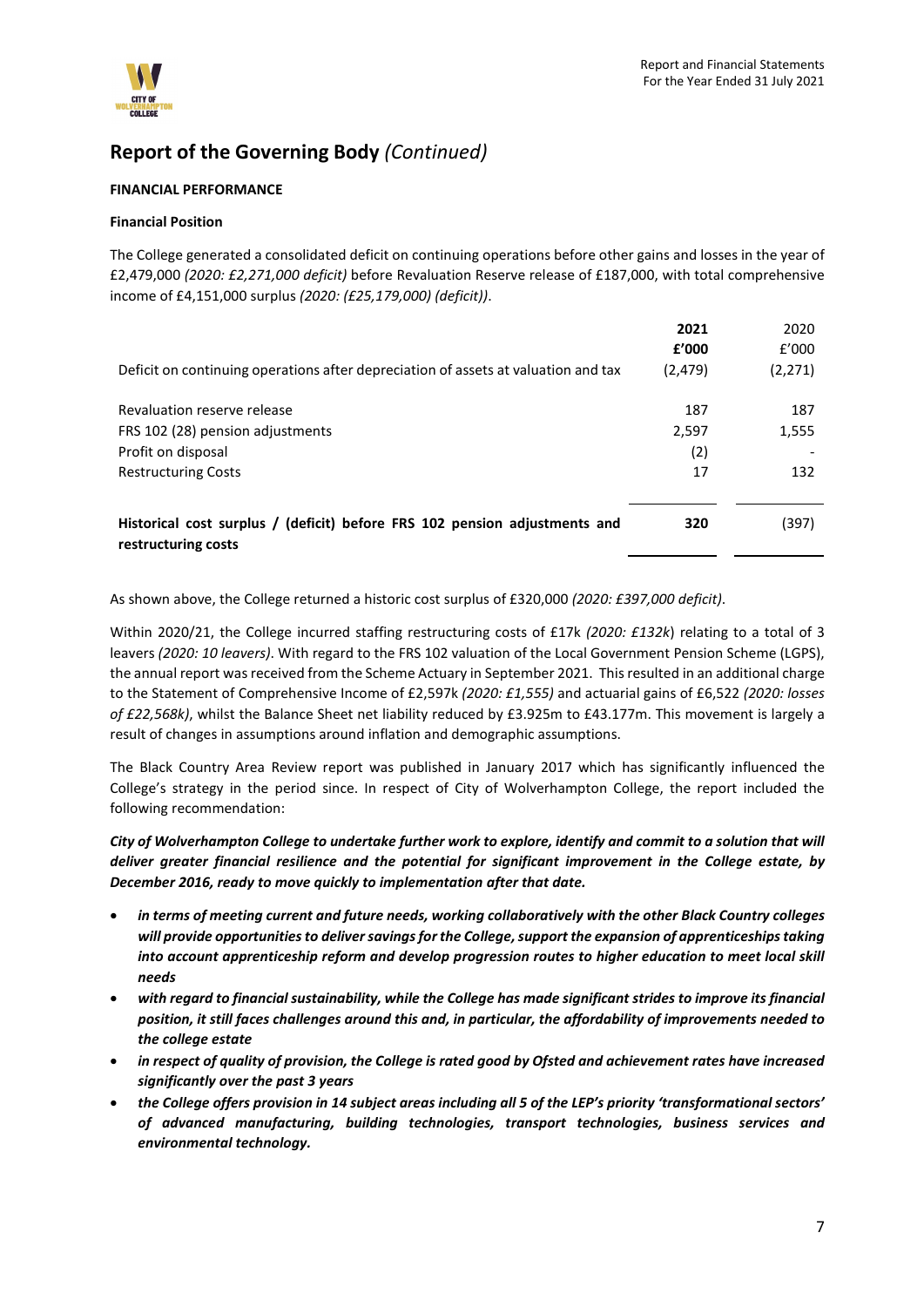

Following the recommendations outlined above the College worked in collaboration with numerous stakeholders to submit an application to the Transaction Unit in order to access the Restructuring Facility. The resultant agreement, completed in March 2018, aimed to:

- Reduce the College's outstanding liabilities in respect of both commercial and government debt, thus improving the College's net assets, reducing the costs of debt service and improving financial health through the Borrowing as a Percentage of Income measure
- Provide security to the West Midlands Pension Fund to maximise the period over which the existing pension deficit will be repaid
- Establish a commitment to the project to create a City Learning Quarter to provide outstanding facilities for learners in a central accessible location

The College has retained the Restructuring Fund Loan on the balance sheet at the same level as in 2019/20 at £6.25m in accordance with the agreed repayment schedule. The first scheduled repayment of £200k is due in 2022 and therefore in these financial statements an element of the Restructuring Fund Loan appears in creditors due within one year for the first time. This debt accrues interest at the 1 year fixed Public Loan Works Board rate which is currently 0.99%, adding further pressure to the College in comparison to the predecessor BIS Loan that was interest free. The debt was initially consolidated through the Transaction Unit agreement in 2018 with the repayment profile intended to align to the College's Campus Transformation. Owing to delays in securing the funding to realise this vision, there is presently a mismatch between the repayment profile and expected future revenues. Accordingly, it is expected that this debt will be restructured within the next 12 months to redress this imbalance.

At the balance sheet date, the College has accumulated reserves of (£35.620m), *(2020: (£39.771m))* which includes the recognition of pension liabilities in respect of Local Government Pension Scheme of £43,177k *(2020: £47,102k),* and group cash and short term investment balances of £1,460k *(2020: £841k)*. The College wishes to accumulate reserves and cash balances in order to create a contingency fund. The current ratio of 0.29 *(2020: 0.22)* is significantly distorted by the re-categorisation of debt due to the technical breach of loan covenants. Without this adjustment the current ratio would be 0.84 *(2020: 0.78)*.

Tangible fixed asset additions during the year amounted to £1,297k *(2020: £454k)*. This was split between land and buildings acquired of £545k *(2020: £34k),* equipment purchased of £752k *(2020: £202k*) and assets under construction of £nil *(2020: £217k)*. This related to a wide range of small projects as well as the progression of the overall Campus Transformation ambitions, with the College benefitting substantially from £977k of Capital Grant Funding from the ESFA in year.

The College continues to work closely in partnership with colleagues at Wolverhampton City Council to deliver the vision for the City Learning Quarter and, at the time of writing, the substantial majority of funding required has been secured. Efforts continue to confirm the full funding in order to commence the full build in the City Centre whilst in the meantime a new building at the Wellington Road Campus will be commencing in Summer 2022 ready to accommodate Motor Vehicle and Engineering provision as a part of the overall masterplan.

The College has significant reliance on the education sector funding bodies for its principal funding source, largely from recurrent grants. In 2020/21 FE funding bodies provided 87.8% of the College's total income *(2020: 85.9%)*.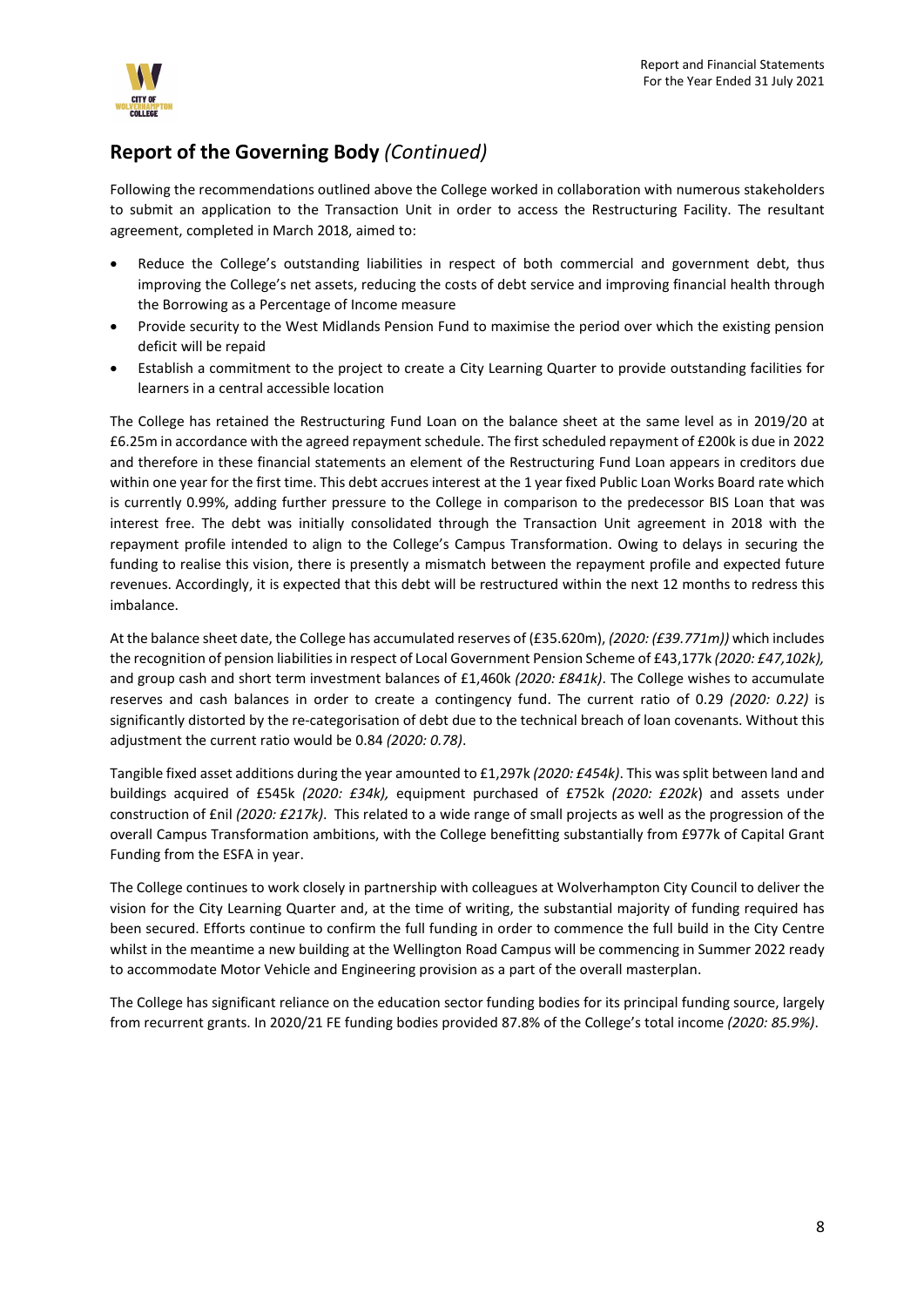

### **Pension Obligations**

A key element of the overall financial position of the College is the long-term affordability of its pension obligations to its employees. Successive significant increases in the College's Local Government Pension Scheme deficit have resulted in significant pressure on the College's Balance Sheet giving rise to the overall level of net liabilities. Following the 2019 revaluation the College's contribution rate increased to some 19.2% from April 2019 and rose further from April 2020 to 20.2%, the College made additional fixed payments during the year of £142k (2020: £434k, 2019: £151k).

### **Treasury policies and objectives**

Treasury management is the management of the College's cash flows, its banking, money market and capital market transactions; the effective control of the risks associated with those activities; and the pursuit of optimum performance consistent with those risks. The College has a separate treasury management policy in place.

Short term borrowing for temporary revenue purposes is authorised by the Accounting Officer. All other borrowing requires the authorisation of the Corporation and shall comply with the requirements of the Financial Memorandum.

### **Cash flows and liquidity**

At £1,920k *(2020: £957k)*, net cash inflow from operating activities has further improved since 2019/20 despite very challenging market conditions which is reflective of the ongoing efforts to drive long term sustainability. Nonetheless, the size of the College's total borrowing including the Restructuring Fund loan continues to place significant pressure on the College's cash flows which are managed closely to ensure all liabilities are met. The commercial loans in place are on fixed interest rates with forward plans incorporating repayments of capital and interest to the agreed loan repayment profiles. Overall levels of cash increased from some £841k to £1,460k.

During the year the College maintained the payments on its outstanding loans in accordance with all terms, though at the Balance Sheet date the College incurred a technical breach of loan covenants based on the total cash balance. The bank, in its discussions with the college, has confirmed its ongoing support to work with the college to resolve this position going forward.

### **Reserves Policy**

The College recognises that it is significantly dependent on government funding which is not guaranteed. It is crucial therefore to ensure there are sufficient reserves to support the College while other sources of income are secured, and fundraising is considered to allow the College to wind up while meeting its obligation to staff and service users, if existing sources of income are lost.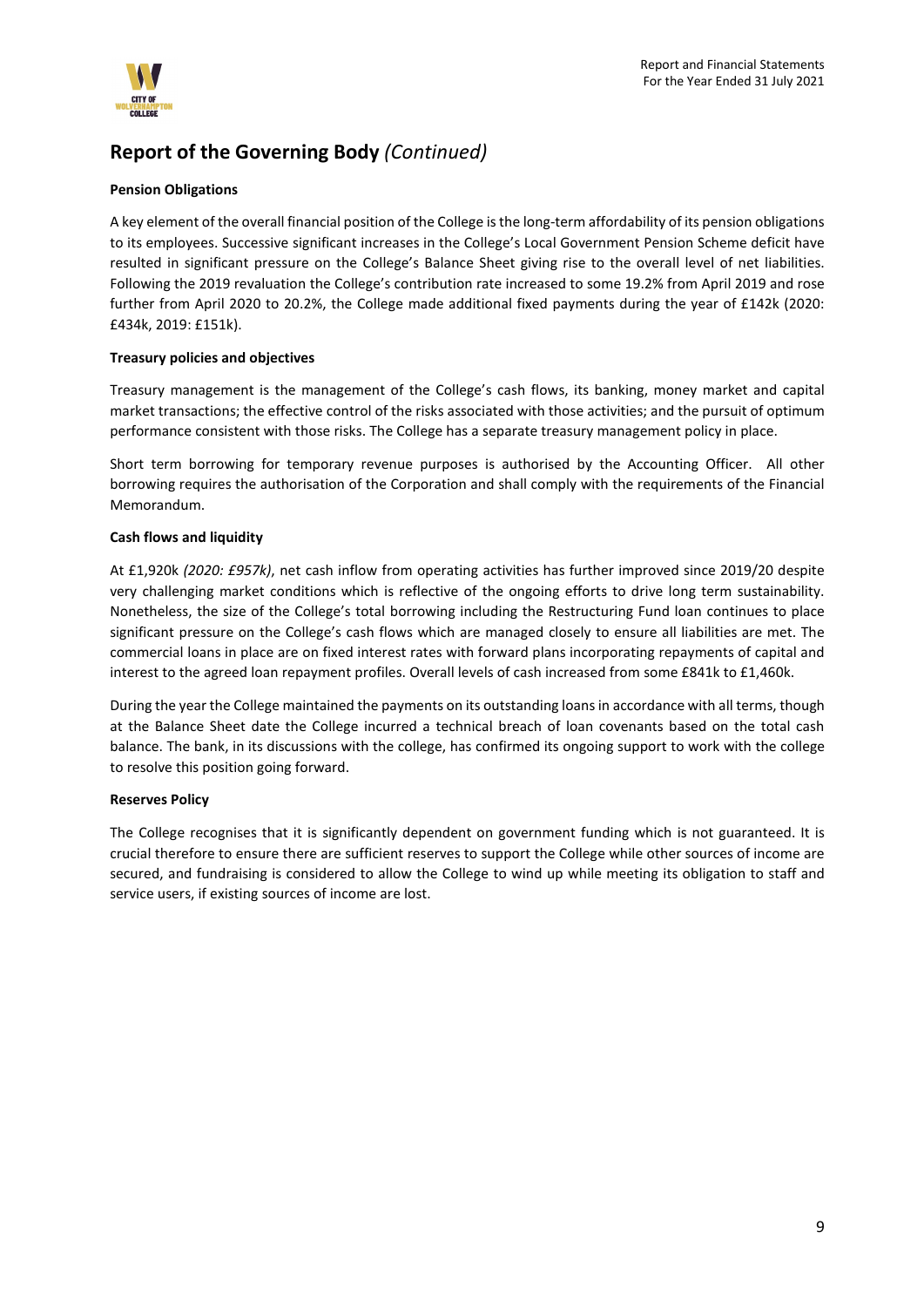

To assure ongoing sustainability, if funding difficulties were to occur, the Board of Governors has targeted to keep a certain level of income and expenditure reserves before pension liability to ensure that main operations can continue for a minimum period of 12 months to ensure:

- that staff can continue working
- that there is time to secure new funding
- that students are supported to move on to other providers
- it has sufficient resources to meet its liabilities

The reserves will be built up from the unrestricted (earned) income.

The greatest challenge to the College's short-term financial stability is the annual cash cycle which typically sees high levels of cash in the first quarter of the financial year and a cash-minima in April. The College continues to have close dialogue with the ESFA, as principal regulators, and key stakeholders and funders including Wolverhampton City Council and the West Midlands Combined Authority which provide options for payment flexibility on key contracts should there be a risk that the College is unable to operate within its agreed facilities.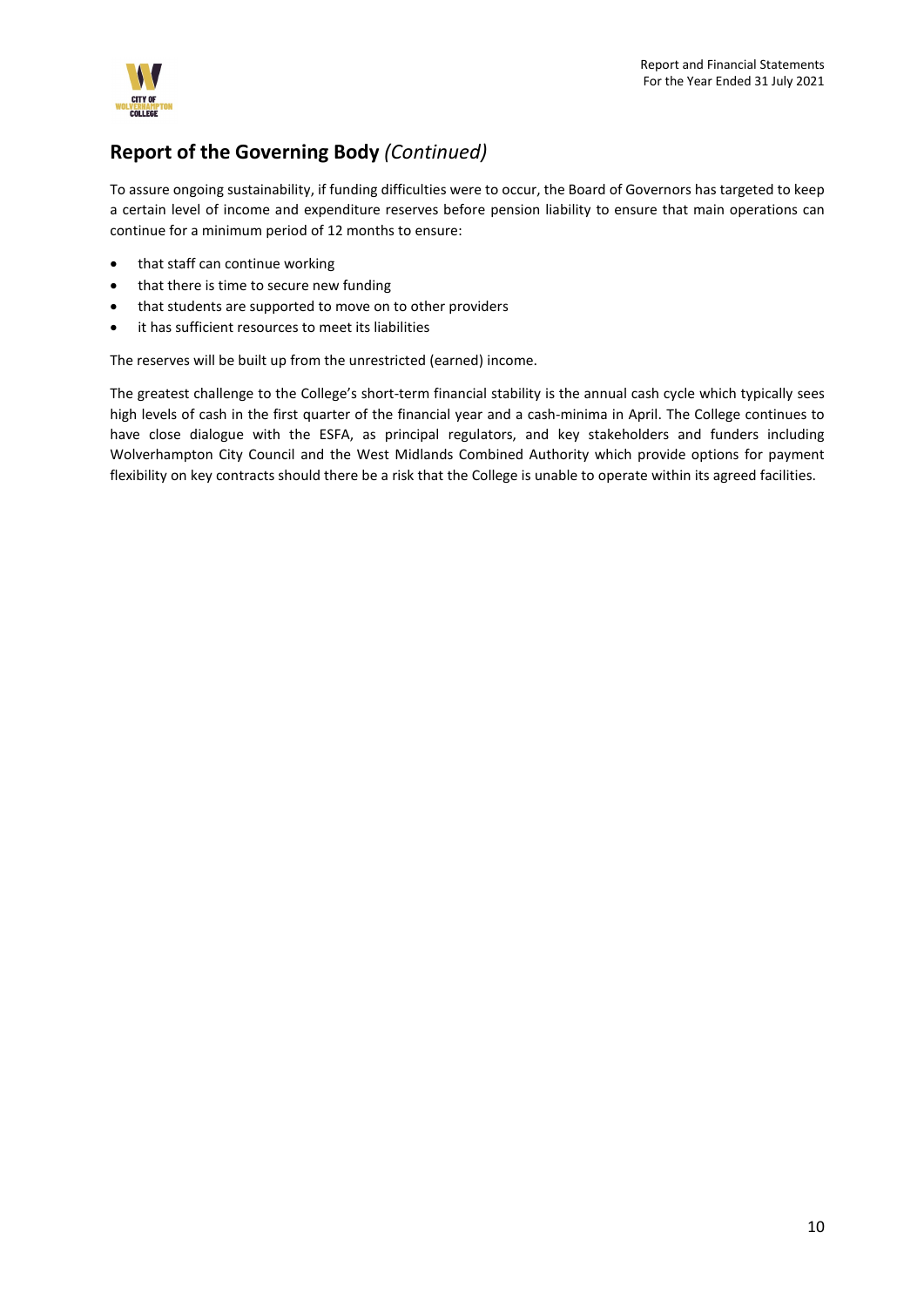

### **CURRENT AND FUTURE DEVELOPMENT AND PERFORMANCE**

### **Curriculum developments**

The College continues to plan for ongoing curriculum and funding changes. Investment in the learning environment information technology infrastructure and a whole College system have taken place through significant amounts invested in such items.

The College has a national reputation for curriculum innovation and change and has shared best practice with numerous other Colleges. It has introduced new courses in many areas of the curriculum in order to meet student needs better with a particular strength in making students ready for the next stage in their lives.

Many of our students have low levels of prior educational achievement. The range of courses offered has been designed to ensure students are able to move securely into the labour market or other positive destinations including progression onto higher levels of education.

A new curriculum planning process was implemented in December 2019 offering a broader and richer curriculum offer to set our local and national curriculum intent within the 2020/21 curriculum plan. As it was extremely successful the College decided to follow a similar model but with still further enhancements for the 2021/22 curriculum plan.

### **Payment performance**

The Late Payment of Commercial Debts (Interest) Act 1998, which came into force on 1 November 1998, requires Colleges, in the absence of agreement to the contrary, to make payments to suppliers within 30 days of either the provision of goods or services or the date on which the invoice was received. The target set by the Treasury for payment to suppliers within 30 days is 95 per cent. The College's policy is to pay suppliers on the next purchase ledger run after the debt became due. On the rare occasion where this is not possible the College aims to communicate this with suppliers to arrange a mutually agreeable payment date.

### **Future prospects**

The College continues to work closely with its stakeholders in order to assure its long term future prospects. Against a backdrop of the Transaction Unit agreement completed in 2018, the College's relationship with City of Wolverhampton Council continues to be strong in working to achieve both Campus Transformation and long-term sustainability. With both strong success in the classroom and growing learner numbers, it is envisaged that enhanced facilities available for learners will enable the College to meet the demands of forthcoming demographic growth. Political support for Further Education is now intensifying and locally the demand for skills is high.

At the time of writing, some two-thirds of the funding for the College's Estates vision have been secured, which includes the full funding for New Engineering and Motor Vehicle facilities at Wellington Road whereby construction is due to commence in 2022. Discussions regarding the remainder of the funding mix are positive and therefore the outlook for confirming the full proposal in the very near future is encouraging.

The College considers it is appropriate to use the "going concern" assumption having due regard to best practice developments in the UK Corporate Governance Code 2014 in respect of going concern and risk management reporting. With the collective ongoing support of stakeholders, including Wolverhampton City Council, West Midlands Pension Fund, the ESFA and the Bank, the College believes it will be able to continue in operation and meet its liabilities, taking account of the current position and principal risks.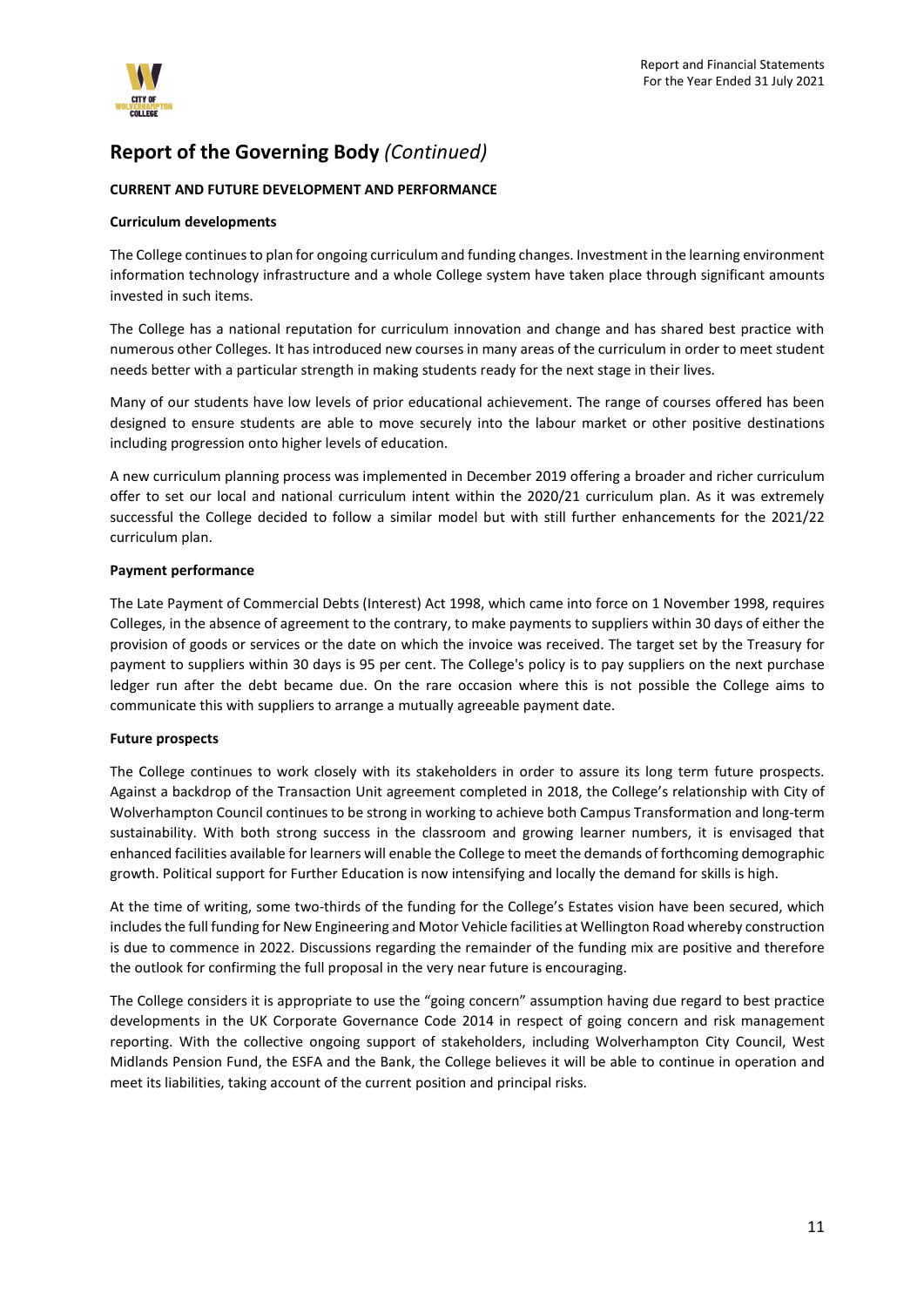

### **Covid-19**

The 2020/21 year and has been dominated again by the impact of the Covid-19 pandemic. Operationally further lockdowns, interspersed with other restrictions, has severely impacted the College. In late March 2020, the College closed physical operations to all but the most vulnerable of students with teaching and support services being delivered almost entirely remotely. Students were supported to achieve their qualifications where appropriate to do so, with a combination of calculated grades and additional scheduled assessments depending on the technical area of curriculum. Areas of commercial interest suffered significantly, including the use of sports facilities, hair and beauty, catering and full cost training, most notably courses scheduled at the Telford Campus.

Where possible, the College accessed support funding, including the Coronavirus Job Retention Scheme (CJRS) and the Provider Relief Scheme which topped up funding for non-levy apprentices. The ESFA and West Midlands Combined Authority also introduced concessions regarding Adult Education Budget Funding. Through a combination of these measures, and maintaining the close vigilance on the cash position and expenditure, the impact on both the College's operating position and cash balances was significantly reduced.

Given the experience of the last two academic years, planning for 2021/22 was cautiously optimistic. Since 31 July 2021, the College has continued to trade and forecasts indicate that the College will still be able to operate within its agreed overdraft limit for at least the next 12 months.

### **RESOURCES**

The College has various resources that it can deploy in pursuit of its strategic objectives.

The modernisation of the estate has proven to be a key factor in the development of the College. There is a proven link between the investment and participation levels, evidenced at Wellington Road and Metro One.

### **Financial**

The College has £35.620 million of net liabilities (including £43.177 million pension liability) and long term liabilities of £13.867 million (including £7.7m of Government capital grants). Without the re-categorisation of £6.602 million of long term commercial debt due to the technical covenant breach, long term debt would be £20.104 million.

### **People**

The College employs 452 *(2020: 465)* people (expressed as full-time equivalents), of whom 213 *(2020: 215)* are teaching staff.

### **Reputation**

The College has continued to make improvements in recent years and has sustained performance levels. During this time the College has been nationally recognised as a leading provider, collecting numerous prestigious awards and achieving high levels of student and employer satisfaction.

No actions were required following the 2020 College Matrix assessment which was undertaken during the national lockdown, and the impressive speed to the implementation of improvements was commented upon. 91% of learners agreed they were told about the choice of courses and 95% of learners stated that they feel that they are on the right course.

These results are also reflected in the feedback from parents/carers during Progress Evenings and triangulate with the high levels of feedback from students and employers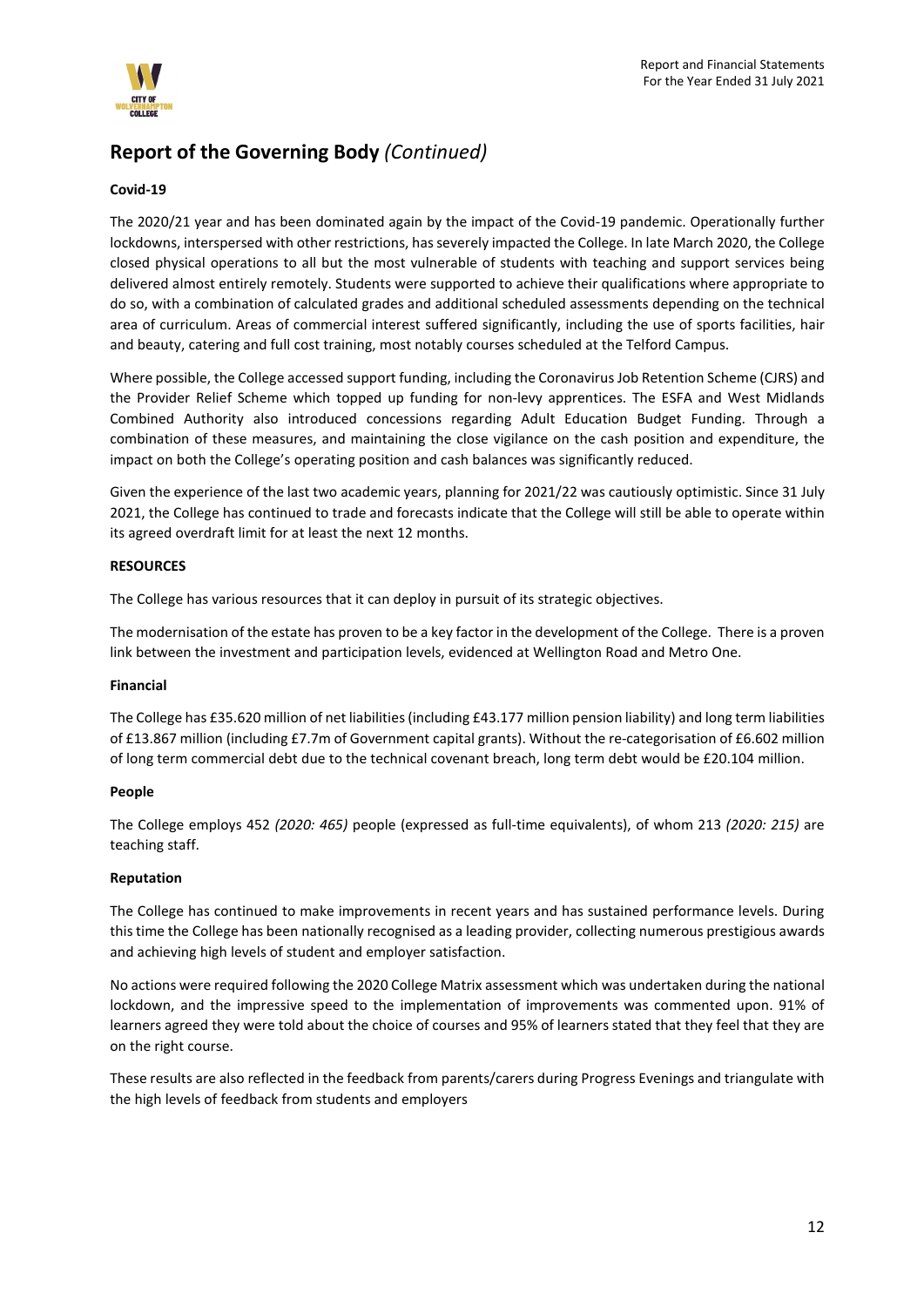

### **PRINCIPAL RISKS AND UNCERTAINTIES**

The College continues to develop and embed the system of internal control, including financial, operational, and risk management which is designed to protect the College's assets and reputation.

Based on the strategic plan, the Executive Management Team undertakes a comprehensive review of the risks to which the College is exposed. They identify systems and procedures, including specific preventable actions which should mitigate any potential impact on the College. The internal controls are then implemented and the subsequent year's appraisal will review their effectiveness and progress against risk mitigation actions. In addition to the annual review, the Executive Management Team will also consider any risks which may arise as a result of a new area of work being undertaken by the College.

A risk register is maintained at College level which is reviewed at each scheduled meeting of the Audit Committee which is scheduled termly. The risk register identifies the key risks, the likelihood of those risks occurring, their potential impact on the College and the actions being taken to reduce and mitigate the risks. Risks are prioritised using a consistent scoring system.

This is supported by a risk management training programme to raise awareness of risk throughout the College. In the exceptional conditions arising from the ongoing pandemic, a separate dedicated Covid-19 risk register was created to support managers and governors in understanding the key risks and taking appropriate action.

Outlined below is a description of the principal risk factors that featured in the main risk register presented to the Audit Committee in July 2021. Not all the factors are within the College's control. Other factors besides those listed below may also adversely affect the College.

### **1 Going Concern and Financial Sustainability**

The challenges of the early 2010s have had a significant detrimental impact on the College's balance sheet strength. Successive rounds of restructuring which were necessary to re-balance the operating financial position depleted cash reserves markedly. Low interest rates, a diminished overall workforce and the pressure of affordability have resulted in exponential increases in the Local Government Pension Scheme liability, whilst pension administrators seek enhanced contributions to reduce overall deficits.

The Area Review report concluded that action was needed to improve the College's financial resilience in order to assure its status as a going concern.

During 2017/18 the College worked with partners including the ESFA, the Transaction Unit, Barclays, the West Midlands Pension Fund and Wolverhampton City Council to agree a solution which would establish a financial footing aimed to provide a platform to support the College in achieving its medium to long term strategic objectives. This encompassed a combination of short term support through to longer term campus redevelopment which underpins future plans to grow. Despite ambitions to grow apprenticeships which proved to be over-ambitious, additional 16-19 growth has assured that the College's profitability and pay as a percentage of income metrics are not out of kilter with other comparable colleges.

Critically, however, the significant impact of pension and loan finance payments on the College's financial position continue to challenge the College's solvency and at the heart of this is the resulting overall low level of cash and cash-generation. Despite recent 16-19 rate increases, long-term stagnation in national funding rates have also compounded pressure on the College and the wider sector. There still is a considerable shortfall in real terms to the funding levels of ten years ago.

The College has breached bank covenants for the year and is forecast to do so in the 2021/22 year. This translates into a risk that existing funding could be withdrawn. The College continues to work very closely with key stakeholders, including the Bank, to maintain the College's overall status as a going concern.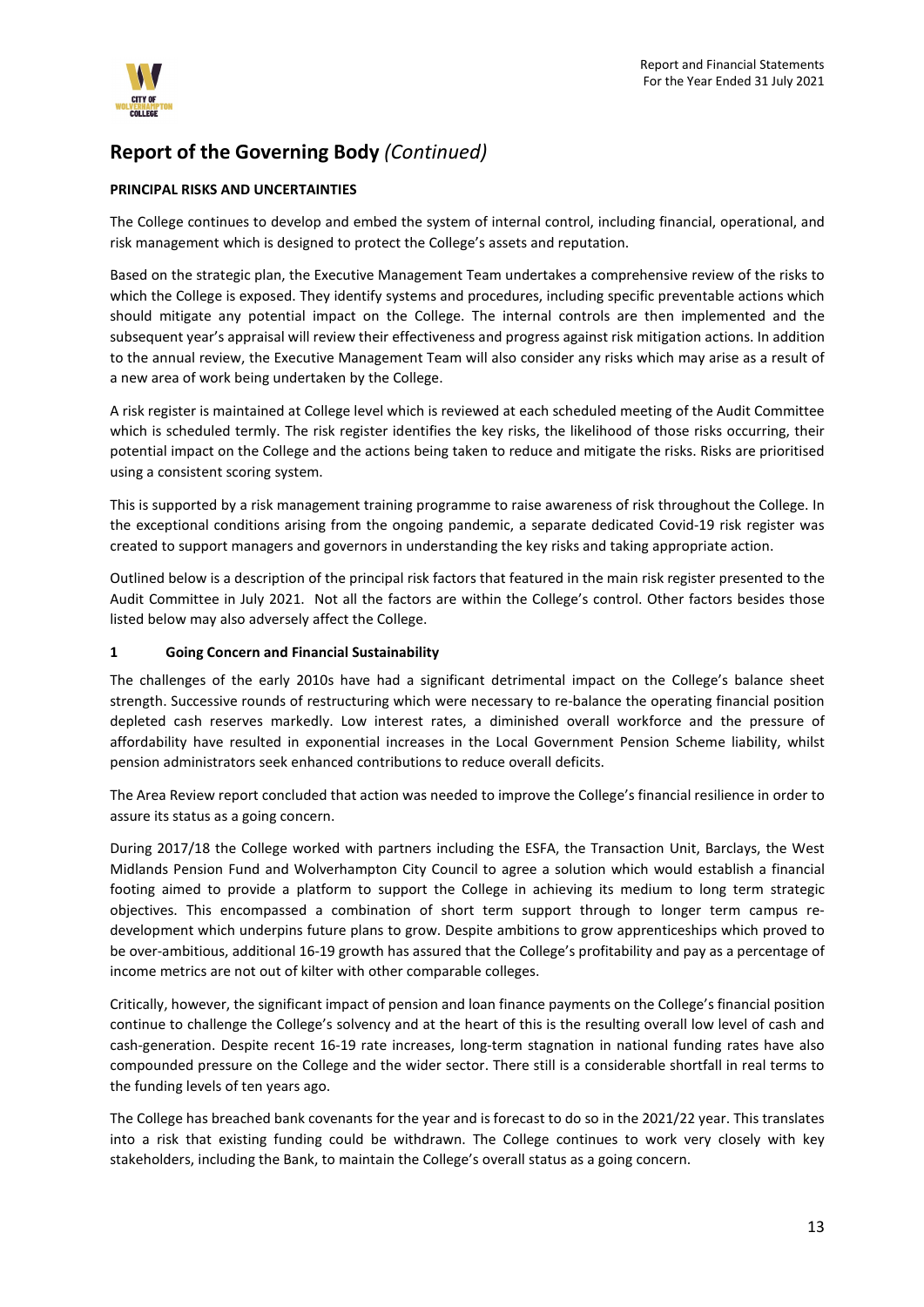

### **2 Recruitment of Learners and Increasing Local Competition**

The College has considerable reliance on continued government funding through the further education sector funding bodies and through the Office for Students. In 2020/21, 88% of the College's revenue was ultimately publicly funded. This was higher than recent years as the impact of the Pandemic on commercial activities was profound. High levels of reliance on government funding is expected to continue. Competition for learners is fierce not only amongst local FE Colleges but also School Sixth Forms. Maintaining levels of 16-18-year-old and adult learners in the classroom, as well as maximising opportunities for apprenticeships, are critical to the financial outturn of the College.

The 2019/20 year presented additional challenges with the separation of the Adult Education Budget (AEB) into devolved and non-devolved budgets as the West Midlands Combined Authority picked up responsibility for funding within its region. Given the College's proximity to the South Staffordshire border and delivery location in Shropshire this presented additional complexity in terms of understanding recruitment patterns, assuring meeting contract targets and managing external stakeholders.

This risk is mitigated in a number of ways:

- Building and maintaining strong working relationships with key local employers who are investing in growth sectors, most notably engineering and construction. The College is prioritising investment in industry standard facilities that these businesses require to ensure the training delivers the correct level of employment skills. In turn this has resulted in continued strength in the relationship with the Combined Authority which is providing a platform for future growth.
- Funding derived through a number of direct and indirect contractual arrangements.
- By ensuring the College is rigorous in delivering high quality education and training.
- Considerable focus and investment is placed on maintaining and managing key relationships with all funding bodies.
- Ensuring the College is focused on those priority sectors which will continue to benefit from public funding.
- Maintaining regular dialogue with key stakeholders that is underpinned by timely and accurate management information.

As a result of these actions, the College has continued to grow contracts in respect of both 16-19 and adult learners.

### **3 Accuracy of Financial Planning and Financial Health**

Given the ongoing fragility of the College's financial position, it is essential that financial planning is accurate and timely in order to facilitate management action.

This risk is mitigated through:

- Routine consideration of financial matters at meetings of the Governing Body
- Financial health measures being calculated on a monthly basis as a part of the routine financial reporting cycle
- The forecast financial results are updated in each set of monthly management accounts
- An internal meeting framework supports the ongoing appraisal of performance for key contracts including 16- 18 and adult classroom provision and apprenticeships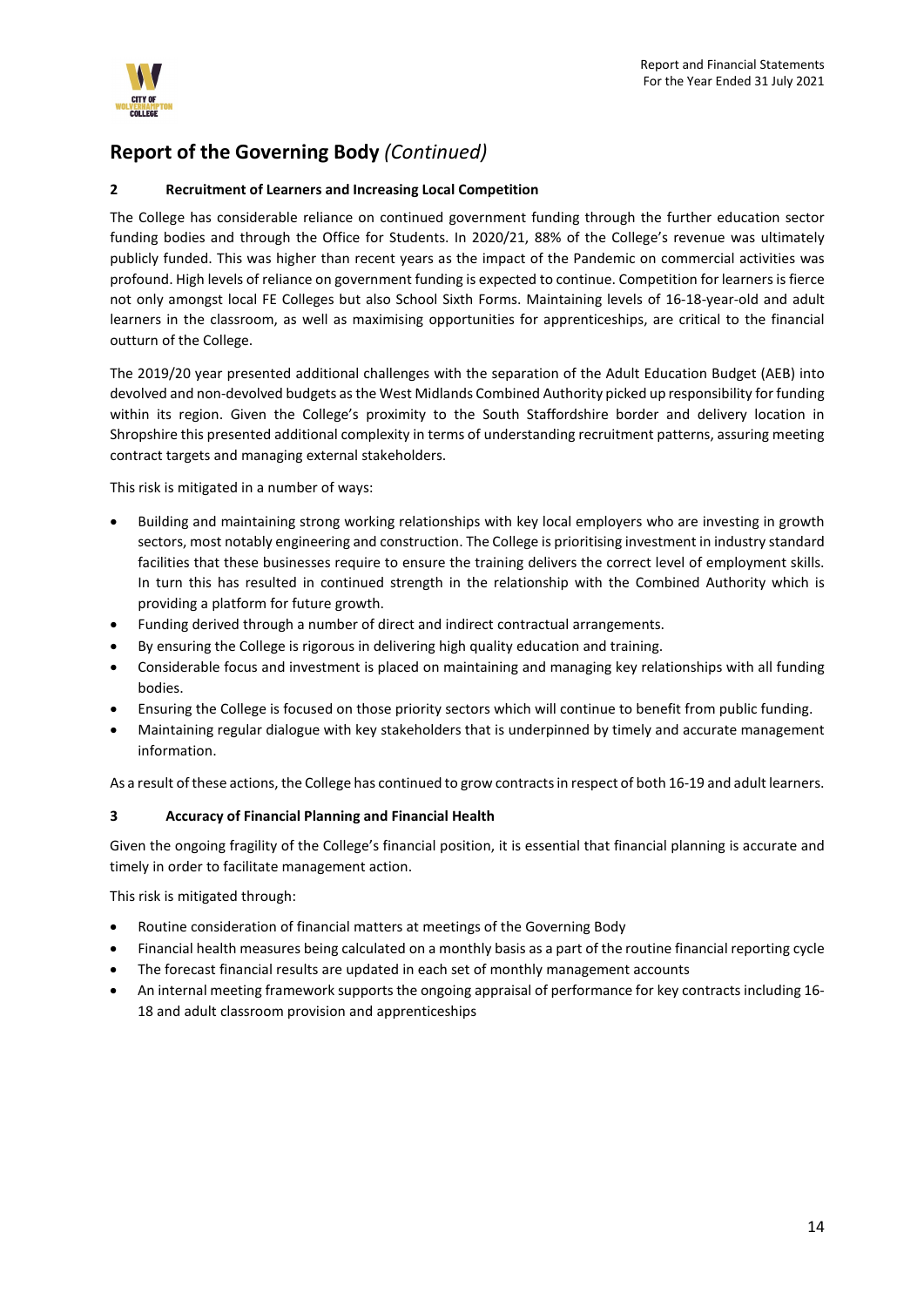

### **4 Ensuring Sufficient Funding and Provision for High Needs Students**

The College maintains a significant volume of High Needs provision. Supporting learners with, in some cases, complex needs there is a natural requirement for high levels of resources to maintain a high quality of provision. The ongoing security of this activity is dependent on sufficient places being agreed with the local authorities for both Element 2 funding and Element 3 top-up funding which must be agreed on a learner by learner basis.

Council budgets for High Needs provision are in most cases spread thinly which translates into a pressure to minimise costs. The College's provision has also been reviewed in order to balance the efficiency of curriculum design with the needs and expectations of stakeholders.

In order to mitigate this risk, the College continues to work closely with local authorities to ensure that EHCPs (Education, Health and Care Plans) are in place which are supported by dialogue to ensure that any issues are resolved and plans are in place for future requirements.

### **5 Securing Campus Transformation**

The College has ambitious plans to secure Campus Transformation, with new and sector leading facilities in the heart of the City being supplemented by first class vocational facilities at the City of Wolverhampton Technology Centre (CowTechC), the College's current site at Wellington Road, Bilston. Securing the funding to deliver the project is challenging given the complex nature of the project and longevity of the programme which does not always align to funding in discrete years for projects.

Whilst funding has been secured for the CoWTechC initiative and the overwhelming majority of funding for the full project has been confirmed, there remains a funding gap. This is under active discussion with current and potential funders with expectations of a positive announcement in the first half of 2022.

The project is overseen by a detailed oversight structure both with stakeholders and through the Governing Body.

### **Covid-19**

Given the unprecedented circumstances of the global pandemic, it was deemed appropriate to produce a dedicated risk register which remains in place at the time of writing. The most significant entries reported to the July Audit Committee included:

- Potential significant changes to learner numbers which may impact on staffing and / or viability.
- The impact of Covid-19 on day-to-day operations, reducing operating efficiencies through increased distancing.
- The risk of reduced appetite for employers to take on apprentices.
- September enrolment being reduced due to issues relating to the Pandemic.
- Whether the key funding bodies would be able to adapt quickly enough to a rapidly changing environment, continuing to provide support where needed.
- The potential for support schemes to cease whilst operational issues could continue.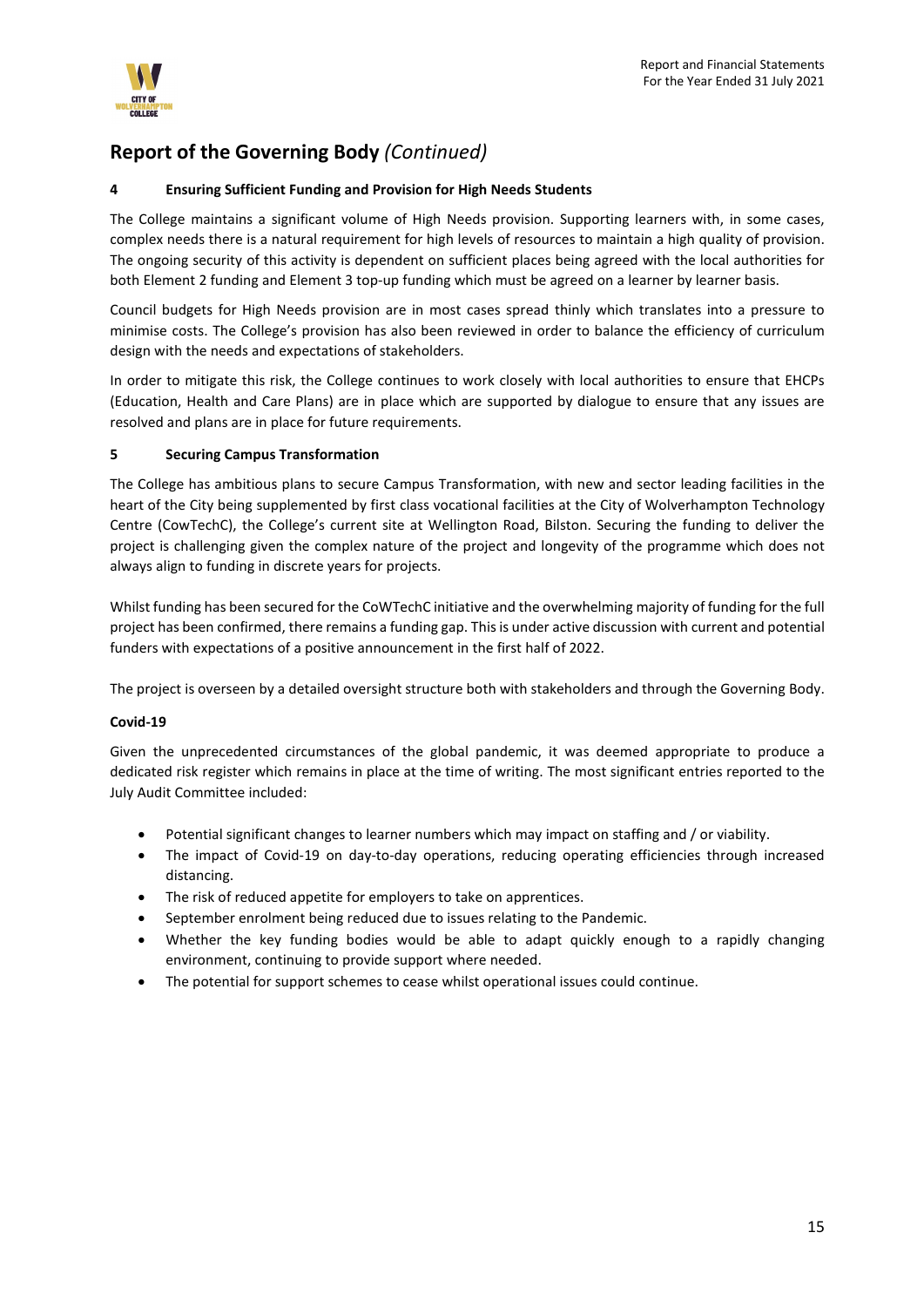

### **STAKEHOLDER RELATIONSHIPS**

In line with other colleges and with universities, City of Wolverhampton College has many stakeholders. These include:

- Students and apprentices
- Education sector funding bodies
- Staff and Governors
- Local employers (with specific links)
- Local authorities and the West Midlands Combined Authority
- Local Enterprise Partnerships (LEPs)
- The local community
- Other FE institutions, including the Colleges West Midlands group
- Trade unions
- Professional bodies
- Local schools

The College recognises the importance of these relationships and engages in regular communication with them through the social media platforms, sharing of College briefings, an enhanced web site and by meetings.

### **Equal opportunities**

The College is committed to ensuring that all employees, students, apprentices and visitors are treated equally regardless of the following protected characteristics of age, gender, disability, gender reassignment, pregnancy or maternity, race (including ethnic or national origins, colour or nationality), religion or belief, sex and sexual orientation, marriage and civil partnership (employment only). The policy also applies to any franchised or subcontracted provision run by the College and to contractors working at the College. This policy is resourced, implemented and monitored on a planned basis.

In line with Chapter 15 of the Equality Act 2010, the Governing Body of the College has a specific responsibility to ensure there is no discrimination, harassment or victimisation against any person in respect of the admissions procedure, enrolment and terms of enrolment, the provision of training, and access to College services, facilities and support and exclusion from a course. Consideration will also be given to the prevention of discrimination against a disabled person in respect of the award of their qualification (subsection 3).

An annual Equality, Diversity and Inclusion Report that covers students, apprentices and staff is published.

The College is a Disability Confident Employer and has committed to the principles and objectives of the standard. The College offers a guaranteed interview scheme for disabled applicants who meet the essential criteria for the post. Where an existing employee becomes disabled, every effort is made to ensure that employment with the College continues. The College's policy is to provide training, career development and opportunities for promotion which, as far as possible, provide identical opportunities to those of non-disabled employees.

The College has committed to the 'Mindful Employer' initiative to assist the mental health wellbeing of staff.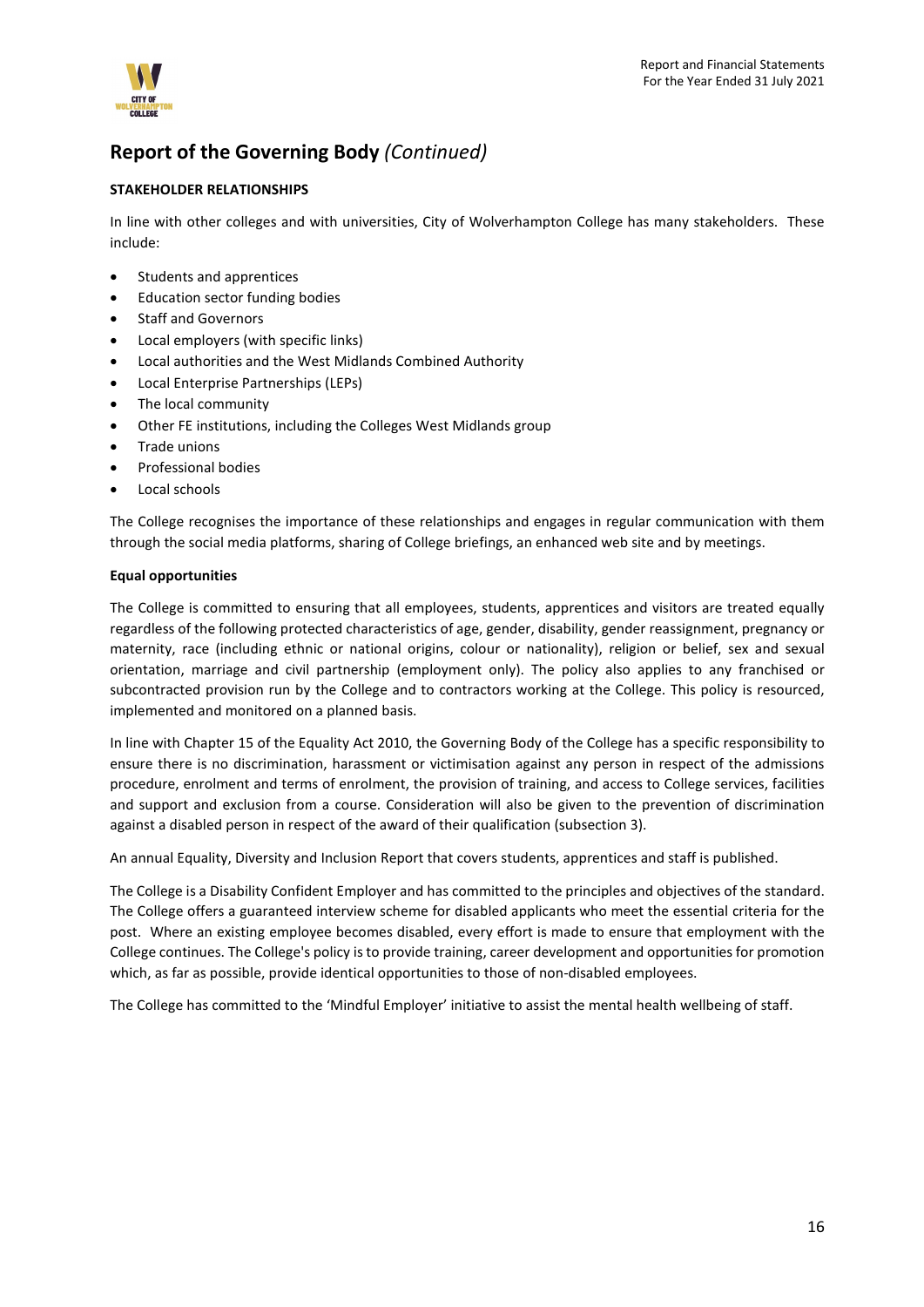

### **Disability statement**

The College seeks to achieve the objectives set down in the Equality Act 2010:

- a) As part of its accommodation strategy the College engaged with experts to conduct a full access audit, and the results of this formed the basis of funding capital projects aimed at improving access.
- b) The College has appointed an Additional Learning Support and Safeguarding Manager, who provides information, advice and arranges support, where necessary, for students with disabilities.
- c) There is a list of specialist equipment, such as radio aids, which the College can make available for use by students and a range of assistive technology is available in the Study Hub.
- d) The admissions policy for all students is described in the College charter. Appeals against a decision not to offer a place are dealt with under the complaints policy.
- e) The College has made a significant investment in the appointment of specialist lecturers to support students with learning difficulties and/or disabilities. There are a number of student support workers who can provide a variety of support for learning. There is a continuing programme of staff development to ensure the provision of a high level of appropriate support for students who have learning difficulties and/or disabilities.
- f) Specialist programmes are described in College prospectuses, and achievements and destinations are recorded and published in the standard College format.
- g) Counselling and welfare services are described in the Prospectus and Information leaflets which are issued to students, together with the Complaints and Disciplinary Procedure leaflets at induction.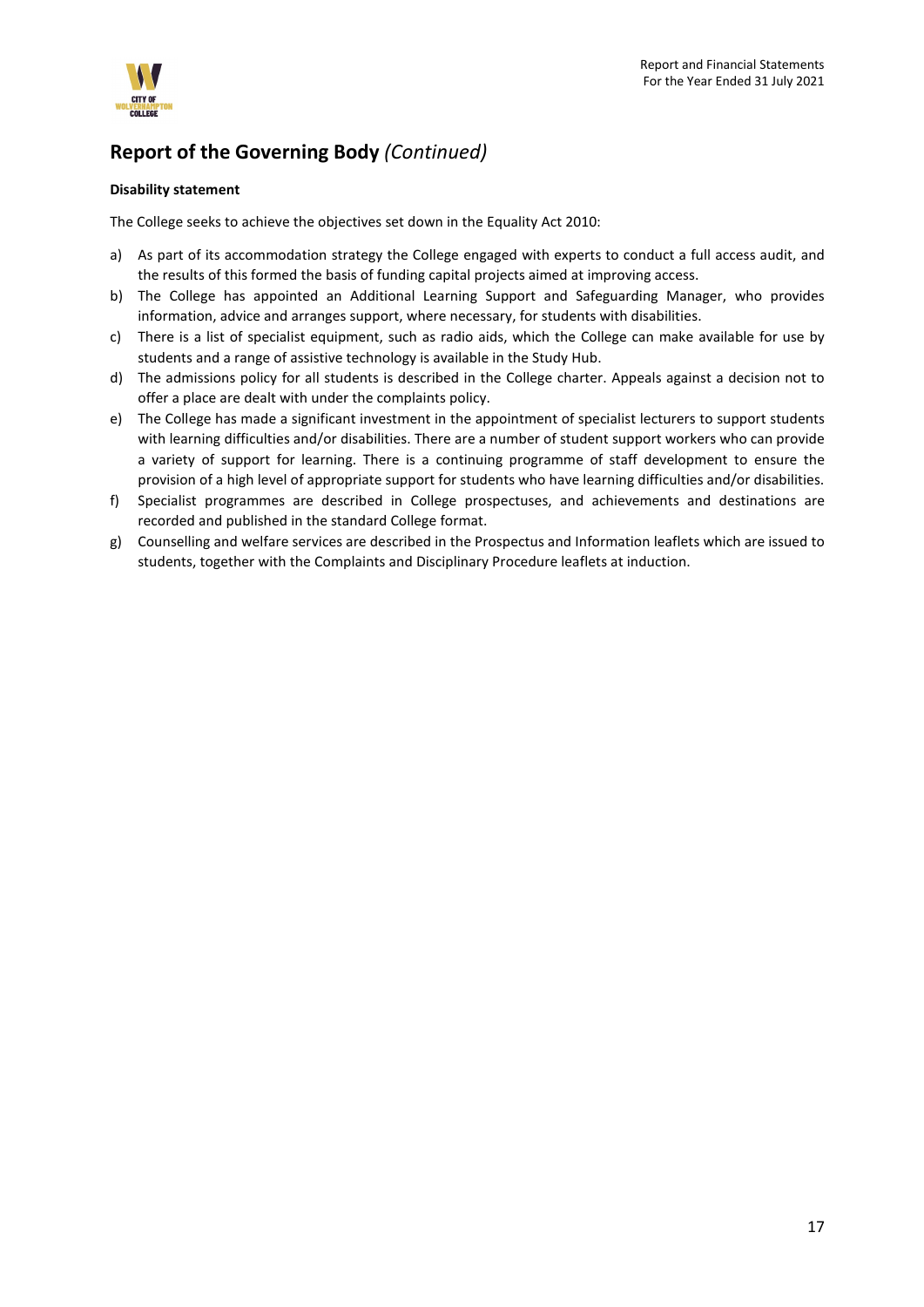

### **Trade union facility time**

Under the provisions of the Trade Union (Facility Time Publication Requirements) Regulations 2017, where a public authority (including FE colleges) has more than 49 full time equivalent employees throughout any 7 months within the reporting period, it must include information included in Schedule 2 of the Regulations.

### *Relevant union officials*

| Numbers of employees who were   | FTE employee |
|---------------------------------|--------------|
| employed in the relevant period | number       |
|                                 |              |

### *Percentage of time spent on facility time*

| <b>Percentage of time</b> | Number of<br>employees |
|---------------------------|------------------------|
| 0%                        |                        |
| 1-50%                     |                        |
| 51-99%                    |                        |
| 100%                      |                        |

### *Percentage of pay bill spent on facility time*

| <b>Total cost of facility time</b>                 |             |
|----------------------------------------------------|-------------|
| Total pay bill                                     | £19,938,000 |
| Total cost of facility time                        | £7,421      |
| Percentage of total bill spent on facility<br>time | 0.037%      |

### *Paid trade union activities*

| Hours spent on facility time             | 282.5  |  |
|------------------------------------------|--------|--|
| Hours spent on paid trade union          | 127    |  |
| activities                               |        |  |
| Time spent on paid trade union           |        |  |
| activities as a percentage of total paid | 44.96% |  |
| facility time                            |        |  |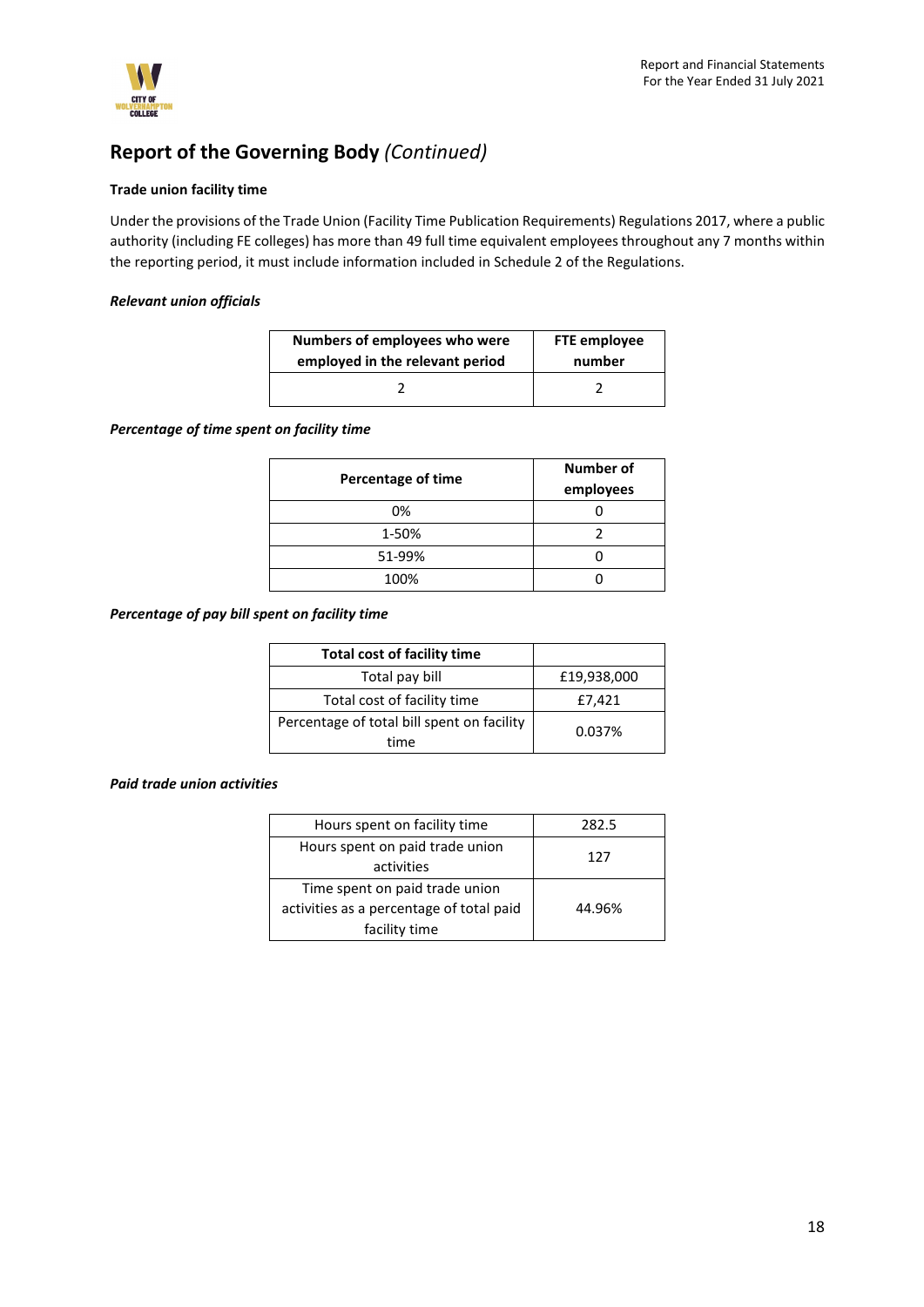

### **Disclosure of information to auditors**

The members who held office at the date of approval of this report confirm that, so far as they are each aware, there is no relevant audit information of which the College's auditors are unaware; and each member has taken all the steps that he or she ought to have taken to be aware of any relevant audit information and to establish that the College's auditors are aware of that information.

Approved by order of the members of the Corporation on 31 January 2022 and signed on its behalf on 31 January 2022 by:

 $\sqrt{ }$  $\sqrt{a}$ 

**Mark Taylor Chair of Governors**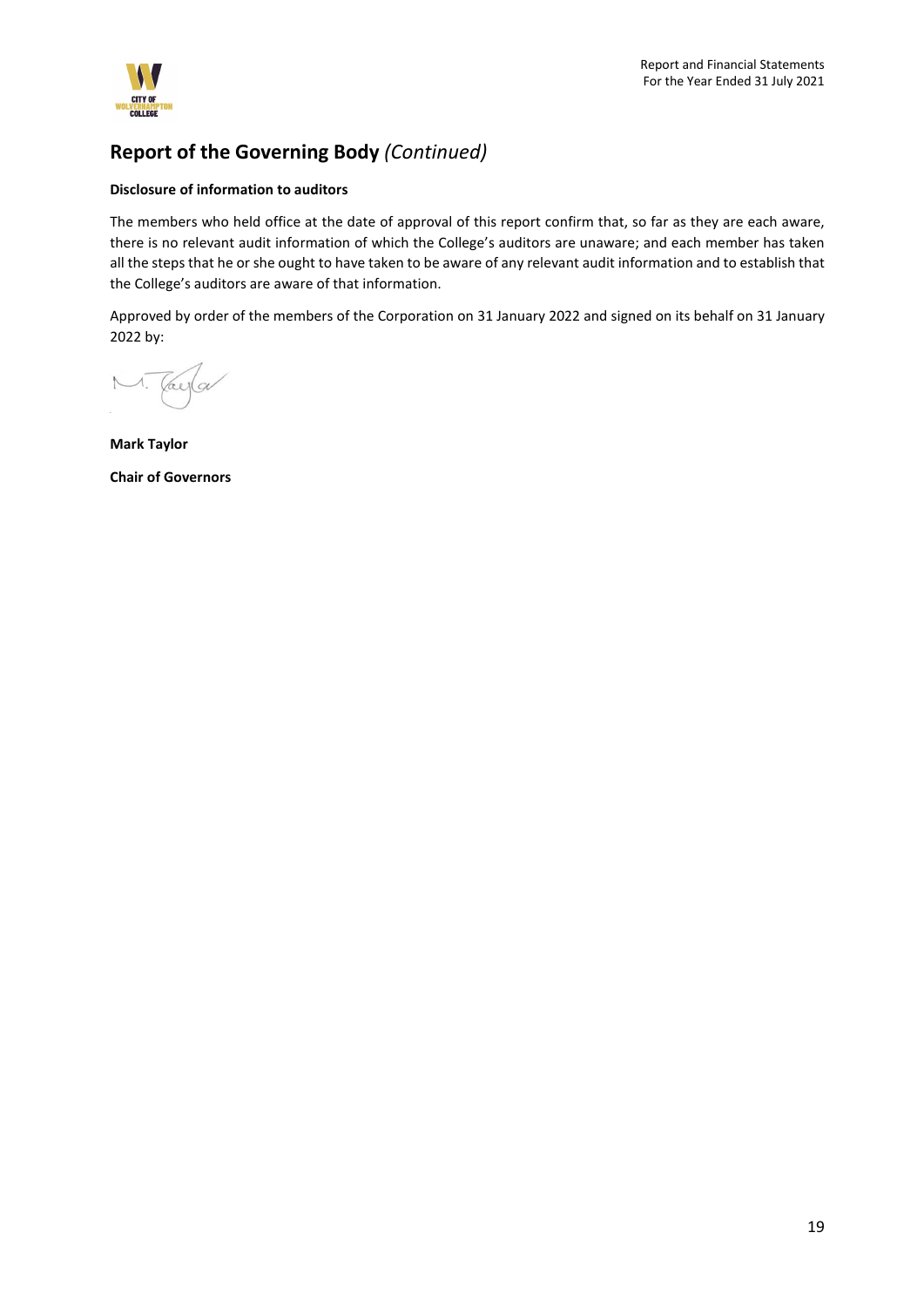

## <span id="page-19-0"></span>**Statement of Corporate Governance and Internal Control**

The following statement is provided to enable readers of the annual report and accounts of the College to obtain a better understanding of its governance and legal structure. This statement covers the period from 1 August 2020 to 31 July 2021 and up to the date of approval of the annual report and financial statements.

The College endeavours to conduct its business:

- i. in accordance with the seven principles identified by the Committee on Standards in Public Life (selflessness, integrity, objectivity, accountability, openness, honesty and leadership)
- ii. in full accordance with the guidance to colleges from the Association of Colleges in The Code of Good Governance for English Colleges ("the Code"), and
- iii. having due regard to the UK Corporate Governance Code 2018 insofar as it is applicable to the further education sector.

The Corporation is committed to exhibiting best practice in all aspects of corporate governance and in particular the Corporation has adopted and complied with the Code of Good Governance for English Colleges. We have not adopted and therefore do not apply the UK Corporate Governance Code. However, we have reported on our Corporate Governance arrangements by drawing upon best practice available, including those aspects of the UK Corporate Governance Code we consider to be relevant to the further education sector and best practice.

In the opinion of the Governors, the Corporation complies with all the provisions of the Code, and it has complied throughout the year ended 31 July 2021. The Governing Body recognises that, as a body entrusted with both public and private funds, it has a particular duty to observe the highest standards of corporate governance at all times. In carrying out its responsibilities, it takes full account of The Code of Good Governance for English Colleges issued by the Association of Colleges in March 2015 (as amended), which it formally adopted on 20 July 2015.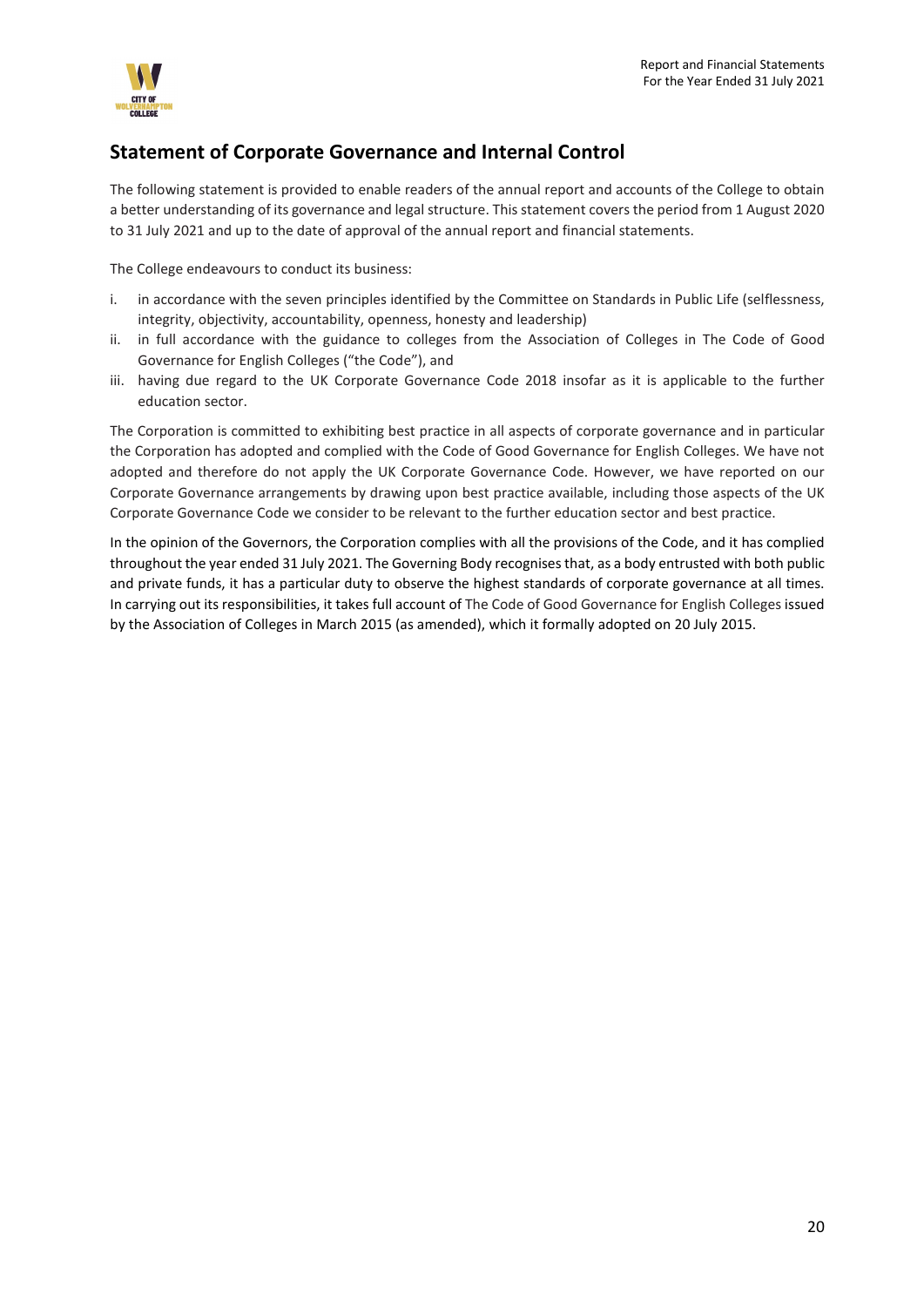

### **The Corporation**

The members who served on the Corporation during the year and up to the date of signature of this report were as listed in the table below.

| <b>The</b>      | Date of     | Term of       | Date of                  | Status of     | <b>Committees</b>      | <b>Attendance</b> |
|-----------------|-------------|---------------|--------------------------|---------------|------------------------|-------------------|
| Corporation     | appointment | <b>Office</b> | resignation              | appointment   | served                 | 2020/21           |
| Ms I Axinte     | 29/03/21    | 31/03/25      |                          | Governor      |                        | 4/5               |
| Mr J Bradford   | 01/09/20    | 31/07/24      | $\overline{a}$           | Governor      | Audit                  | 17/19             |
| Chair of Audit  |             |               |                          |               | Campus                 |                   |
| Committee       |             |               |                          |               | Transformation         |                   |
| from 29 March   |             |               |                          |               | Oversight Group        |                   |
| 2021            |             |               |                          |               |                        |                   |
| Ms E Bull       | 01/08/19    | 31/07/23      |                          | Governor      | Search and             | 19/21             |
| Chair of        |             |               |                          |               | Governance             |                   |
| Remuneration    |             |               |                          |               | Remuneration           |                   |
| Mr M Cowgill    | 05/03/18    | Tenure        | $\overline{\phantom{a}}$ | Principal     | Search and             | 21/21             |
|                 |             |               |                          |               | Governance             |                   |
|                 |             |               |                          |               | Campus                 |                   |
|                 |             |               |                          |               | Transformation         |                   |
|                 |             |               |                          |               | Oversight Group        |                   |
| Mr C Crosdale   | 23/05/11    | 31/07/22      | $\blacksquare$           | Governor      | Search and             | 20/21             |
| Vice Chair from |             |               |                          |               | Governance             |                   |
| 01/09/20        |             |               |                          |               | Remuneration           |                   |
| Mr S Duru       | 29/03/21    | 31/03/25      | $\overline{\phantom{a}}$ | Governor      | $\blacksquare$         | 5/5               |
| Mr T Dutton     | 01/08/19    | 31/07/23      |                          | Governor      | Audit                  | 19/21             |
|                 |             |               |                          |               | Campus                 |                   |
|                 |             |               |                          |               | Transformation         |                   |
|                 |             |               |                          |               | Oversight Group        |                   |
| Mr I Evans      | 01/09/20    | 31/07/22      | 20/01/21                 | Associate     | Audit                  | 0                 |
|                 |             |               |                          | Member of the |                        |                   |
|                 |             |               |                          | Audit         |                        |                   |
|                 |             |               |                          | Committee     |                        |                   |
| Mr I Fegan      | 01/08/19    | 31/07/23      | 29/03/21                 | Governor      | $\overline{a}$         | 6/7               |
| Ms L Flynn      | 29/03/21    | 31/03/25      |                          | Governor      | Apprenticeship         | 4/6               |
|                 |             |               |                          |               | <b>Task and Finish</b> |                   |
|                 |             |               |                          |               | Group                  |                   |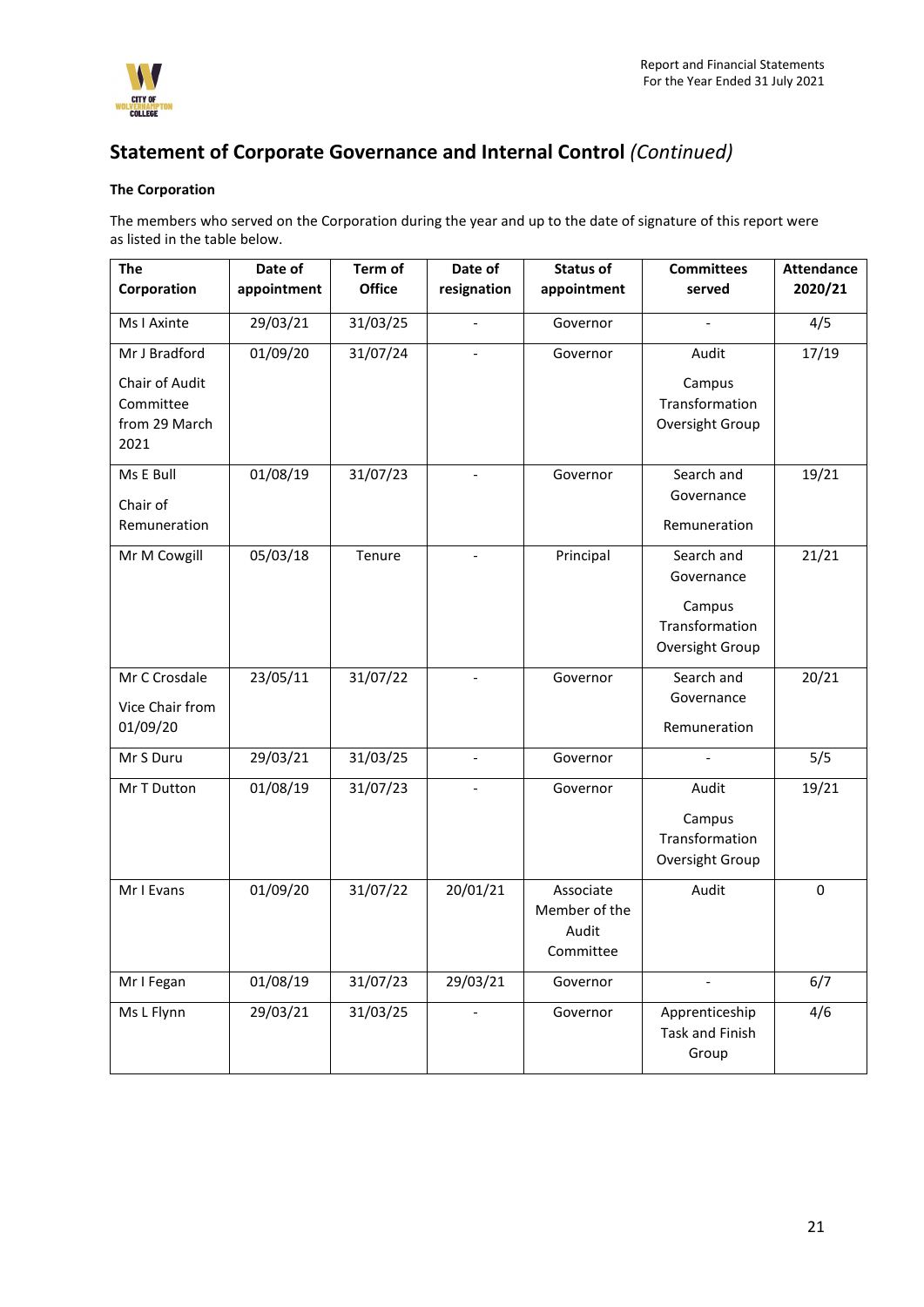

| <b>The</b>                                                             | Date of     | Term of       | Date of                  | <b>Status of</b>                                                             | <b>Committees</b>                                                         | <b>Attendance</b> |
|------------------------------------------------------------------------|-------------|---------------|--------------------------|------------------------------------------------------------------------------|---------------------------------------------------------------------------|-------------------|
| Corporation                                                            | appointment | <b>Office</b> | resignation              | appointment                                                                  | served                                                                    | 2020/21           |
| Mr I Gardner                                                           | 29/03/21    | 31/03/25      |                          | Governor                                                                     | Apprenticeship<br><b>Task and Finish</b><br>Group<br>Campus               | 8/8               |
|                                                                        |             |               |                          |                                                                              | Transformation<br>Oversight Group                                         |                   |
| Mr J Gough                                                             | 20/05/19    | 31/07/23      |                          | Associate<br>member of the<br>Campus<br>Transformation<br>Oversight<br>Group | Campus<br>Transformation<br>Oversight Group                               | 2/2               |
| Ms A Luis                                                              | 24/09/21    | 31/07/22      | $\overline{\phantom{0}}$ | Student<br>Governor                                                          | $\blacksquare$                                                            | N/A               |
| Mr M Hastings<br>Vice Chair                                            | 23/07/18    | 31/07/22      |                          | Governor                                                                     | Audit<br>Search &                                                         | 24/28             |
| Chair of the<br>Campus<br>Transformation<br>Oversight<br>Group         |             |               |                          |                                                                              | Governance<br>Remuneration<br>Campus<br>Transformation<br>Oversight Group |                   |
| Mr C Horwath                                                           | 18/04/18    | 31/03/22      | 14/10/20                 | Associate<br>member of the<br>Audit<br>Committee                             | Audit                                                                     | 1/1               |
| Mrs H Knight                                                           | 29/03/21    | 31/03/25      |                          | Governor                                                                     |                                                                           | 3/5               |
| Mr P Leivers                                                           | 01/09/20    | 31/7/24       | 29/03/21                 | Governor                                                                     |                                                                           | 5/7               |
| Ms N Rai<br>Chair of the<br>Apprenticeship<br>Task and Finish<br>Group | 01/09/20    | 31/07/24      |                          | Governor                                                                     | Apprenticeship<br>Task and Finish<br>Group                                | 11/15             |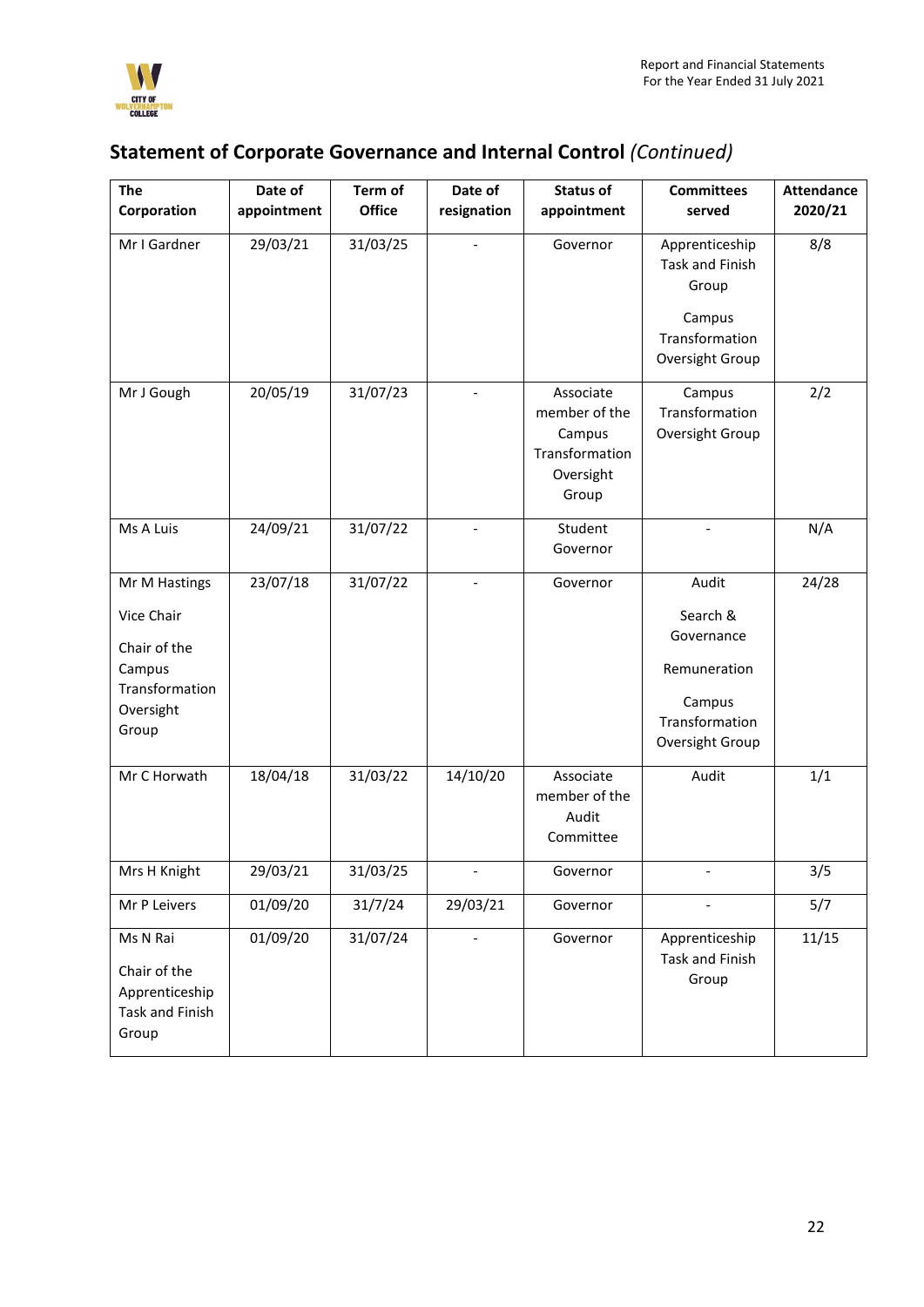

| The                                            | Date of     | <b>Term of</b> | Date of                  | <b>Status of</b>                                 | <b>Committees</b>                                 | <b>Attendance</b> |
|------------------------------------------------|-------------|----------------|--------------------------|--------------------------------------------------|---------------------------------------------------|-------------------|
| Corporation                                    | appointment | <b>Office</b>  | resignation              | appointment                                      | served                                            | 2020/21           |
| Ms A Shannon                                   | 23/07/18    | 31/07/22       | 29/03/21                 | Governor                                         | Audit                                             | 11/11             |
| Chair of Audit<br>Committee to<br>29/03/21     |             |                |                          |                                                  |                                                   |                   |
| Associate                                      |             |                |                          |                                                  |                                                   |                   |
| Member of the<br>Audit<br>Committee            | 29/03/21    |                |                          | Associate<br>Member of the<br>Audit<br>Committee | Audit                                             |                   |
| Mr A Singh                                     | 29/03/21    | 31/03/25       | $\overline{\phantom{a}}$ | Governor                                         | Apprenticeship<br><b>Task and Finish</b><br>Group | 3/6               |
| Ms S Slater                                    | 28/01/19    | 27/01/23       |                          | <b>Staff Governor</b>                            | Campus<br>Transformation<br>Oversight Group       | 17/17             |
| Mr Y Songwe                                    | 25/11/19    | 31/07/21       | 31/07/21                 | Student<br>Governor                              |                                                   | 10/14             |
| Mr M Taylor                                    | 25/02/19    | 31/07/23       |                          | Governor                                         | Remuneration                                      | 19/21             |
| Chair and Chair<br>of Search and<br>Governance |             |                |                          |                                                  | Search and<br>Governance                          |                   |
| Mr S Thompson                                  | 29/03/21    | 31/03/25       | $\overline{\phantom{0}}$ | Governor                                         | $\overline{\phantom{a}}$                          | 2/5               |
| Mrs A<br>Tomlinson                             | 14/12/20    | 31/07/24       | $\overline{\phantom{a}}$ | Governor                                         | Audit                                             | 9/11              |

Mrs E Ball acted as Clerk to the Board of Governors.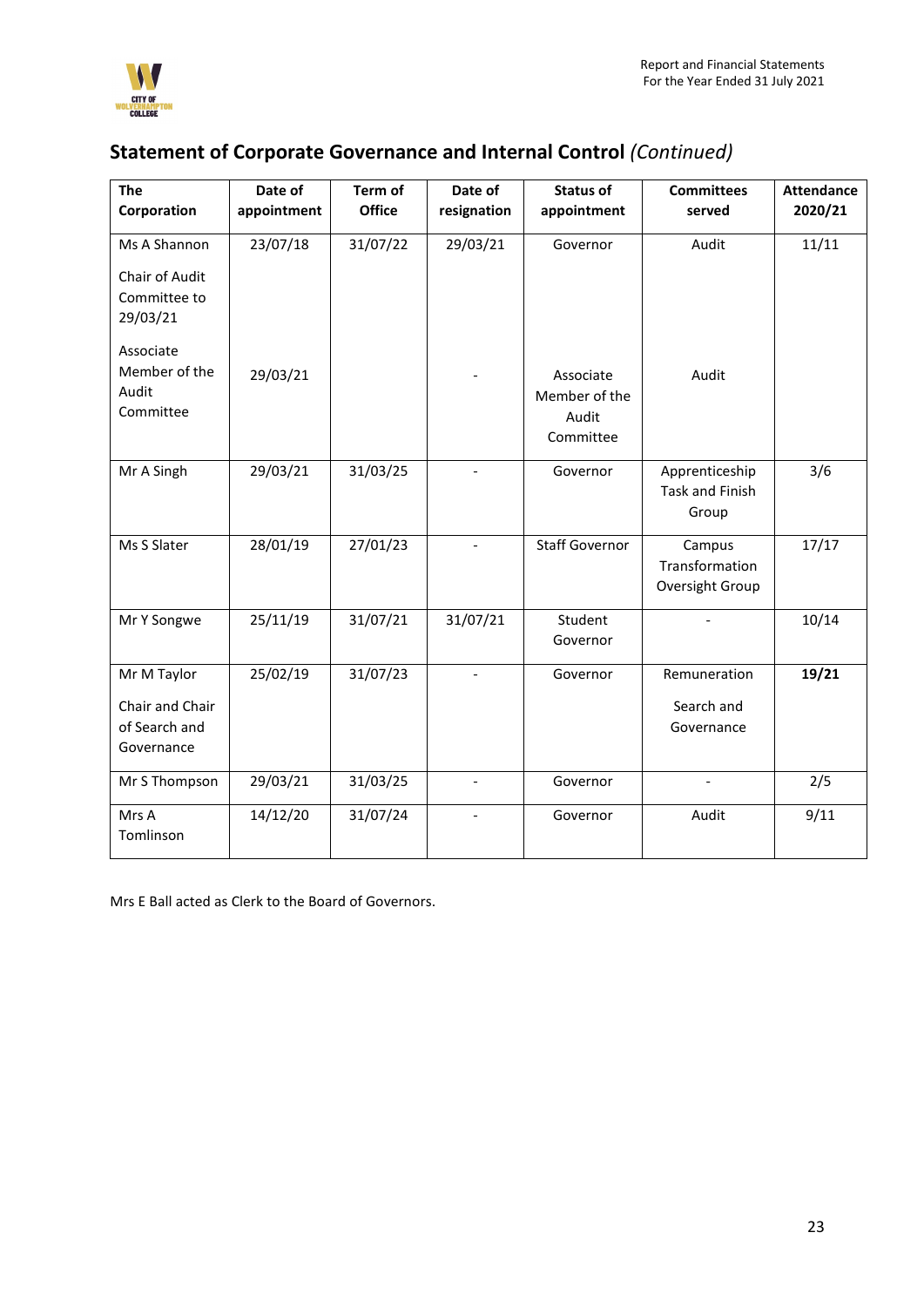

It is the Corporation's responsibility to bring independent judgement to bear on issues of strategy, performance, resources and standards of conduct.

The Corporation is provided with regular and timely information on the overall financial performance of the College together with other information such as performance against funding targets, proposed capital expenditure, quality matters and personnel-related matters such as health and safety and environmental issues.

The Corporation operates an approved schedule of regular meetings and conducts its business through a number of committees and task and finish groups. Each committee and task and finish group has terms of reference, which have been approved by the Corporation. During 2020/21 these were Audit, Remuneration, and Search and Governance, the Campus Transformation Oversight Group and the Apprenticeship Task and Finish Group. Full minutes of all meetings, except those deemed to be confidential by the Corporation, are available on the College's website [www.wolvcoll.ac.uk](http://www.wolvcoll.ac.uk/) or from the Clerk to the Head of Governance at:

City of Wolverhampton College Paget Road Wolverhampton WV6 0DU

The Corporation adopted the Carver model of Governance with effect from August 2015 and the Audit, Remuneration and Search and Governance Committees have remained in place from that date. The Campus Transformation Oversight Group was established in 2018 and the Apprenticeship Task and Finish Group was established in 2020.

The Head of Governance maintains a register of financial and personal interests of the Governors. The register is available for inspection at the above address.

All Governors are able to take independent professional advice in furtherance of their duties at the College's expense and have access to the Head of Governance, who is responsible to the Board for ensuring that all applicable procedures and regulations are complied with. The appointment, evaluation and removal of the Head of Governance are matters for the Corporation as a whole.

Formal agendas, papers and reports are supplied to Governors in a timely manner, prior to Board meetings. Briefings are provided on an ad hoc basis.

The Corporation has a strong and independent non-executive element and no individual or group dominates its decision-making process. The Corporation considers that each of its non-executive members is independent of management and free from any business or other relationship which could materially interfere with the exercise of their independent judgement. The Corporation is the appointing authority for all its non-executive members and Governors who are nominated by an organisation are not subject to any mandate and act independently declaring conflicts of interest as appropriate.

There is a clear division of responsibility in that the roles of the Chair and Accounting Officer are separate.

Any new appointments to the Corporation are a matter for the consideration of the Corporation as a whole. The Corporation has a Search and Governance Committee which is comprised of the Chair, Vice Chairs, Accounting Officer and two Independent members of the Corporation. The Committee is responsible for the selection and nomination of any new member for the Corporation's consideration. The Corporation is responsible for ensuring that appropriate training is provided as required.

Members of the Corporation are appointed for a term of office not exceeding four years.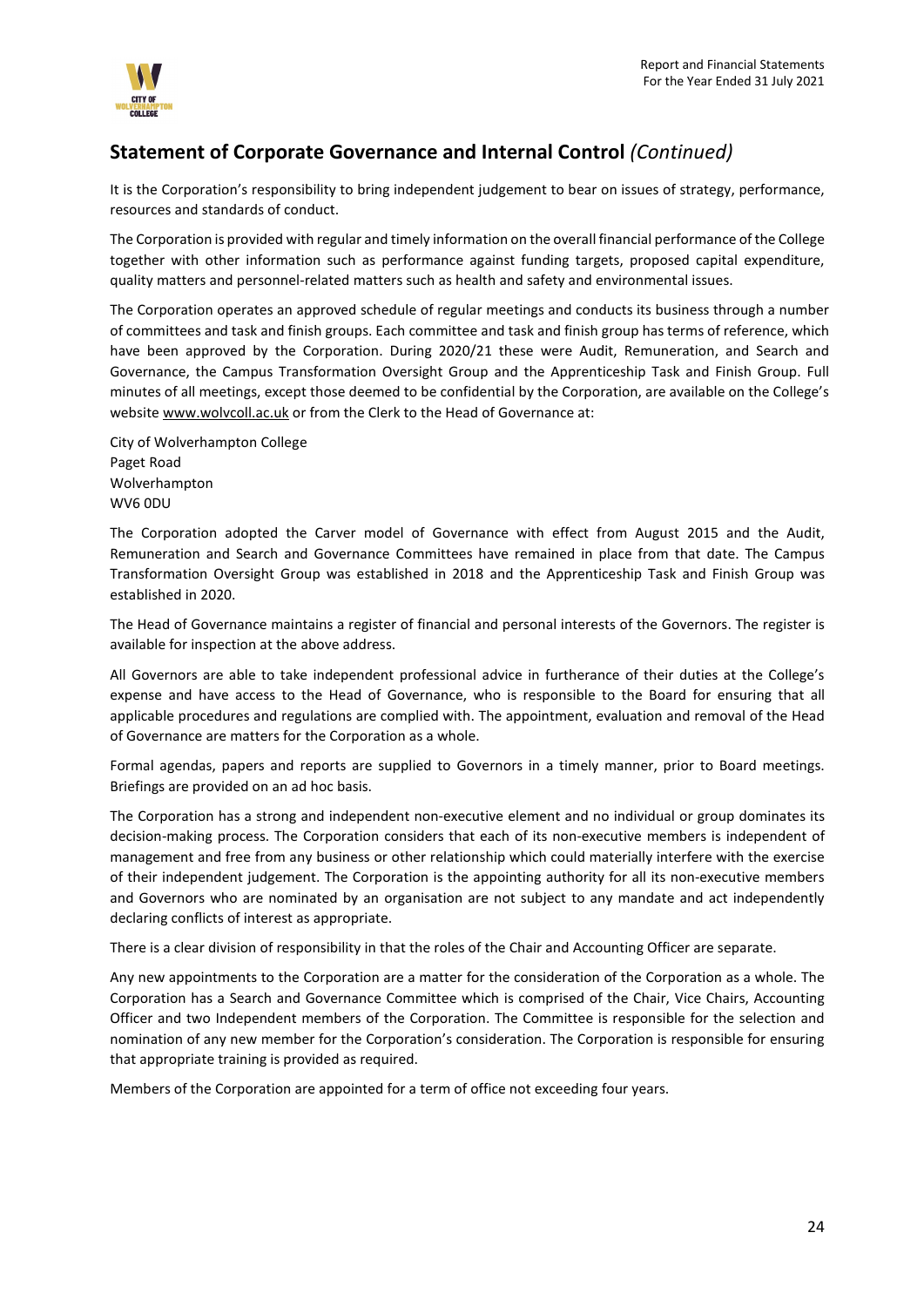

### **Corporation performance**

The Board of Governors reviewed its performance for 2020/21 at the Board meeting on 31 January 2022 taking into consideration the annual self-assessment of Governance, the role of the Committees and a review of performance against the Code of Good Governance for English Colleges. The College's Key Performance Indicators are reported to the Board at least on a quarterly basis with financial performance indicators also being reported in the monthly management accounts. These indicators are derived from the College's Strategic Objectives and cover all aspects of the College's performance including teaching and learning, learner outcomes, learner satisfaction, employer engagement, partnerships, enrolments and financial indicators. The KPIs form a sound basis from which managers and Governors can monitor and judge performance and progress. The annual and three year targets are based on comparative data (where appropriate) and targets are set to be stretching, but achievable.

The Board was able to take considerable assurance that governance arrangements are robust and appropriately structured to support delivery of the strategic plan and continued improvements to the College.

### **Remuneration Committee**

The City of Wolverhampton College has established a Remuneration Committee with responsibility to undertake an annual review of, and advise the Corporation on, the level of remuneration including basic salary, benefits in kind, annual bonus/performance related elements and pension provisions. Details of remuneration for the year ended 31 July 2021 are set out in note 8 to the financial statements.

The Remuneration Committee recommended the adoption of the College's Senior Staff Remuneration Code to the Corporation for approval at its meeting held on 25 November 2019.

The membership of the Remuneration Committee for the 2020/21 academic year was:

| Emma Bull         | Chair                                  |
|-------------------|----------------------------------------|
| Mark Taylor       | (Chair of the Board of Governors)      |
| Mike Hastings     | (Vice Chair of the Board of Governors) |
| Clarence Crosdale | (Vice Chair of the Board of Governors) |

### *Senior Post Holders*

The roles designated as Senior Post Holders and within the Remit of the Remuneration Committee are the Principal and the Vice Principal Business Success. The Remuneration Committee also advises on the terms and conditions of service and the level of remuneration of the Head of Governance but this post is not formally designated as a Senior Post.

### *Remuneration Committee*

In 2020/21 the Remuneration Committee met on three occasions on 15 October 2020, 7 December 2020 and 22 July 2021 and reviewed the remuneration of those staff within its remit. The Committee met in private without staff members in attendance.

The Head of Governance acted as Clerk to the Committee.

There were four members of the Remuneration Committee including the Chair of the Board of Governors and the two Vice Chairs. The Chair of the Board of Governors is not the Chair of the Remuneration Committee.

The Principal is not a member of the Remuneration Committee.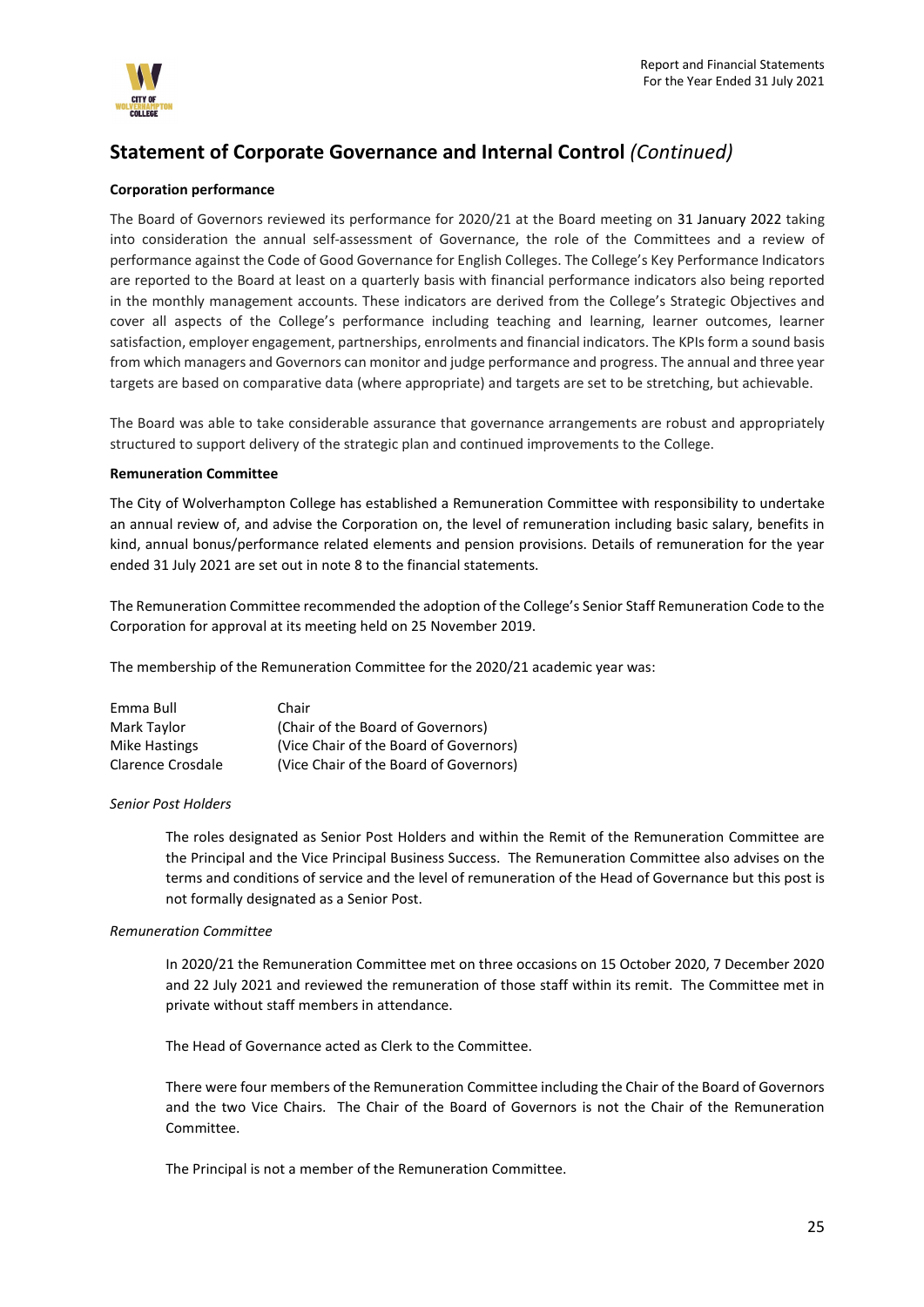

*Senior Post Holder Remuneration*

There has not been an increase in the salary of the Principal during the 2020/21 academic year.

The Vice Principal Business Success (who is a Senior Post holder) received an increase in salary in October 2020.

The City of Wolverhampton College does not operate a bonus scheme for Senior Post Holders nor does it offer any additional benefits e.g. lease cars.

Senior Post Holders are entitled to participate in the Local Government or Teachers Pension Scheme.

Senior Post Holders expenses are paid in accordance with the College's expenses policy.

### *Choice of comparator college(s)/organisation(s)*

In considering salary increases, the Remuneration Committee has regard to the latest benchmarking information available in the Association of Colleges Senior Pay Survey which is published on an annual basis.

The Committee also has regard to market conditions and the skills and experience required to fulfil the role, particularly in the context of the current difficulties being faced by the College and the significant developments in relation to the Campus Transformation.

As appropriate the Remuneration Committee also has regard to benchmarking data provided by other organisations e.g. CIPFA

### *Pay Multiple of the Chief Executive/Principal and the median earnings of the institution's whole workforce*

Details of the pay multiple of the Chief Executive/Principal are set out in note 8 to the financial statements. In 2020/21 the Chief Executive/Principal pay was 6.4 times (2020: 6.4) the pay of the median employee.

### *Significant changes*

The changes during the year have mainly been to consider the appraisals of the Principal, the Vice Principal Business Success and the Head of Governance and to consider and recommend the Remuneration Committee annual report.

#### *Severance arrangements*

During the period covered by the report the Remuneration Committee was not asked to consider any such arrangement.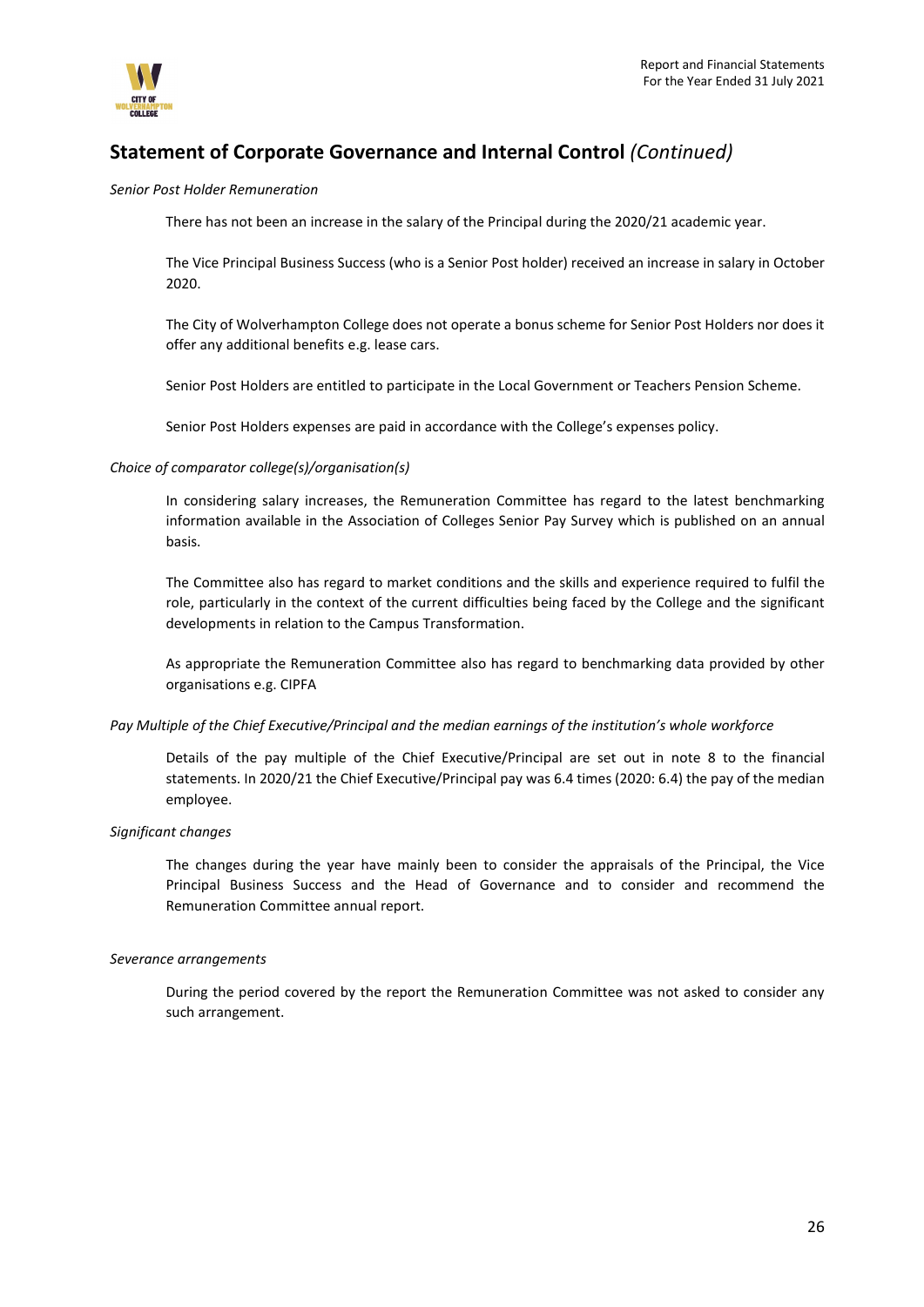

### **Audit Committee**

The Audit Committee comprises a Chair and three other members of the Corporation (excluding the Accounting Officer and Chair) and an associate member. The Committee operates in accordance with written terms of reference approved by the Corporation.

The Audit Committee usually meets on a termly basis and provides a forum for reporting by the College's Internal Audit Service and financial statements auditors, who have access to the Committee for independent discussion, without the presence of College management. The Committee also receives and considers reports from the main FE funding bodies as they affect the College's business.

The College's internal auditors review the systems of internal control, risk management controls and governance processes in accordance with an agreed plan of input and report their findings to management and the Audit Committee.

Management is responsible for the implementation of agreed audit recommendations and internal audit undertakes periodic follow-up reviews to ensure such recommendations have been implemented.

The Audit Committee also advises the Corporation on the appointment of the internal audit service and the financial statements auditors and their remuneration for audit and non-audit work as well as reporting annually to the Corporation.

### **Internal control**

### *Scope of responsibility*

The Corporation is ultimately responsible for the College's system of internal control and for reviewing its effectiveness. However, such a system is designed to manage rather than eliminate the risk of failure to achieve business objectives and can provide only reasonable, and not absolute, assurance against material misstatement or loss.

The Corporation has delegated the day-to-day responsibility to the Principal, as Accounting Officer, for maintaining a sound system of internal control that supports the achievement of the College's policies, aims and objectives, whilst safeguarding the public funds and assets for which he is personally responsible, in accordance with the responsibilities assigned to him in the Financial Memorandum between City of Wolverhampton College and the funding bodies. He is also responsible for reporting to the Corporation any material weaknesses or breakdowns in internal control.

### *The purpose of the system of internal control*

The system of internal control is designed to manage risk to a reasonable level rather than to eliminate all risk of failure to achieve policies, aims and objectives; it can therefore only provide reasonable, and not absolute, assurance of effectiveness. The system of internal control is based on an ongoing process designed to identify and prioritise the risks to the achievement of College policies, aims and objectives, to evaluate the likelihood of those risks being realised and the impact should they be realised, and to manage them efficiently, effectively and economically. The system of internal control has been in place within City of Wolverhampton College for the year ended 31 July 2021 and up to the date of approval of the annual report and accounts.

### *Capacity to handle risk*

The Corporation has reviewed the key risks to which the College is exposed together with the operating, financial and compliance controls that have been implemented to mitigate those risks. The Corporation is of the view that there is a formal ongoing process for identifying, evaluating and managing the College's significant risks that has been in place for the period ending 31 July 2021 and up to the date of approval of the annual report and accounts. This process is regularly reviewed by the Corporation.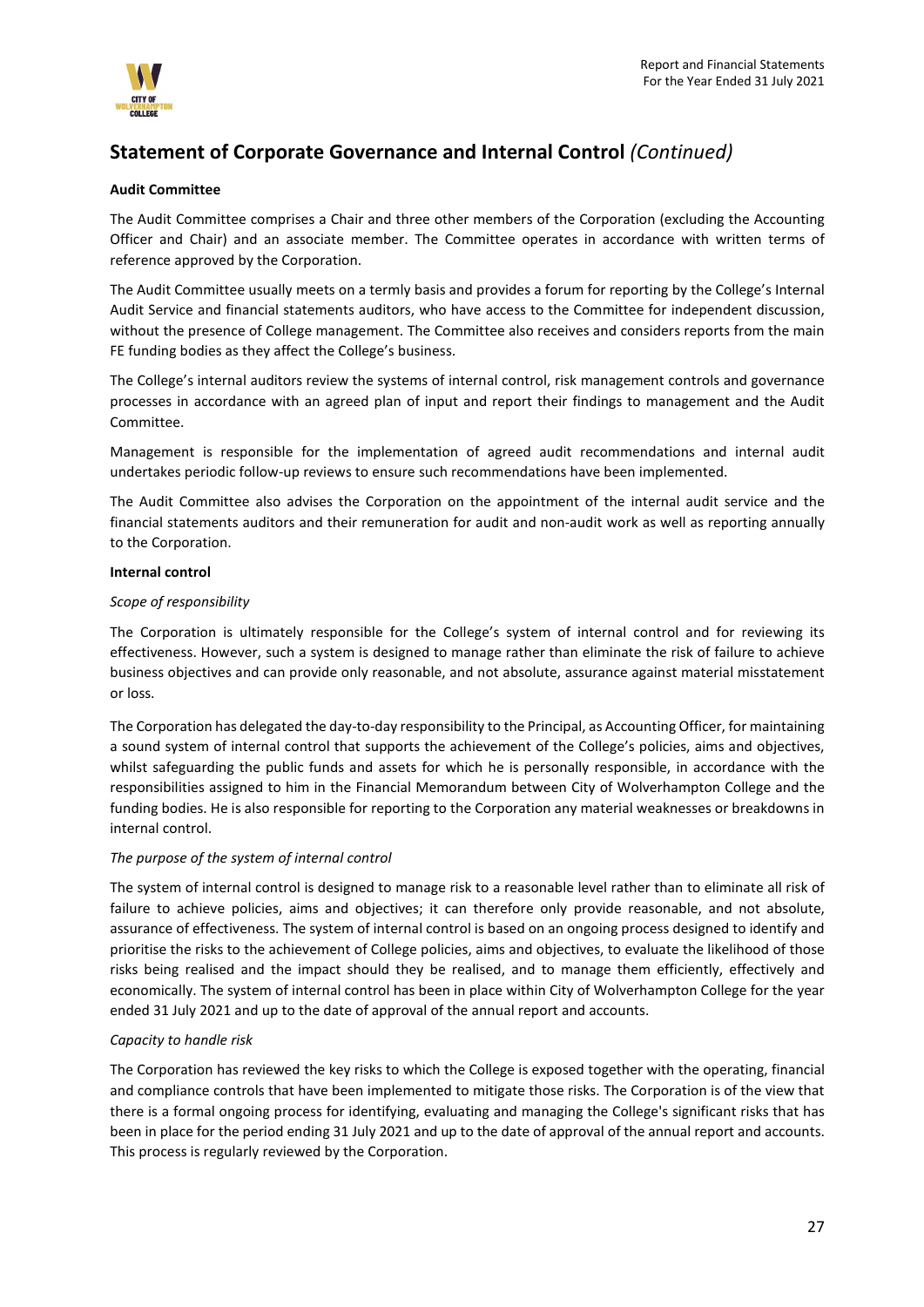

### *The risk and control framework*

The system of internal control is based on a framework of regular management information, administrative procedures including the segregation of duties, and a system of delegation and accountability. In particular, it includes:

- comprehensive budgeting systems with an annual budget, which is reviewed and agreed by the governing body
- regular reviews by the governing body of periodic and annual financial reports which indicate financial performance against forecasts
- setting targets to measure financial and other performance
- clearly defined capital investment control guidelines
- the adoption of formal project management disciplines, where appropriate

City of Wolverhampton College has an internal audit service, which operates in accordance with the requirements of the ESFA's Post 16 *Audit Code of Practice*. The work of the internal audit service is informed by an analysis of the risks to which the College is exposed, and annual internal audit plans are based on this analysis. The analysis of risks and the internal audit plans are endorsed by the Corporation on the recommendation of the Audit Committee. At minimum, annually, the Head of Internal Audit (HIA) provides the governing body with a report on internal audit activity in the College. The report includes the HIA's independent opinion on the adequacy and effectiveness of the College's system of risk management, controls and governance processes.

### *Review of effectiveness*

As Accounting Officer, the Principal has responsibility for reviewing the effectiveness of the system of internal control. His review of the effectiveness of the system of internal control is informed by:

- the work of the internal auditors
- the work of the executive managers within the College who have responsibility for the development and maintenance of the internal control framework
- comments made by the College's financial statements auditors, the reporting accountant for regularity assurance, the appointed funding auditors (for colleges subject to funding audit) in their management letters and other reports.

The Accounting Officer has been advised on the implications of the result of his review of the effectiveness of the system of internal control by the Audit Committee, which oversees the work of the internal auditor and other sources of assurance and a plan to address weaknesses and ensure continuous improvement of the system is in place.

The Executive Management Team receives reports setting out key performance and risk indicators and considers possible control issues brought to their attention by early warning mechanisms, which are embedded within the departments and reinforced by risk awareness training. The Executive Management Team and the Audit Committee also receive regular reports from internal audit and other sources of assurance, which include recommendations for improvement. The Audit Committee's role in this area is confined to a high-level review of the arrangements for internal control. The Corporation's agenda includes an annual item for consideration of risk and control and receives reports thereon from the Executive Management Team and the Audit Committee. The emphasis is on obtaining the relevant degree of assurance and not merely reporting by exception. At its January 2022 meeting, the Corporation carried out the annual assessment for the year ended 31 July 2021 by considering documentation from the Executive Management Team and internal audit, and taking account of events since 31 July 2021.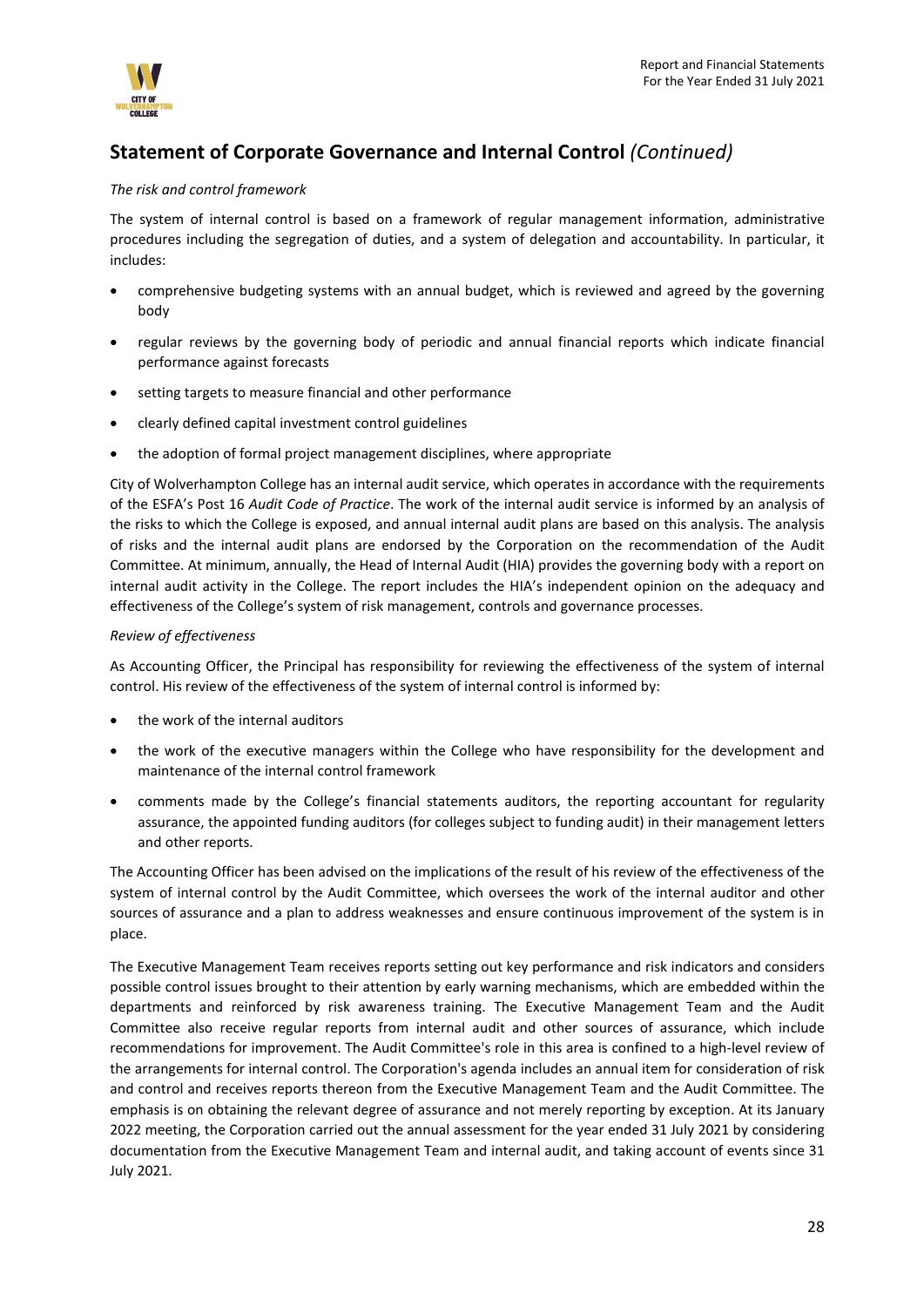

Based on the advice of the Audit Committee and the Accounting Officer, the Corporation is of the opinion that the College has an adequate and effective framework for governance, risk management and control, and has fulfilled its statutory responsibility for "*the effective and efficient use of resources, the solvency of the institution and the body and the safeguarding of their assets*".

### **Going concern**

In determining whether the College's annual financial statements can be prepared on a going concern basis, the Governors have considered the Group's business activities, together with the factors likely to affect its future development, performance and position, including the impact of the Covid-19 pandemic. The review also includes the financial position of the College and the wider Group, their short term and long-term cash flows, liquidity position and borrowing facilities.

The key factors considered by the Governors in making the assessment of going concern included:

- The implications of changes to the social and economic environment on the College's revenues and surpluses. In particular, the impact the College's ability to deliver activity in line with its forecast for the year.
- Breaches in the College's bank covenants for 2019, 2020 and 2021 and the forecast position for the current financial year, especially in relation to the requirement to hold at least a £2.5million cash balance at 31 July 2022. A breach in the covenants would, under the terms of the agreement, mean the loan becomes repayable on demand and in that event the college would be unable to fully repay the loan.
- Expected capital repayments on the College's £6.601 million loan facility provided by Barclays Bank plc and the £6.25 million loan facility provided by the Secretary of State for Education.
- Downside scenario models including the impact on the delivery of activity in the current financial year as well as the mitigating factors available such as delaying non-essential capital and maintenance expenditure.

Having assessed the above factors, the Governors acknowledge that there is the possibility that the targeted cash balance at 31 July 2022 will not be achieved and a resultant risk of non-compliance with banking covenants, and that this constitutes a material uncertainty which may cast doubt on the Group's ability to continue as a Going Concern. Having assessed the mitigating actions available, and after making inquiries, the Governors are confident that the Group and College can continue in operational existence for at least the next twelve months from the date of signing the financial statements and will retain the support of its bankers although this has not been formally communicated. For these reasons, the Governors continue to adopt the going concern basis for the preparation of these financial statements and in preparing the financial statements they do not include any adjustments that would be required to be made if they were prepared on a basis other than going concern.

Approved by order of the members of the Corporation on 31 January 2022 and signed on its behalf by:

**Mark Taylor Malcolm Cowgill Chair of Governors Accounting Officer**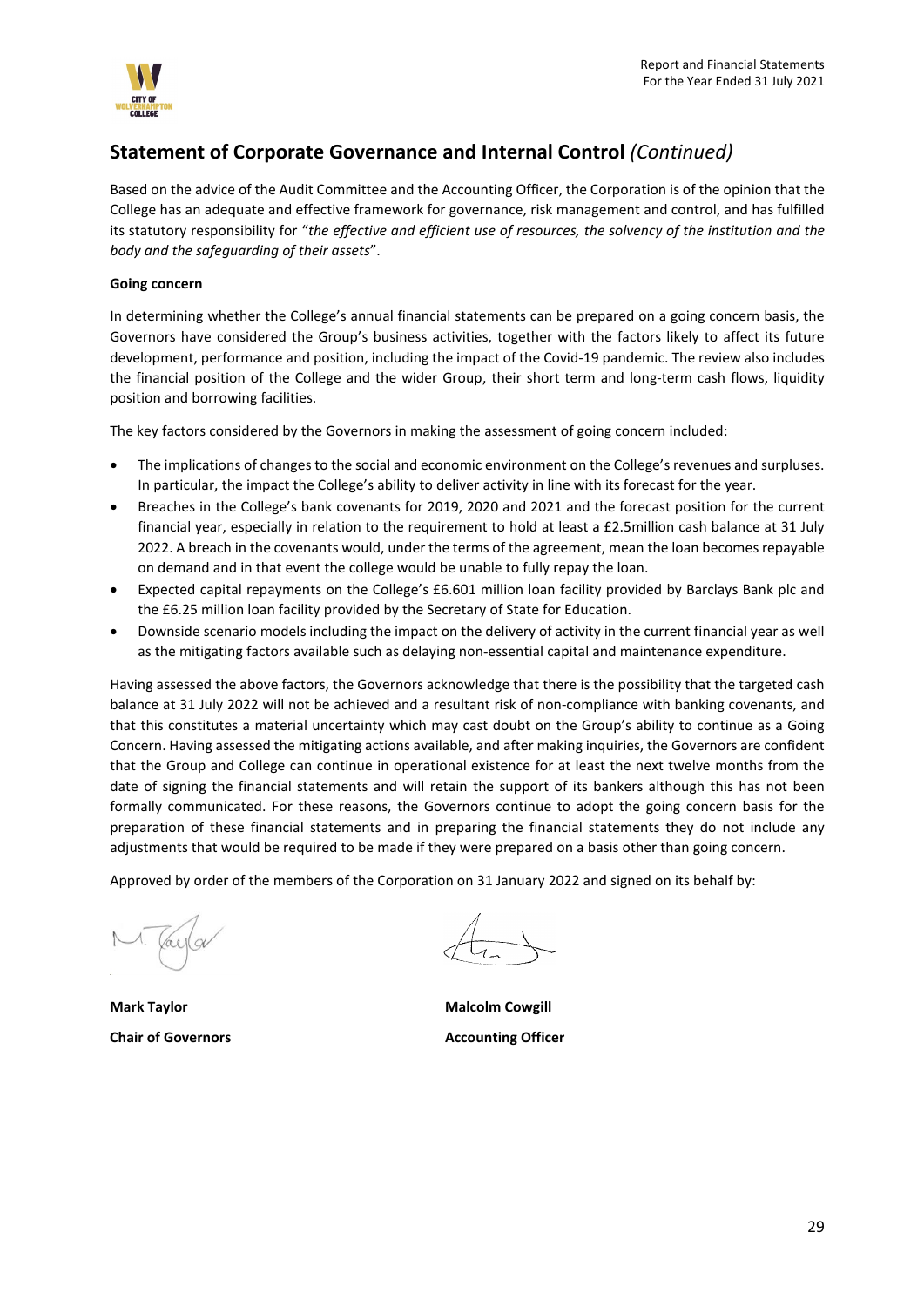

# <span id="page-29-0"></span>**Governing Body's Statement on the College's Regularity, Propriety and Compliance with Funding Body Terms and Conditions of Funding**

The Corporation has considered its responsibility to notify the Education and Skills Funding Agency (ESFA) of material irregularity, impropriety and non-compliance with terms and conditions of funding, under the Corporation's grant funding agreement and contracts with the ESFA. As part of our consideration we have had due regard to the requirements of the grant funding agreements and contracts with the ESFA.

We confirm on behalf of the Corporation that after due enquiry, and to the best of our knowledge, we are able to identify any material irregular or improper use of funds by the Corporation, or material non-compliance with the terms and conditions of funding under the Corporation's grant funding agreements and contracts with the ESFA, or any other public funder.

We confirm that no instances of material irregularity, impropriety or funding non-compliance have been discovered to date. If any instances are identified after the date of this statement, these will be notified to the ESFA.

**Chair of Governors Accounting Officer 31 January 2022 31 January 2022**

**Mark Taylor Malcolm Cowgill**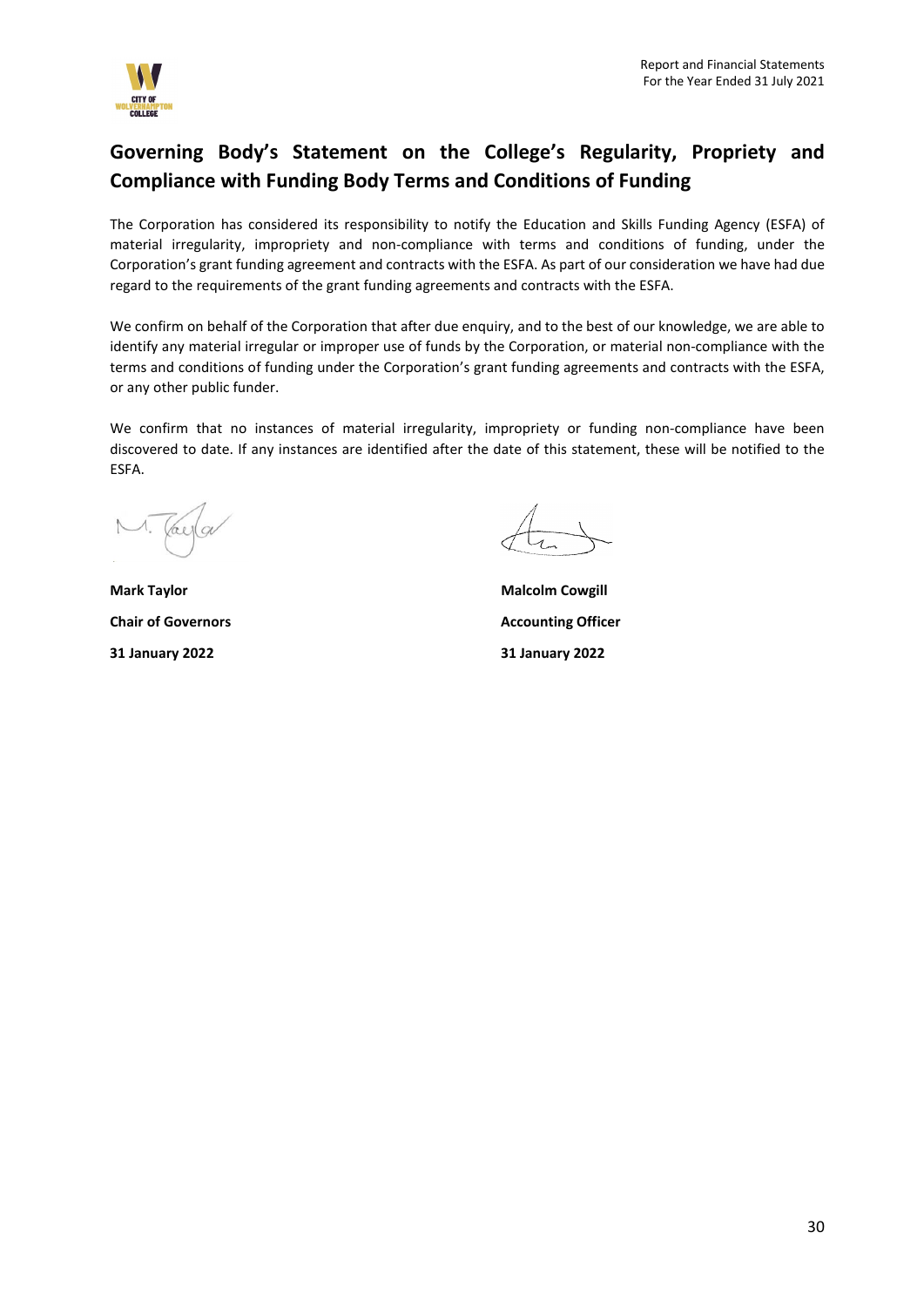

## <span id="page-30-0"></span>**Statement of Responsibilities of the Members of the Corporation**

The members of the Corporation (who act as trustees for the charitable activities of the College) are required to present audited financial statements for each financial year.

The law applicable to charities in England and the terms and conditions of the Funding Agreement between the Education and Skills Funding Agency and the Corporation of the College, requires the corporation of the college to prepare financial statements and the Report of the governing body for each financial year in accordance with the Statement of Recommended Practice – Accounting for Further and Higher Education Institutions the annual Accounts Direction issued by the Education and Skills Funding Agency, Accounts Direction issued by the Office for Students and in accordance with United Kingdom Generally Accepted Accounting Practice (United Kingdom Accounting Standards and which give a true and fair view of the state of affairs of the College and of the College's surplus/deficit of income over expenditure for that period.

In preparing the financial statements, the corporation is required to:

- select suitable accounting policies and apply them consistently
- make judgements and estimates that are reasonable and prudent
- state whether applicable UK Accounting Standards have been followed, subject to any material departures disclosed and explained in the financial statements
- prepare financial statements on the going concern basis, unless it is inappropriate to assume that the College will continue in operation.

The Corporation is responsible for adequate accounting records that are sufficient to show and explain the company's transactions and disclose with reasonable accuracy, at any time, the financial position of the College, and enable it to ensure that the financial statements are prepared in accordance with the Charities Act 2011 and other relevant accounting standards. It is responsible for taking steps in order to safeguard the assets of the College and to prevent and detect fraud and other irregularities.

The maintenance and integrity of the College website is the responsibility of the Corporation of the College; the work carried out by the auditors does not involve consideration of these matters and, accordingly, the auditors accept no responsibility for any changes that may have occurred to the financial statements since they were initially presented on the website. Legislation in the United Kingdom governing the preparation and dissemination of financial statements may differ from legislation in other jurisdictions.

Members of the Corporation are responsible for ensuring that funds from the Education and Skills Funding Agency are used only in accordance with the authorities that govern them as defined by and in accordance with Further & Higher Education Act 1992, subsequent legislation and related regulations and the Funding Agreement with the Education and Skills Funding Agency and any other conditions that may be prescribed from time to time. They are also responsible for ensuring funds from Office for Students or other sources are properly applied for the purposes for which they have been given and in accordance with relevant legislation or terms and conditions attached to them.

Approved by order of the members of the corporation on 31 January 2022 and signed on its behalf on 31 January 2022 by:

**Mark Taylor Chair of Governors**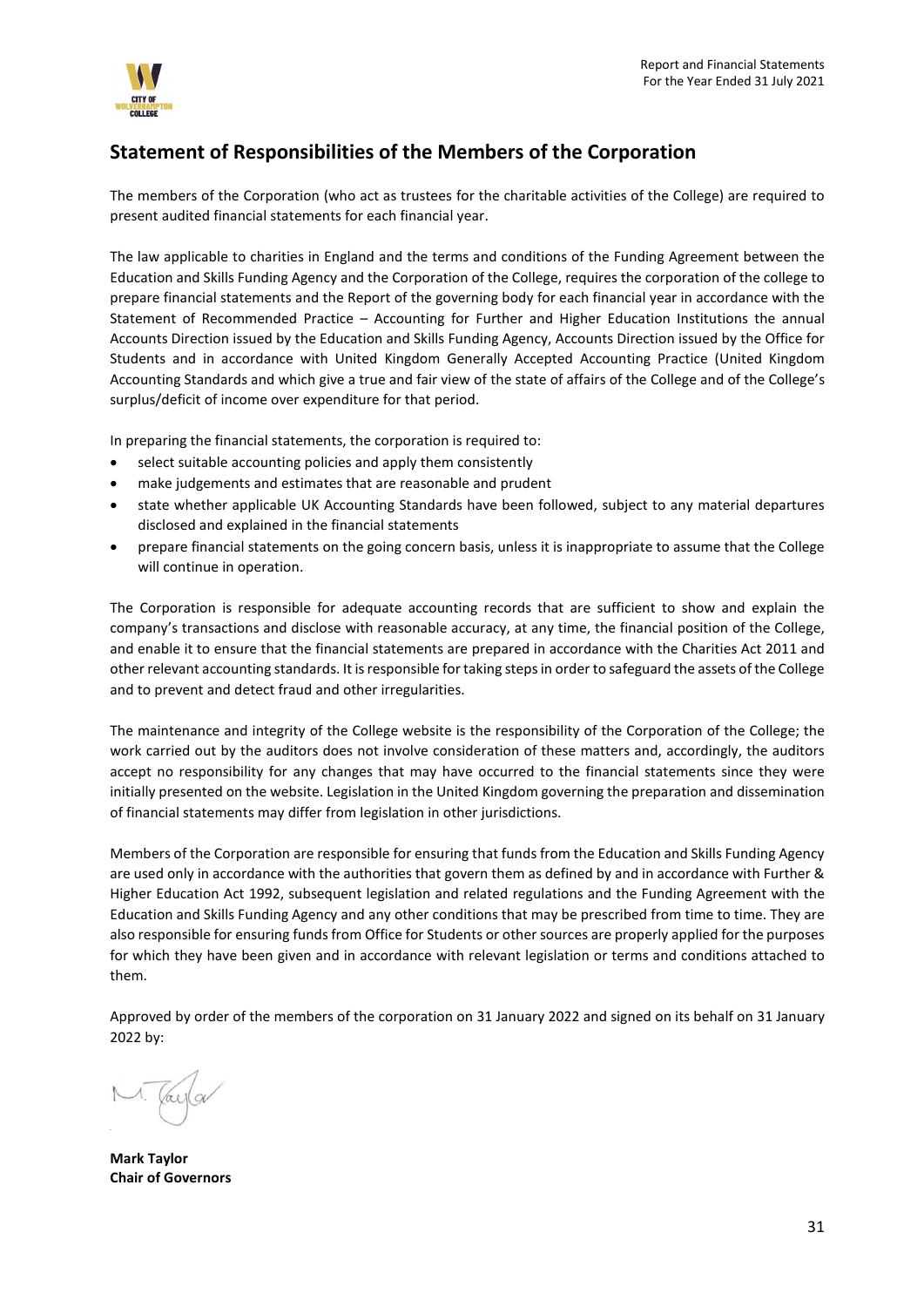

# <span id="page-31-0"></span>**Independent Auditor's Report to the Corporation of City of Wolverhampton College**

### **Opinion**

We have audited the financial statements of City of Wolverhampton College (the "College") and its subsidiary (the "Group") for the year ended 31 July 2021 which comprise the consolidated and college statements of comprehensive income, the consolidated and college balance sheets, the consolidated and college statements of changes in reserves, the consolidated statement of cash flows and notes to the financial statements, including significant accounting policies. The financial reporting framework that has been applied in their preparation is United Kingdom Accounting Standards, including FRS 102 "The Financial Reporting Standard applicable in the UK and Republic of Ireland" (United Kingdom Generally Accepted Accounting Practice).

In our opinion, the financial statements:

- give a true and fair view of the state of the Group's and of the College's affairs as at 31 July 2021 and of the Group's and the College's deficit of income over expenditure for the year then ended; and
- have been properly prepared in accordance with United Kingdom Generally Accepted Accounting Practice.

### **Basis for opinion**

We conducted our audit in accordance with International Standards on Auditing (UK) (ISAs (UK)) and applicable law. Our responsibilities under those standards are further described in the Auditor's responsibilities for the audit of the financial statements section of our report. We are independent of the group and college in accordance with the ethical requirements that are relevant to our audit of the financial statements in the UK, including the FRC's Ethical Standard and we have fulfilled our other ethical responsibilities in accordance with these requirements. We believe that the audit evidence we have obtained is sufficient and appropriate to provide a basis for our opinion.

#### **Material uncertainty related to going concern**

We draw your attention to the Accounting policies on page 42 which indicates that due to the current risks associated with the delivery of the College's activities a risk exists that the forecasted financial position for the current academic year may not achieve the level of cash balance at 31 July 2022 required under the College's banking agreement and therefore a risk of non-compliance with banking covenants exists. As stated in the Accounting Policies, these events or conditions indicate a material uncertainty exists that may cast significant doubt on the Group and College's ability to continue as a going concern. Our opinion is not modified in respect of this matter.

#### **Other information**

The other information comprises the information included in the Report and Financial Statements other than the financial statements and our auditor's report thereon. The governors are responsible for the other information contained within the Report and Financial Statements. Our opinion on the financial statements does not cover the other information and we do not express any form of assurance conclusion thereon.

Our responsibility is to read the other information and, in doing so, consider whether the other information is materially inconsistent with the financial statements or our knowledge obtained in the course of the audit or otherwise appears to be materially misstated. If we identify such material inconsistencies or apparent material misstatements, we are required to determine whether this gives rise to a material misstatement in the financial statements themselves. If, based on the work we have performed, we conclude that there is a material misstatement of this other information, we are required to report that fact.

We have nothing to report in this regard.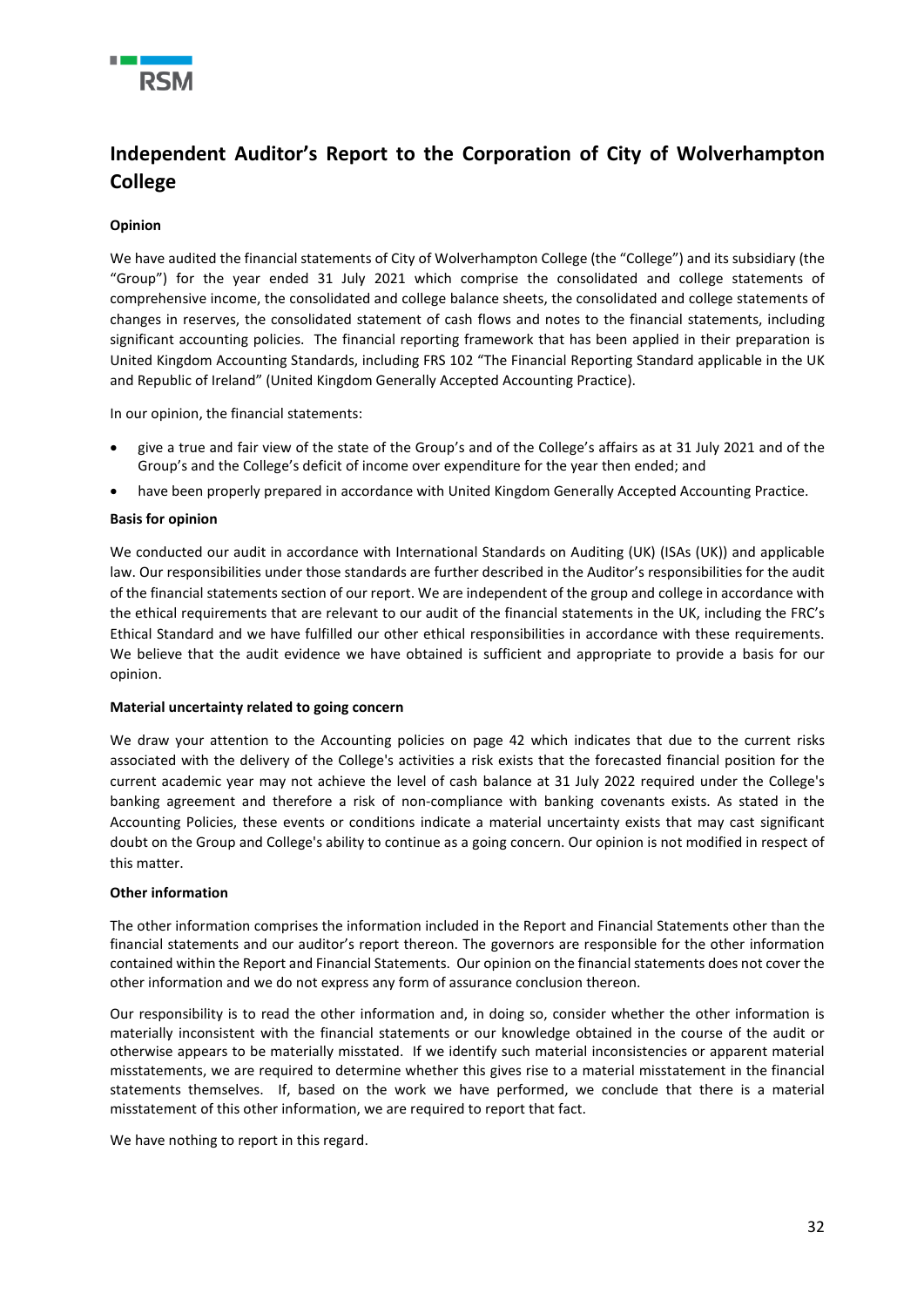

# **Independent Auditor's Report to the Corporation of City of Wolverhampton College** *(Continued)*

### **Opinion on other matters prescribed by the Office for Students' Accounts Direction**

In our opinion, in all material respects:

- funds from whatever source administered by the college for specific purposes have been properly applied to those purposes and managed in accordance with relevant legislation;
- funds provided by the Office for Students, UK Research and Innovation (including Research England), the Education and Skills Funding Agency and Department for Education have been applied in accordance with the relevant terms and conditions; and
- the requirements of the Office for Students' accounts direction for the relevant year's financial statements have been met.

### **Matters on which we are required to report by exception**

We have nothing to report in respect of the following matters where the Post-16 Audit Code of Practice 2020 to 2021 issued by the Education and Skills Funding Agency requires us to report to you if, in our opinion:

- adequate accounting records have not been kept;
- the financial statements are not in agreement with the accounting records; or
- we have not received all the information and explanations required for our audit.

We have nothing to report in respect of the following matters where the Office for Students' accounts direction requires us to report to you if:

- the College's grant and fee income, as disclosed in note 9 to the accounts, has been materially misstated.
- The College's expenditure on access and participation activities for the financial year has been materially misstated.

#### **Responsibilities of the Corporation of City of Wolverhampton College**

As explained more fully in the Statement of the Corporation's Responsibilities set out on pages…to …, the Corporation is responsible for the preparation of financial statements and for being satisfied that they give a true and fair view, and for such internal control as the Corporation determine is necessary to enable the preparation of financial statements that are free from material misstatement, whether due to fraud or error.

In preparing the financial statements, the Corporation is responsible for assessing the Group's and the College's ability to continue as a going concern, disclosing, as applicable, matters related to going concern and using the going concern basis of accounting unless the Corporation either intend to liquidate the Group or the College or to cease operations, or have no realistic alternative but to do so.

#### **Auditor's responsibilities for the audit of the financial statements**

Our objectives are to obtain reasonable assurance about whether the financial statements as a whole are free from material misstatement, whether due to fraud or error, and to issue an auditor's report that includes our opinion. Reasonable assurance is a high level of assurance, but is not a guarantee that an audit conducted in accordance with ISAs (UK) will always detect a material misstatement when it exists. Misstatements can arise from fraud or error and are considered material if, individually or in the aggregate, they could reasonably be expected to influence the economic decisions of users taken on the basis of these financial statements.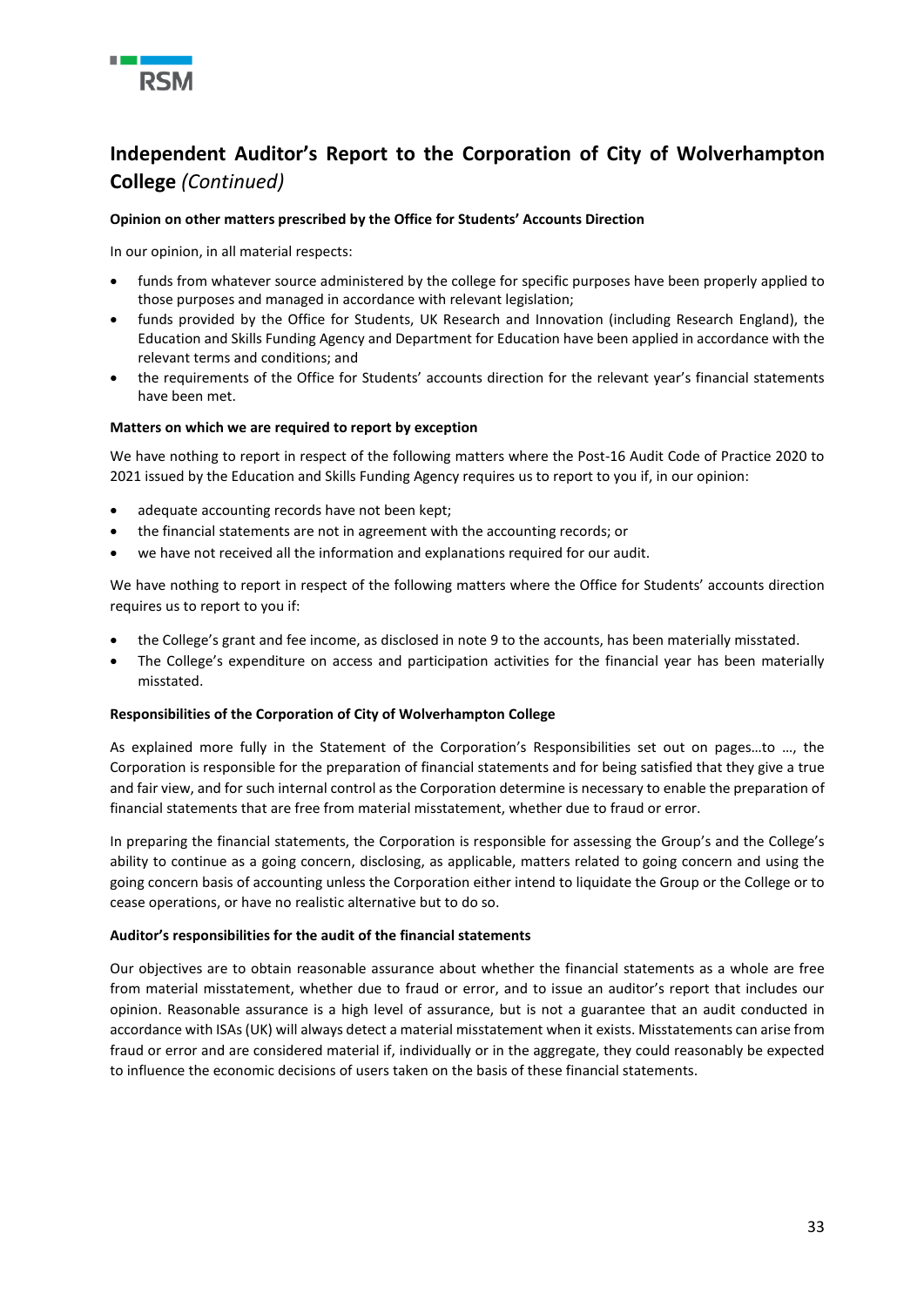

# **Independent Auditor's Report to the Corporation of City of Wolverhampton College** *(Continued)*

### **The extent to which the audit was considered capable of detecting irregularities, including fraud**

Irregularities are instances of non-compliance with laws and regulations. The objectives of our audit are to obtain sufficient appropriate audit evidence regarding compliance with laws and regulations that have a direct effect on the determination of material amounts and disclosures in the financial statements, to perform audit procedures to help identify instances of non-compliance with other laws and regulations that may have a material effect on the financial statements, and to respond appropriately to identified or suspected non-compliance with laws and regulations identified during the audit.

In relation to fraud, the objectives of our audit are to identify and assess the risk of material misstatement of the financial statements due to fraud, to obtain sufficient appropriate audit evidence regarding the assessed risks of material misstatement due to fraud through designing and implementing appropriate responses and to respond appropriately to fraud or suspected fraud identified during the audit.

However, it is the primary responsibility of management, with the oversight of those charged with governance, to ensure that the entity's operations are conducted in accordance with the provisions of laws and regulations and for the prevention and detection of fraud.

In identifying and assessing risks of material misstatement in respect of irregularities, including fraud, the audit engagement team:

- obtained an understanding of the nature of the sector, including the legal and regulatory frameworks that the group and College operates in and how the group and college are complying with the legal and regulatory frameworks;
- inquired of management, and those charged with governance, about their own identification and assessment of the risks of irregularities, including any known actual, suspected or alleged instances of fraud;
- discussed matters about non-compliance with laws and regulations and how fraud might occur including assessment of how and where the financial statements may be susceptible to fraud.

As a result of these procedures we consider the most significant laws and regulations that have a direct impact on the financial statements are FRS 102, Further and Higher Education SORP, the College Accounts Direction published by the Education and Skills Funding Agency, Regulatory Advice 9: Accounts Direction published by the Office for Students' and tax compliance regulations. We performed audit procedures to detect non-compliances which may have a material impact on the financial statements which included reviewing financial statement disclosures inspecting correspondence with local tax authorities and evaluating advice received from external tax advisors.

The most significant laws and regulations that have an indirect impact on the financial statements are those which are in relation to the Education Inspection Framework under the Education and Inspections Act 2006, Keeping Children Safe in Education under the Education Act 2002 and the UK General Data Protection Regulation (UK GDPR) and the Data Protection Act 2018. We performed audit procedures to inquire of management and those charged with governance whether the group is in compliance with these law and regulations and inspected correspondence and inspected correspondence with licensing or regulatory authorities.

The group audit engagement team identified the risk of management override of controls as the area where the financial statements were most susceptible to material misstatement due to fraud. Audit procedures performed included but were not limited to testing manual journal entries and other adjustments and evaluating the business rationale in relation to significant, unusual transactions and transactions entered into outside the normal course of business, challenging judgments and estimates.

A further description of our responsibilities for the audit of the financial statements is located on the Financial Reporting Council's website at [http://www.frc.org.uk/auditorsresponsibilities.](http://www.frc.org.uk/auditorsresponsibilities) This description forms part of our auditor's report.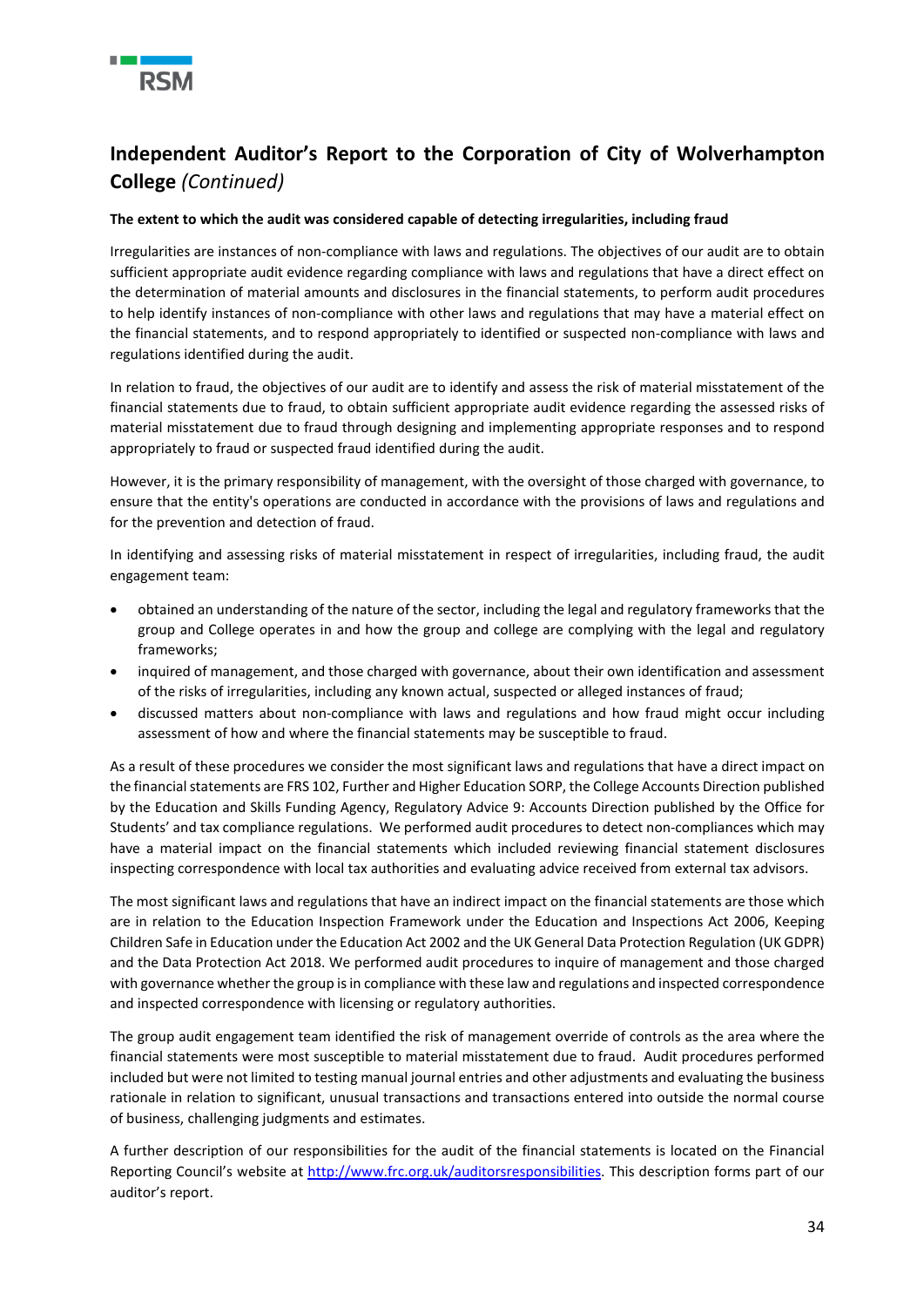

# **Independent Auditor's Report to the Corporation of City of Wolverhampton College** *(Continued)*

### **Use of Our Report**

This report is made solely to the Corporation, as a body, in accordance with the Funding Agreement published by the Education and Skills Funding Agency and our engagement letter. Our audit work has been undertaken so that we might state to the Corporation, as a body, those matters we are engaged to state to them in an auditor's report and for no other purpose. To the fullest extent permitted by law, we do not accept or assume responsibility to anyone other than the Corporation, as a body, for our audit work, for this report, or for the opinions we have formed.

**RSM UK AUDIT LLP** Chartered Accountants St Philips Point Temple Row Birmingham B2 5AF

Date: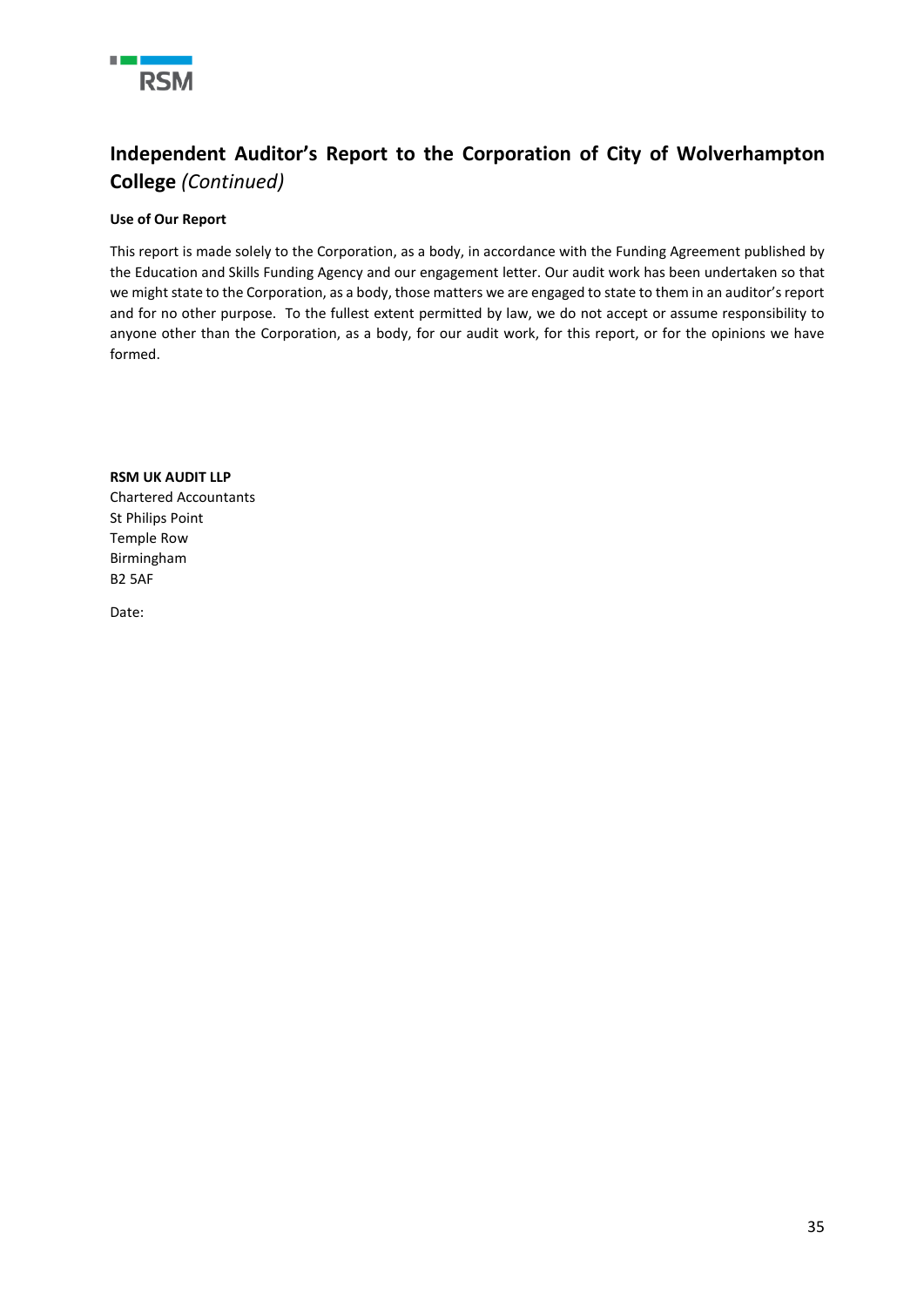

# <span id="page-35-0"></span>**Independent Reporting Accountant's Report on Regularity to the Corporation of City of Wolverhampton College and the Secretary of State for Education Acting through the Education and Skills Funding Agency**

### **Conclusion**

We have carried out an engagement, in accordance with the terms of our engagement letter and further to the requirements of the grant funding agreements and contracts with the Education and Skills Funding Agency (the "ESFA") or any other public funder, to obtain limited assurance about whether the expenditure disbursed and income received by City of Wolverhampton College during the period 1 August 2020 to 31 July 2021 have been applied to the purposes identified by Parliament and the financial transactions conform to the authorities which govern them.

In the course of our work, nothing has come to our attention which suggests that in all material respects the expenditure disbursed and income received during the period 1 August 2020 to 31 July 2021 to 31 July 2021 have not been applied to purposes intended by Parliament and the financial transactions do not conform to the authorities which govern them.

### **Basis for conclusion**

The framework that has been applied is set out in the Post-16 Audit Code of Practice (the Code) issued by the ESFA and in any relevant conditions of funding concerning adult education notified by a relevant funder. In line with this framework, our work has specifically not considered income received from the main funding grants generated through the Individualised Learner Record (ILR) data returns, for which the ESFA has other assurance arrangements in place.

We are independent of the City of Wolverhampton College in accordance with the ethical requirements that are applicable to this engagement and we have fulfilled our ethical requirements in accordance with these requirements. We believe the assurance evidence we have obtained is sufficient to provide a basis for our conclusion

### **Responsibilities of Corporation of City of Wolverhampton College for regularity**

The Corporation of City of Wolverhampton College is responsible, under the grant funding agreements and contracts with the ESFA and the requirements of the Further & Higher Education Act 1992, subsequent legislation and related regulations and guidance, for ensuring that expenditure disbursed and income received are applied for the purposes intended by Parliament and the financial transactions conform to the authorities which govern them. The corporation of City of Wolverhampton College is also responsible for preparing the Governing Body's Statement of Regularity, Propriety and Compliance.

### **Reporting accountant's responsibilities for reporting on regularity**

Our responsibilities for this engagement are established in the United Kingdom by our profession's ethical guidance and are to obtain limited assurance and report in accordance with our engagement letter and the requirements of the Code.

The objective of a limited assurance engagement is to perform such procedures as to obtain information and explanations in order to provide us with sufficient appropriate evidence to express a negative conclusion on regularity. A limited assurance engagement is more limited in scope than a reasonable assurance engagement and the procedures performed vary in nature and timing from, and are less in extent than for a reasonable assurance engagement; consequently a limited assurance engagement does not enable us to obtain assurance that we would become aware of all significant matters that might be identified in a reasonable assurance engagement. Accordingly, we do not express a positive opinion.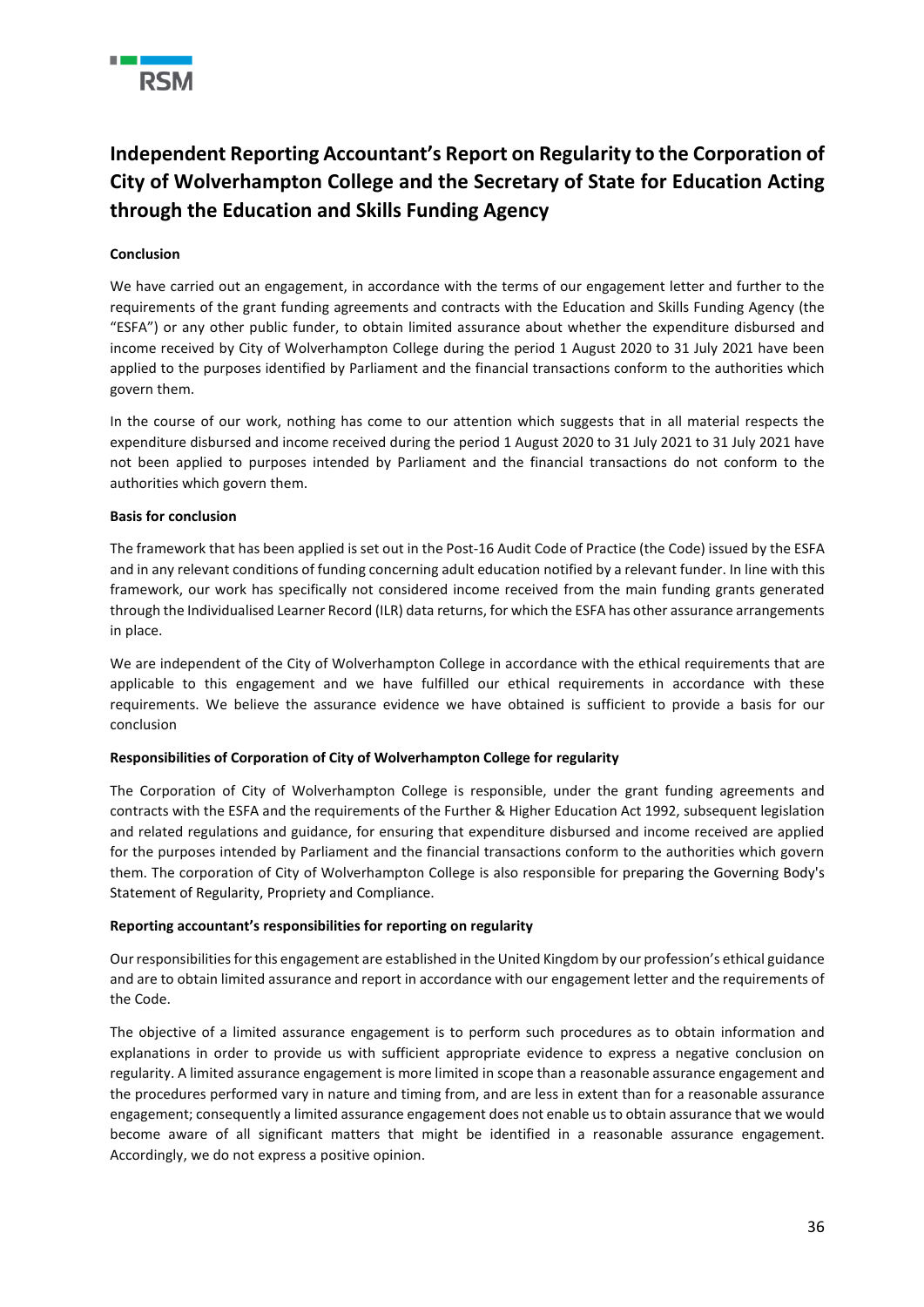

# **Independent Reporting Accountant's Report on Regularity to the Corporation of City of Wolverhampton College and the Secretary of State for Education Acting through the Department for Education** *(Continued)*

We report to you whether anything has come to our attention in carrying out our work which suggests that in all material respects, expenditure disbursed and income received during the period 1 August 2020 to 31 July 2021 have not been applied to purposes intended by Parliament or that the financial transactions do not conform to the authorities which govern them.

Our work included identification and assessment of the design and operational effectiveness of the controls, policies and procedures that have been implemented to ensure compliance with the framework of authorities including the specific requirements of the grant funding agreements and contracts with the ESFA and high level financial control areas where we identified a material irregularity is likely to arise. We undertook detailed testing, on a sample basis, on the identified areas where a material irregularity is likely to arise where such areas are in respect of controls, policies and procedures that apply to classes of transactions.

This work was integrated with our audit of the financial statements and evidence was also derived from the conduct of that audit to the extent it supports the regularity conclusion.

### **Use of our report**

This report is made solely to the Corporation of City of Wolverhampton College and the Secretary of State for Education acting through the ESFA in accordance with the terms of our engagement letter. Our work has been undertaken so that we might state to the Corporation of City of Wolverhampton College and the Secretary of State for Education acting through the ESFA those matters we are required to state in a report and for no other purpose. To the fullest extent permitted by law, we do not accept or assume responsibility to anyone other than the Corporation of City of Wolverhampton College and the Secretary of State for Education acting through the ESFA for our work, for this report, or for the conclusion we have formed.

**RSM UK AUDIT LLP** Chartered Accountants St Philips Point Temple Row Birmingham B2 5AF

Date: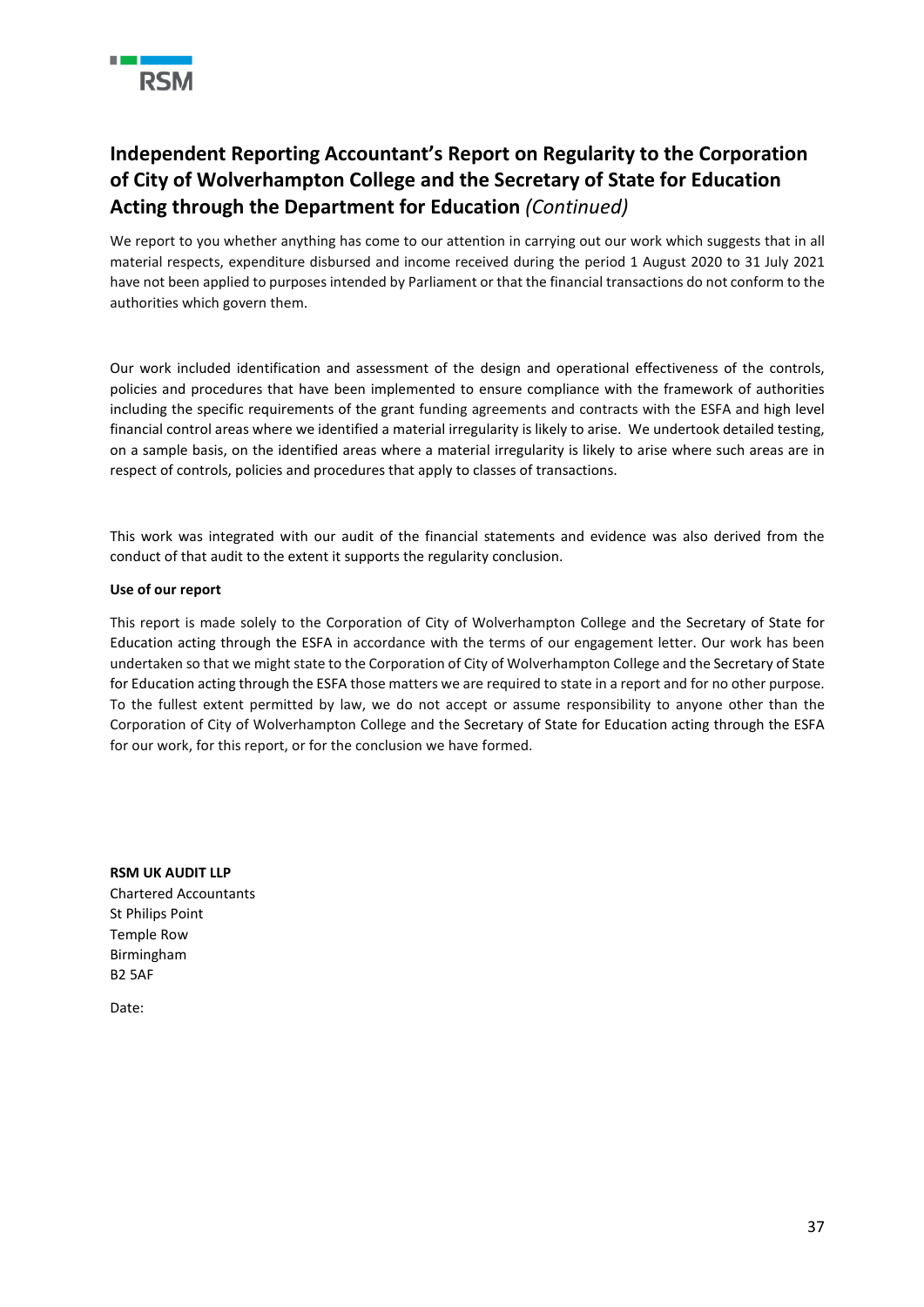

# <span id="page-37-0"></span>**Consolidated Statement of Comprehensive Income and Expenditure Statement of Comprehensive Income**

|                                                | <b>Notes</b> |                | Year ended 31 July<br>2021 |           | Year ended 31 July<br>2020 |
|------------------------------------------------|--------------|----------------|----------------------------|-----------|----------------------------|
|                                                |              | Group          | <b>College</b>             | Group     | <b>College</b>             |
|                                                |              |                |                            |           |                            |
|                                                |              | £'000          | f'000                      | £'000     | £'000                      |
| <b>INCOME</b>                                  |              |                |                            |           |                            |
| Funding body grants                            | 2            | 24,273         | 24,273                     | 23,078    | 23,078                     |
| Tuition fees and education contracts           | 3            | 2,042          | 2,042                      | 2,294     | 2,294                      |
| Other grants and contracts                     | 4            | 239            | 210                        | 179       | 179                        |
| Other income                                   | 5            | 1,078          | 1,092                      | 1,325     | 1,332                      |
| Investment income                              | 6            |                |                            | 5         | 5                          |
| Donations                                      | 7            |                |                            |           |                            |
| <b>Total income</b>                            |              | 27,632         | 27,617                     | 26,881    | 26,867                     |
| <b>EXPENDITURE</b>                             |              |                |                            |           |                            |
| Staff costs                                    | 8            | 19,963         | 19,587                     | 19,368    | 19,167                     |
| Other operating expenses                       | 9            | 7,325          | 7,686                      | 7,087     | 7,274                      |
| Depreciation                                   | 12           | 1,527          | 1,527                      | 1,539     | 1,539                      |
| Interest and other finance costs               | 10           | 1,296          | 1,296                      | 1,159     | 1,159                      |
| <b>Total expenditure</b>                       |              | 30,111         | 30,096                     | 29,153    | 29,139                     |
| (Loss) / surplus before other gains and losses |              | (2, 479)       | (2, 479)                   | (2, 271)  | (2, 271)                   |
| Profit on disposal of assets                   | 9            | $\overline{2}$ | 2                          |           |                            |
| (Loss) / surplus before tax                    |              | (2, 477)       | (2, 477)                   | (2, 271)  | (2, 271)                   |
| Taxation                                       | 11           |                |                            |           |                            |
| (Loss) / surplus for the year                  |              | (2, 477)       | (2, 477)                   | (2, 271)  | (2, 271)                   |
|                                                |              |                |                            |           |                            |
| Actuarial gain/(loss) in respect of pension    | 18 25        | 6,628          | 6,628                      | (22, 908) | (22, 908)                  |
| Total Comprehensive Income for the year        |              | 4,151          | 4,151                      | (25, 179) | (25, 179)                  |
| <b>Represented by:</b>                         |              |                |                            |           |                            |
| Restricted comprehensive income                |              |                |                            |           |                            |
| Unrestricted comprehensive income              |              | 4,151          | 4,151                      | (25, 179) | (25, 179)                  |
| Total Comprehensive Income for the year        |              | 4,151          | 4,151                      | (25, 179) | (25, 179)                  |
| Surplus for the year attributable to:          |              |                |                            |           |                            |
| Non-controlling interest                       |              |                |                            |           |                            |
| Group                                          |              | (2, 477)       | (2, 477)                   | (2, 271)  | (2, 271)                   |
| Total Comprehensive Income for the year:       |              |                |                            |           |                            |
| Non-controlling interest                       |              |                |                            |           |                            |
| Group                                          |              | 4,151          | 4,151                      | (25, 179) | (25, 179)                  |

The income and expenditure account is in respect of continuing activities.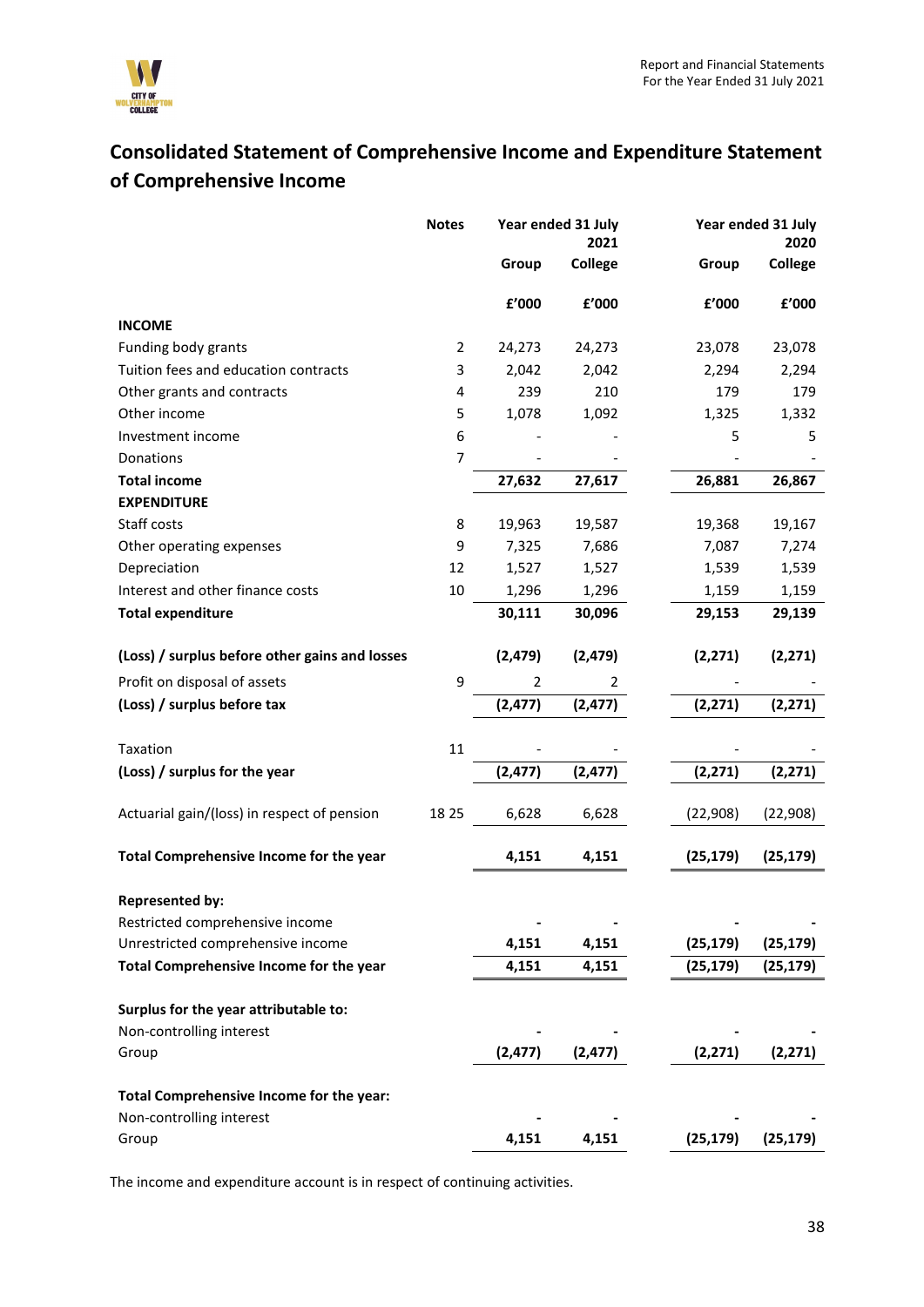

# <span id="page-38-0"></span>**Consolidated and College Statement of Changes in Reserves**

**Group**

|                                                                      | Income and<br>expenditure<br>account | Revaluation<br>reserve | <b>Total</b> |
|----------------------------------------------------------------------|--------------------------------------|------------------------|--------------|
|                                                                      | £'000                                | £'000                  | £'000        |
| <b>Balance at 1 August 2019</b>                                      | (20, 187)                            | 5,595                  | (14, 592)    |
| Loss for the year                                                    | (2, 271)                             |                        | (2, 271)     |
| Other comprehensive income                                           | (22, 908)                            |                        | (22, 908)    |
| Transfers between revaluation and income and expenditure<br>reserves | 187                                  | (187)                  |              |
| Total comprehensive Income for the year                              | (24, 992)                            | (187)                  | (25, 179)    |
| Balance at 31 July 2020                                              | (45, 179)                            | 5,408                  | (39, 771)    |
| Loss for the year                                                    | (2, 477)                             |                        | (2, 477)     |
| Other comprehensive income                                           | 6,628                                |                        | 6,628        |
| Transfers between revaluation and income and expenditure<br>reserves | 187                                  | (187)                  |              |
| Total comprehensive income for the year                              | 4,338                                | (187)                  | 4,151        |
| Balance at 31 July 2021                                              | (40, 841)                            | 5,221                  | (35, 620)    |
| <b>College</b>                                                       |                                      |                        |              |
| <b>Balance at 1 August 2019</b>                                      | (20, 187)                            | 5,595                  | (14, 592)    |
| Loss for the year                                                    | (2, 271)                             |                        | (2, 271)     |
| Other comprehensive income                                           | (22, 908)                            |                        | (22, 908)    |
| Transfers between revaluation and income and expenditure<br>reserves | 187                                  | (187)                  |              |
| Total comprehensive Income for the year                              | (24, 992)                            | (187)                  | (25, 179)    |
| Balance at 31 July 2020                                              | (45, 179)                            | 5,408                  | (39, 771)    |
| Loss for the year                                                    | (2, 477)                             |                        | (2, 477)     |
| Other comprehensive income                                           | 6,628                                |                        | 6,628        |
| Transfers between revaluation and income and expenditure<br>reserves | 187                                  | (187)                  |              |
| Total comprehensive income for the year                              | 4,338                                | (187)                  | 4,151        |
| Balance at 31 July 2021                                              | (40, 841)                            | 5,221                  | (35, 620)    |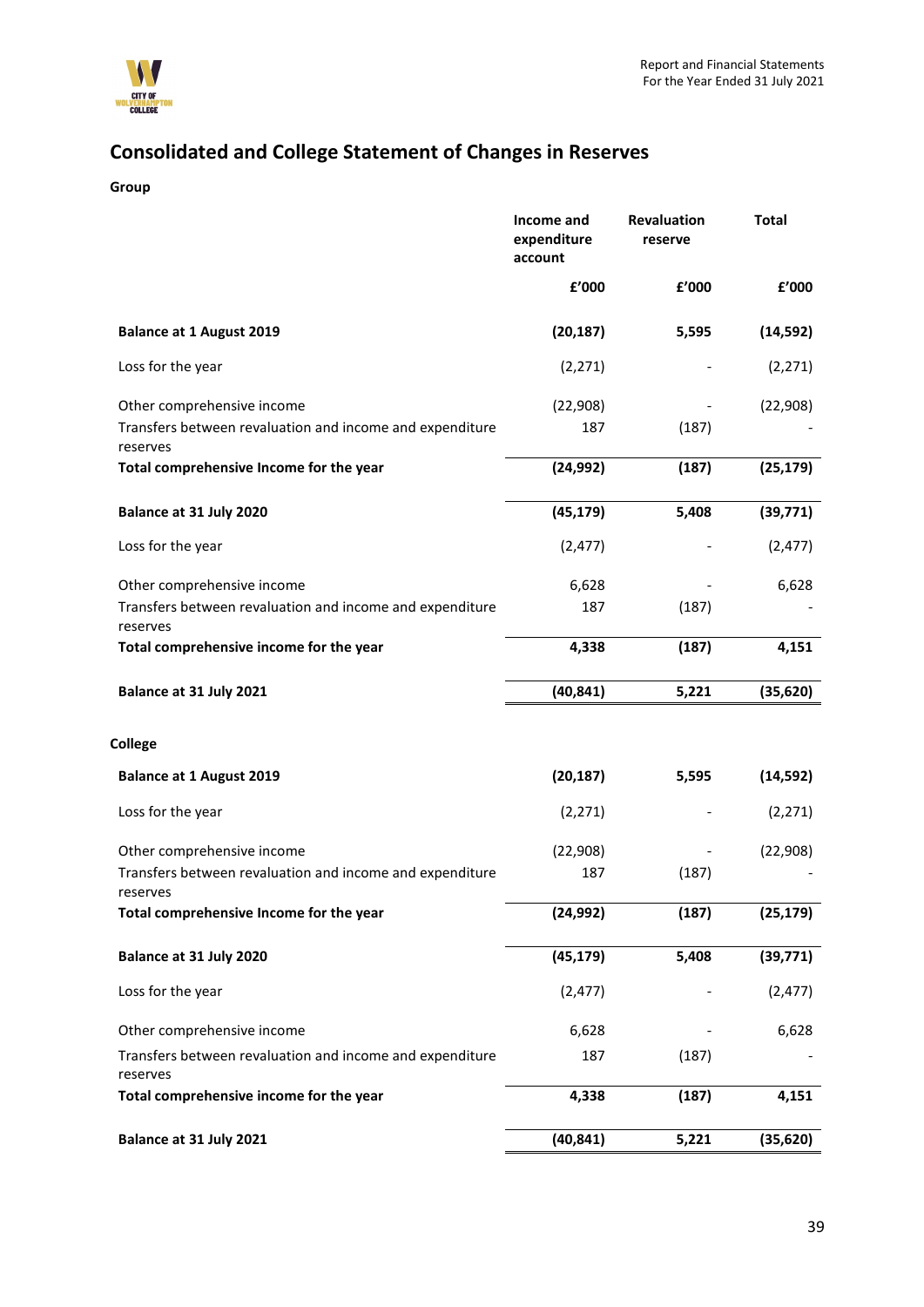

# <span id="page-39-0"></span>**Balance sheets as at 31 July**

|                                                                                                         | <b>Notes</b> |           |                |           |                |
|---------------------------------------------------------------------------------------------------------|--------------|-----------|----------------|-----------|----------------|
|                                                                                                         |              | Group     | <b>College</b> | Group     | <b>College</b> |
|                                                                                                         |              | 2021      | 2021           | 2020      | 2020           |
|                                                                                                         |              | £'000     | £'000          | £'000     | £'000          |
| <b>Non-current assets</b>                                                                               |              |           |                |           |                |
| Tangible fixed assets                                                                                   | 12           | 32,124    | 32,124         | 32,354    | 32,354         |
| Investments                                                                                             | 13           |           |                |           |                |
|                                                                                                         |              | 32,124    | 32,124         | 32,354    | 32,354         |
| <b>Current assets</b>                                                                                   |              |           |                |           |                |
| <b>Stocks</b>                                                                                           |              | 17        | 17             | 10        | 10             |
| Debtors                                                                                                 | 14           | 1,260     | 1,306          | 1,249     | 1,249          |
| Cash at bank and in hand                                                                                | 19           | 1,460     | 1,405          | 841       | 811            |
|                                                                                                         |              | 2,737     | 2,728          | 2,100     | 2,070          |
| Less: Creditors - amounts falling due within<br>one year                                                | 15           | (9, 513)  | (9,504)        | (9, 276)  | (9, 246)       |
| <b>Net current liabilities</b>                                                                          |              | (6, 776)  | (6, 776)       | (7, 176)  | (7, 176)       |
| <b>Total assets less current liabilities</b>                                                            |              | 25,348    | 25,348         | 25,178    | 25,178         |
| Creditors - amounts falling due after more<br>than one year                                             | 16           | (13, 867) | (13, 867)      | (13, 611) | (13, 611)      |
| <b>Provisions</b>                                                                                       |              |           |                |           |                |
| Defined benefit pension schemes                                                                         | 18           | (43, 177) | (43, 177)      | (47, 102) | (47, 102)      |
| Other provisions                                                                                        | 18           | (3,924)   | (3,924)        | (4, 236)  | (4, 236)       |
| <b>Total net liabilities</b>                                                                            |              | (35, 620) | (35, 620)      | (39, 771) | (39, 771)      |
| <b>Reserves</b>                                                                                         |              |           |                |           |                |
| Income and expenditure account (including<br>pension scheme deficit of (£43,177k) (2020:<br>(E47, 102k) |              | (40, 841) | (40, 841)      | (45, 180) | (45, 180)      |
| Revaluation reserve                                                                                     |              | 5,221     | 5,221          | 5,409     | 5,409          |
| <b>Total reserves</b>                                                                                   |              | (35, 620) | (35, 620)      | (39, 771) | (39, 771)      |

The financial statements on pages 38 to 66 were approved and authorised for issue by the Corporation on 31 January 2021 and were signed on its behalf on 31 January 2022 by:

aula

**Mark Taylor Malcolm Cowgill Chair of Governors Accounting Officer 31 January 2022 31 January 2022**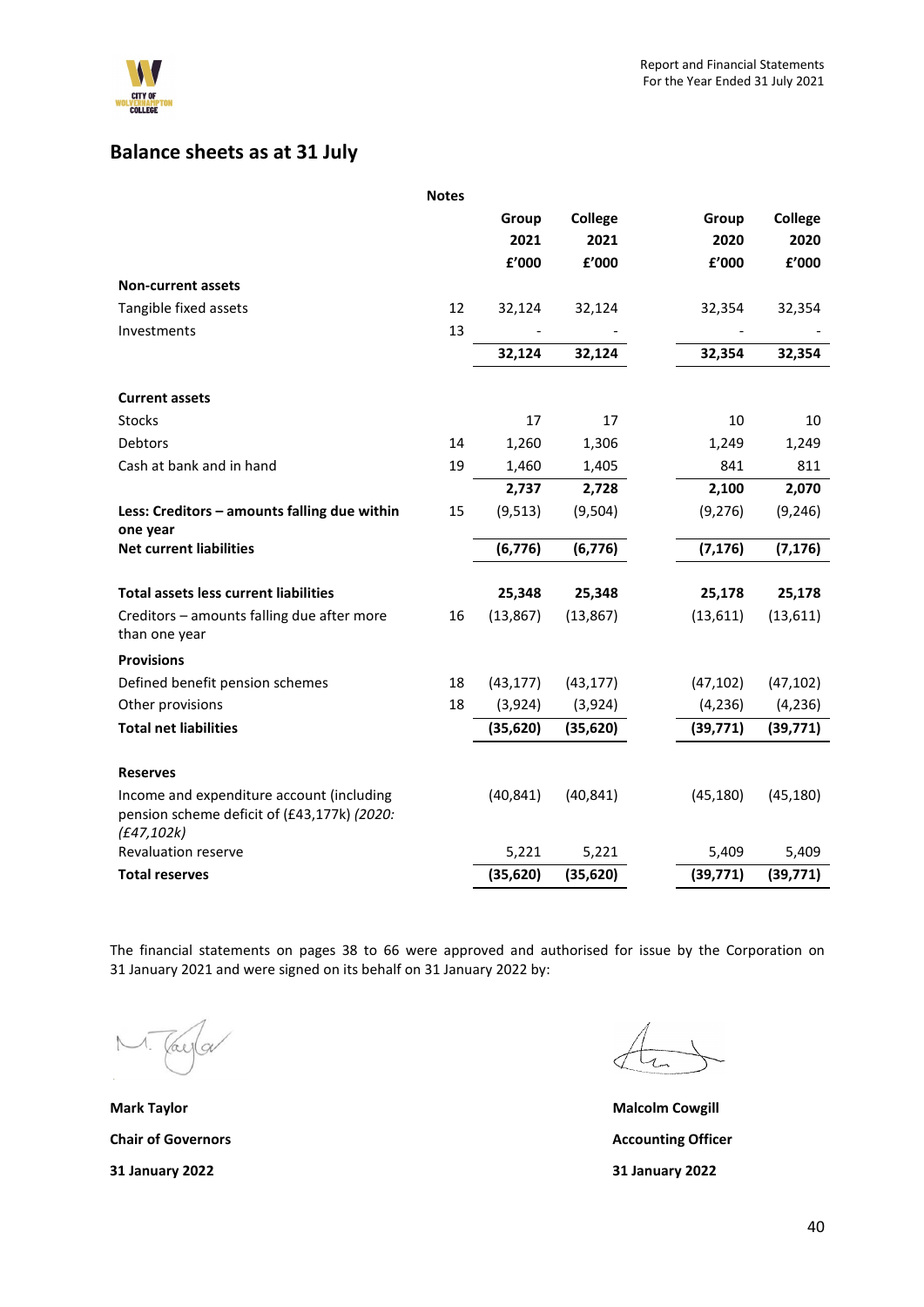

# <span id="page-40-0"></span>**Consolidated Statement of Cash Flows**

|                                                                  | <b>Notes</b> | 2021           | 2020     |
|------------------------------------------------------------------|--------------|----------------|----------|
|                                                                  |              | £'000          | £'000    |
| Cash flow from operating activities                              |              |                |          |
| Deficit for the year                                             |              | (2, 477)       | (2, 271) |
| Adjustment for non-cash items                                    |              |                |          |
| Depreciation                                                     |              | 1,527          | 1,539    |
| Deferred capital grants released to income                       |              | (351)          | (387)    |
| Increase in stocks                                               |              | (7)            | (4)      |
| (Increase) / Decrease in debtors                                 |              | (5)            | 273      |
| Increase / (Decrease) in payments on account                     |              | 401            | (38)     |
| Decrease in creditors due in one year                            |              | (83)           | (185)    |
| Increase in creditors due after one year                         |              |                |          |
| Decrease in accruals                                             |              | (88)           | (86)     |
| Decrease in provisions                                           |              | (261)          | (263)    |
| Pensions adjustments                                             |              | 1,970          | 1,087    |
| Write off of ESFA loan                                           |              |                |          |
| Adjustment for investing or financing                            |              |                |          |
| Investment income                                                |              |                | (5)      |
| Interest payable                                                 |              | 1,296          | 1,159    |
| New finance lease                                                |              |                | 138      |
| Profit on sale of fixed assets                                   |              | (2)            |          |
|                                                                  |              |                |          |
| Net cash flow from operating activities                          |              | 1,920          | 957      |
| Cash flows from investing activities                             |              |                |          |
| Proceeds from sale of fixed assets                               |              | $\overline{2}$ |          |
| Investment income                                                |              |                | 5        |
| Deferred capital grants received                                 |              | 977            |          |
| Payments made to acquire fixed assets                            |              | (1, 262)       | (380)    |
|                                                                  |              | (283)          | (375)    |
| Cash flows from financing activities                             |              |                |          |
| Interest paid                                                    |              | (614)          | (609)    |
| New loans                                                        |              |                | 52       |
| Repayments of amounts borrowed                                   |              | (365)          | (333)    |
| Repayments of finance leases                                     |              | (39)           | 0        |
|                                                                  |              | (1,018)        | (890)    |
| Increase/ (Decrease) in cash and cash<br>equivalents in the year |              | 619            | (308)    |
| Cash and cash equivalents at beginning of the<br>year            | 19           | 841            | 1,150    |
| Cash and cash equivalents at end of the year                     | 19           | 1,460          | 841      |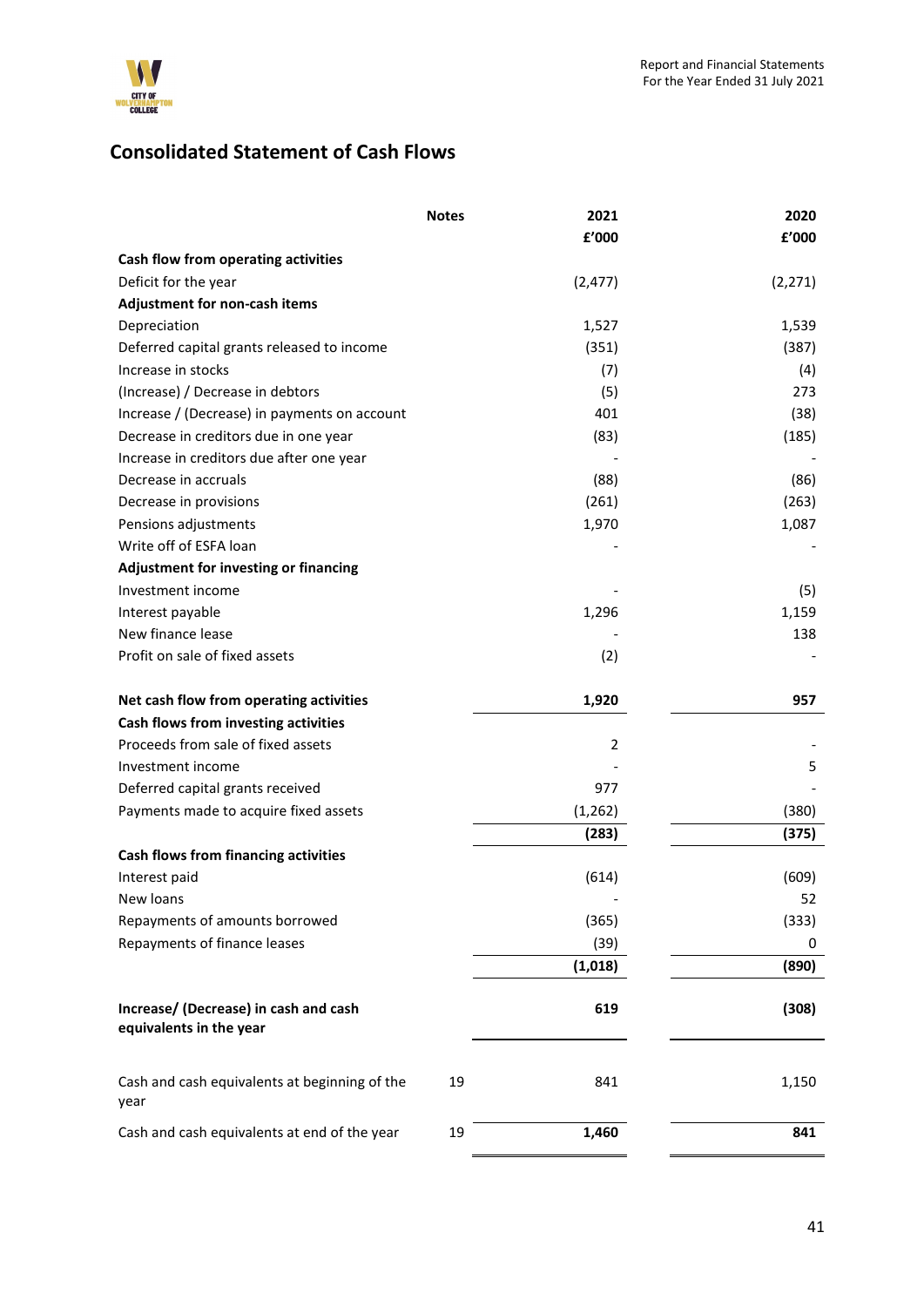

### <span id="page-41-0"></span>**Notes to the Accounts**

### **1. Statement of accounting policies and estimation techniques**

The following accounting policies have been applied consistently in dealing with items which are considered material in relation to the financial statements.

### **Basis of preparation**

These financial statements have been prepared in accordance with the Statement of Recommended Practice: Accounting for Further and Higher Education 2019 (the 2019 FEHE SORP), the College Accounts Direction for 2020 to 2021, and Regulatory Advice 9: Accounts Direction issues by the Office for Students, and in accordance with Financial Reporting Standard 102 – "The Financial Reporting Standard applicable in the United Kingdom and Republic of Ireland" (FRS 102). The College is a public benefit entity and has therefore applied the relevant public benefit requirements of FRS 102.

The preparation of financial statements in compliance with FRS 102 requires the use of certain critical accounting estimates. It also requires management to exercise judgement in applying the College's accounting policies.

The principal accounting policies applied in the preparation of these consolidated and separate financial statements are set out below. These policies have been applied consistently to all the years presented, unless otherwise stated.

The consolidated financial statements are presented in sterling which is also the functional currency of the College.

Monetary amounts in these financial statements are rounded to the nearest whole £1,000, except where otherwise indicated.

### **Basis of accounting**

The financial statements are prepared in accordance with the historical cost convention modified to include the revaluation of freehold properties.

### **Reduced Disclosures**

In accordance with the F&HE SORP 2019 and FRS 102, the College in its separate financial statements, which are presented alongside the consolidated financial statements, has taken advantage of the disclosure exemptions available to it in respect of presentation of a cash flow statement and financial instruments.

### **Basis of consolidation**

The consolidated financial statements include the College and its subsidiary, City of Wolverhampton College Enterprises Limited, controlled by the Group. Control is achieved where the group has the power to govern the financial and operating policies of an entity so as to obtain benefits from its activities. Under the purchase method of accounting, the results of subsidiary and associated undertakings acquired or disposed of during the year are included in the consolidated income and expenditure account from or up to the date on which control of the undertaking passes. Intra-group sales and profits are eliminated fully on consolidation. All financial statements are made up to 31 July 2021.

In accordance with FRS 102, the activities of the student union have not been consolidated because the college does not control those activities.

### **Going concern**

The activities of the College, together with the factors likely to affect its future development and performance, are set out in the Report of the Governing Body. The financial position of the College, its cash flow, liquidity and borrowings are presented in the Financial Statements and accompanying Notes.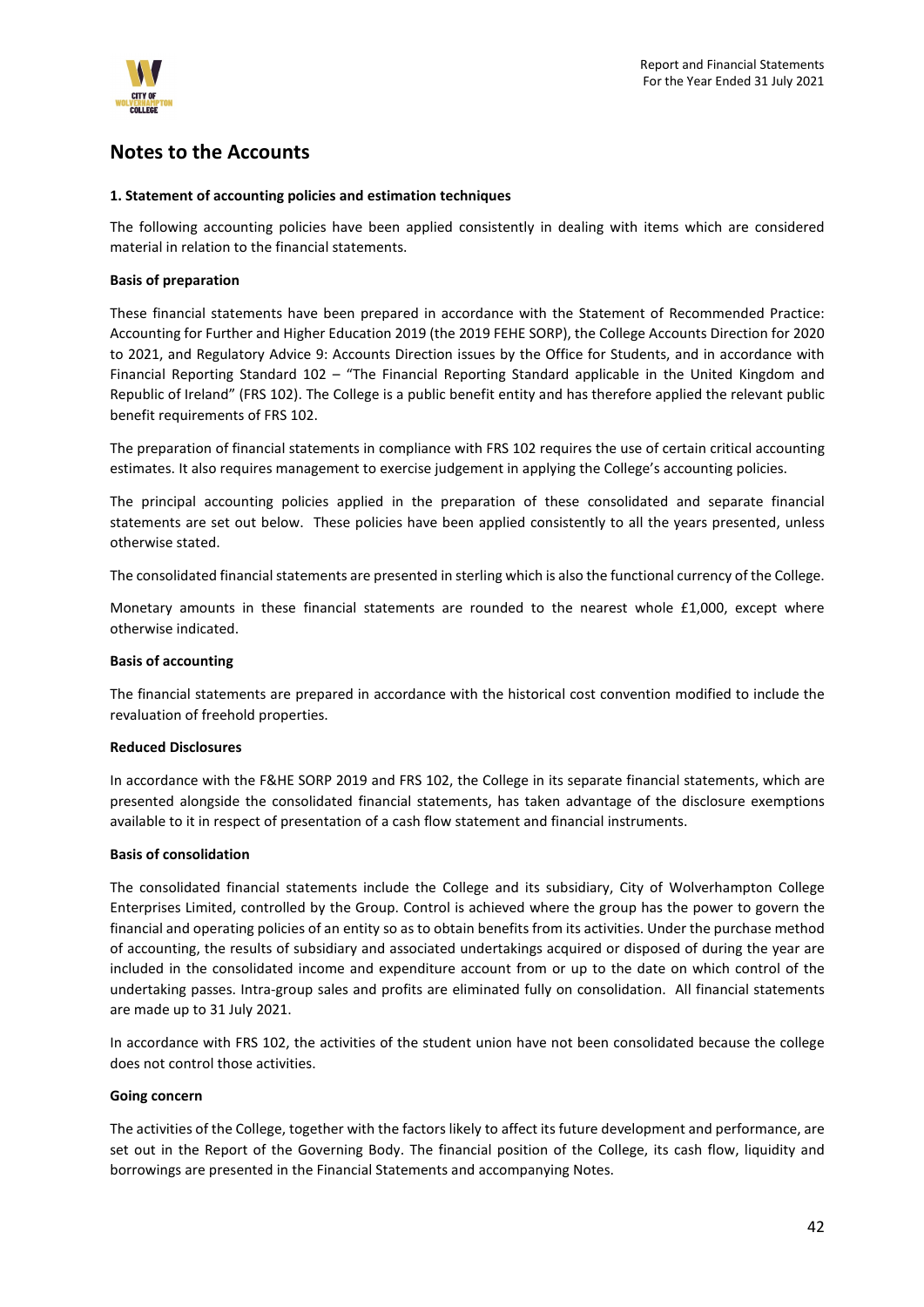

In determining whether the Group's annual financial statements can be prepared on a going concern basis, the Governors have considered the Group's business activities, together with the factors likely to affect its future development, performance and position, including the impact of the Covid-19 pandemic. The review also includes the financial position of the College and the wider Group, their short term and long-term cash flows, liquidity position and borrowing facilities.

The key factors considered by the Governors in making the assessment of going concern were as follows:

The implications of changes to the social and economic environment on the College's revenues and surpluses. In particular, the impact the College's ability to deliver activity in line with its forecast for the year.

Breaches in the College's bank covenants for 2019, 2020 and 2021 and the forecast position for the current financial year, especially in relation to the requirement to hold at least a £2.5million cash balance at 31 July 2022. A breach in the covenants would, under the terms of the agreement, mean:

- The loan becomes repayable on demand
- In that event the college would be unable to fully repay the loan.

Expected capital repayments on the College's £6.601 million loan facility provided by Barclays Bank plc and the £6.25 million loan facility provided by the Secretary of State for Education.

Downside scenario models including the impact on the delivery of activity in the current financial year as well as the mitigating factors available such as delaying non-essential capital and maintenance expenditure.

Having assessed the above factors, the Governors acknowledge that there is the possibility that the targeted cash balance at 31 July 2022 will not be achieved and a resultant risk of non-compliance with banking covenants, and that this constitutes a material uncertainty which may cast doubt on the Group's ability to continue as a Going Concern. Having assessed the mitigating actions available, and after making inquiries, the Governors are confident that the Group and College can continue in operational existence for at least the next twelve months from the date of signing the financial statements and will retain the support of its bankers although this has not been formally communicated. For these reasons, the Governors continue to adopt the going concern basis for the preparation of these financial statements and in preparing the financial statements they do not include any adjustments that would be required to be made if they were prepared on a basis other than going concern.

### **Recognition of income**

### Revenue grant funding

Government revenue grants include funding body recurrent grants and other grants and are accounted for under the accrual model as permitted by FRS 102. Funding body recurrent grants are measured in line with best estimates for the period of what is receivable and depend on the particular income stream involved. Any under achievement for the Adult Education Budget (AEB) is adjusted for and reflected in the level of recurrent grant recognised in the Statement of Comprehensive Income. The final grant income is normally determined with the conclusion of the year end reconciliation process with the funding body following the year end, and the results of any funding audits. 16-18 learner-responsive funding is not normally subject to reconciliation and is therefore not subject to contract adjustments.

Long funded and ESFA funding for co-investment model apprenticeships income is measured in line with best estimates of the provision delivered in year.

The recurrent grant from Office for Students (HEFCE prior to 1 April 2018) represents the funding allocations attributable to the current financial year and is credited direct to the Statement of Comprehensive Income.

Where part of a government grant is deferred, the deferred element is recognised as deferred income within creditors and allocated between creditors due within one year and creditors due after more than one year as appropriate.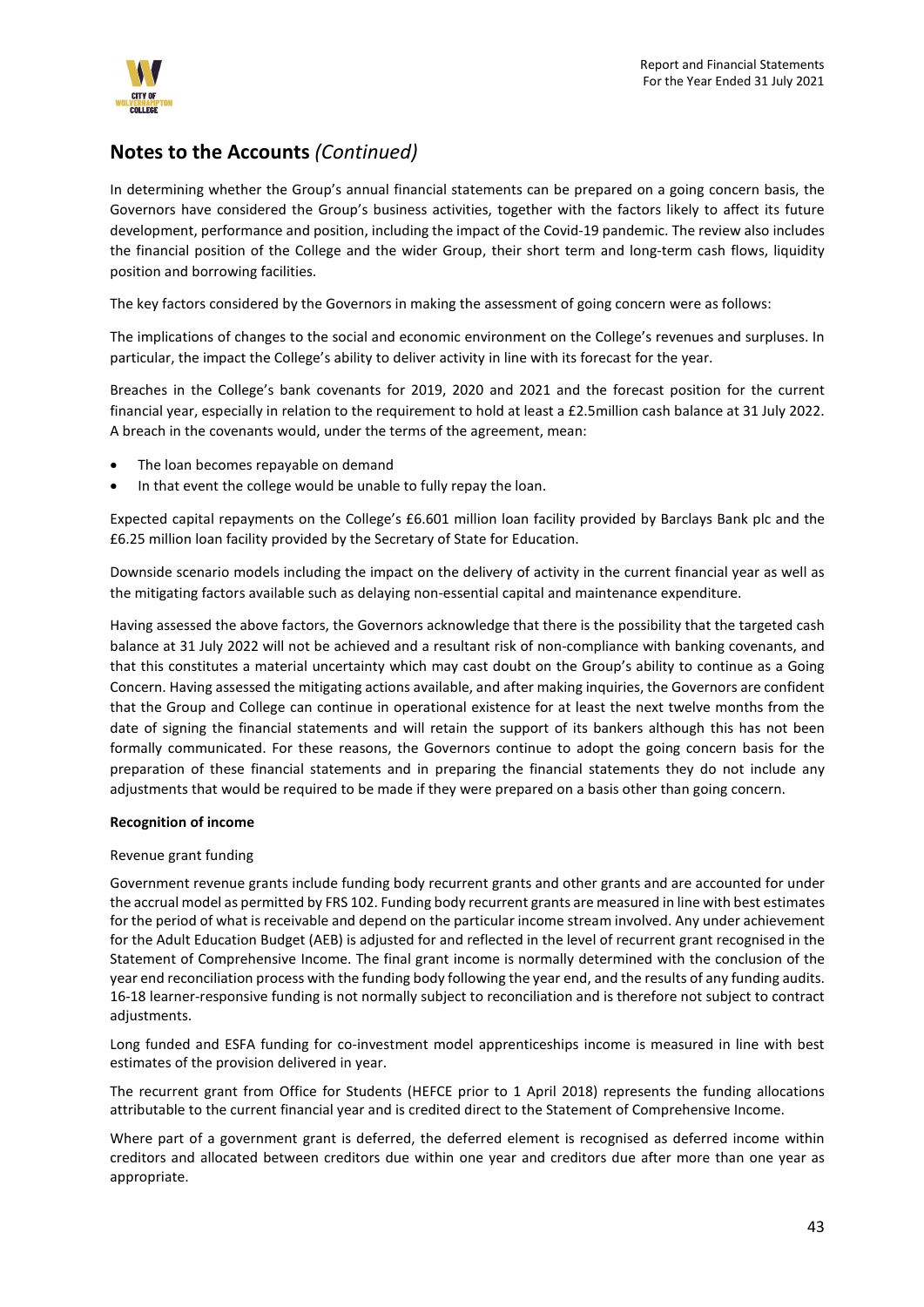

Grants (including research grants) from non-government sources are recognised in income when the College is entitled to the income and performance related conditions have been met. Income received in advance of performance related conditions being met is recognised as deferred income within creditors on the balance sheet and released to income as the conditions are met.

### Capital grant funding

Government capital grants are capitalised, held as deferred income and recognised in income over the expected useful life of the asset, under the accrual model as permitted by FRS 102. Other, non-governmental, capital grants are recognised in income when the College is entitled to the funds subject to any performance related conditions being met. Income received in advance of performance related conditions being met is recognised as deferred income within creditors on the balance sheet and released to income as conditions are met.

### Fee income

Income from tuition fees including employer funding for co-investment funded apprenticeships is stated gross of any expenditure which is not a discount and is recognised in the period for which it is received.

### Investment income

All income from short-term deposits is credited to the income and expenditure account in the period in which it is earned on a receivable basis.

### **Agency arrangements**

The College acts as an agent in the collection and payment of certain discretionary support funds. Related payments received from the funding bodies and subsequent disbursements to students are excluded from the income and expenditure of the College where the College is exposed to minimal risk or enjoys minimal economic benefit related to the transaction.

### **Accounting for post-employment benefits**

Post-employment benefits to employees of the College are principally provided by the Teachers' Pension Scheme (TPS) and the Local Government Pension Scheme (LGPS). These are defined benefit plans, which are externally funded and contracted out of the State Second Pension.

### Teachers' Pension Scheme (TPS)

The TPS is an unfunded scheme. Contributions to the TPS are calculated so as to spread the cost of pensions over employees' working lives with the College in such a way that the pension cost is a substantially level percentage of current and future pensionable payroll. The contributions are determined by qualified actuaries on the basis of valuations using a prospective benefit method.

The TPS is a multi-employer scheme and there is insufficient information available to use defined benefit accounting. The TPS is therefore treated as a defined contribution plan and the contributions recognised as an expense in the income statement in the periods during which services are rendered by employees.

### West Midlands Local Government Pension Scheme (LGPS)

The LGPS is a funded scheme. The assets of the LGPS are measured using closing fair values. LGPS liabilities are measured using the projected unit credit method and discounted at the current rate of return on a high quality corporate bond of equivalent term and currency to the liabilities. The actuarial valuations are obtained at least triennially and are updated at each balance sheet date. The amounts charged to operating surplus are the current service costs and the costs of scheme introductions, benefit changes, settlements and curtailments. They are included as part of staff costs as incurred.

Net interest on the net defined benefit liability/asset is also recognised in the Statement of Comprehensive Income and comprises the interest cost on the defined benefit obligation and interest income on the scheme assets, calculated by multiplying the fair value of the scheme assets at the beginning of the period by the rate used to discount the benefit obligations. The difference between the interest income on the scheme assets and the actual return on the scheme assets is recognised in interest and other finance costs.

Actuarial gains and losses are recognised immediately in actuarial gains and losses.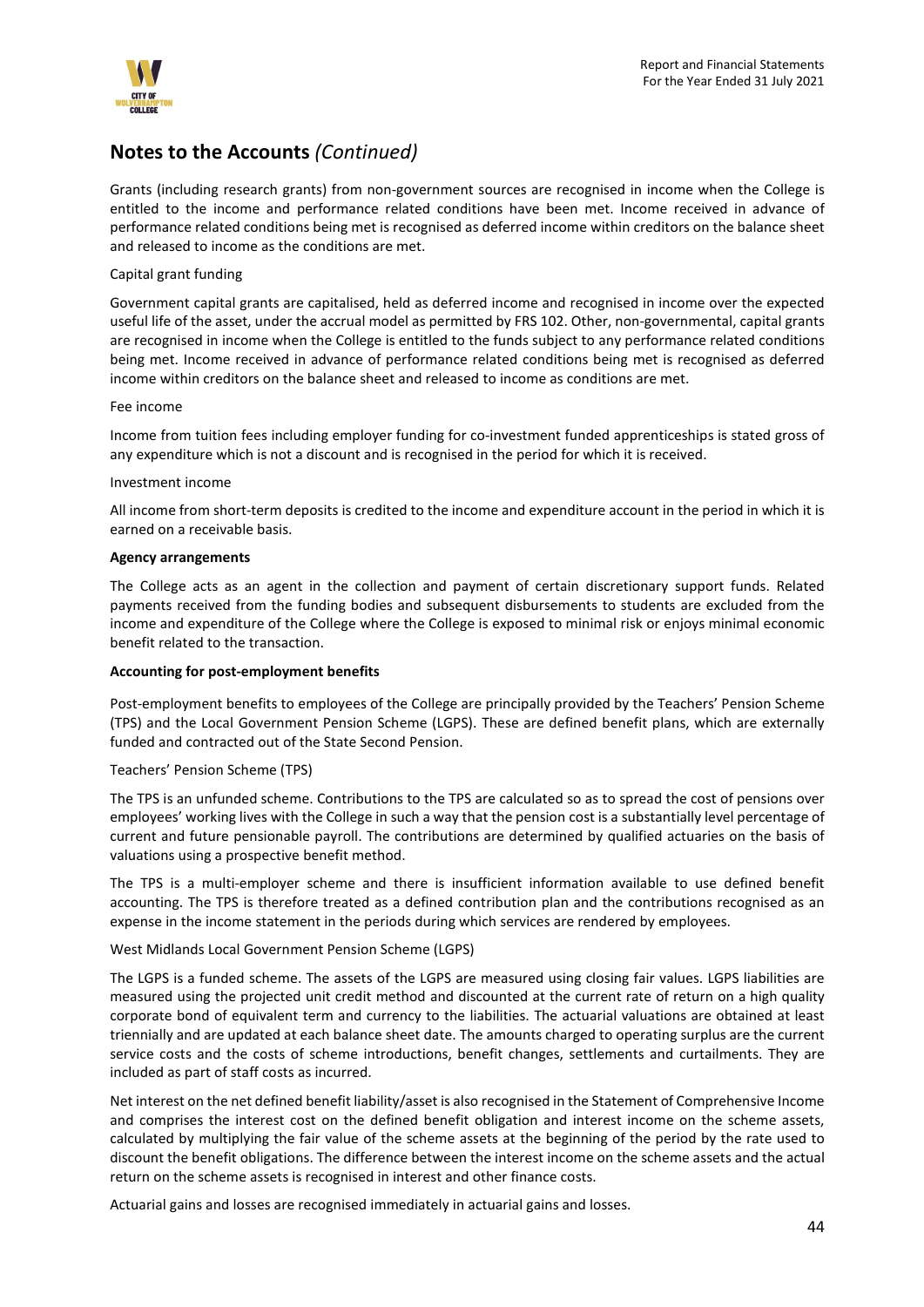

### **Short term employment benefits**

Short term employment benefits such as salaries and compensated absences (holiday pay) are recognised as an expense in the year in which the employees render service to the College. The cost of any unused holiday entitlement the College expects to pay in future periods is recognised in the period the employees' services are rendered.

### **Enhanced pensions**

The actual cost of any enhanced ongoing pension to a former member of staff is paid by a college annually. An estimate of the expected future cost of any enhancement to the ongoing pension of a former member of staff is charged in full to comprehensive income in the year that the member of staff retires. In subsequent years a charge is made to provisions in the balance sheet using the enhanced pension spreadsheet provided by the funding bodies.

### **Tangible fixed assets**

Tangible fixed assets are stated at cost less accumulated depreciation and accumulated impairment losses.

### Land and buildings

Land and buildings are stated at cost (or deemed cost for land and buildings held at valuation at the date of transition to FRS 102) less accumulated depreciation and accumulated impairment losses.

### Properties under construction

Properties in the course of construction are accounted for at cost less any identified impairment loss. Cost includes professional fees and other directly attributable costs that are necessary to bring the property to operating condition. They are not depreciated until they are brought into use.

### Equipment

Equipment costing less than £1,000 per individual item or set of items acquired together is recognised as expenditure in the period of acquisition. All other equipment is capitalised and recognised at cost less accumulated depreciation and accumulated impairment losses.

### Depreciation and residual values

Freehold land is not depreciated. Depreciation on other assets is calculated, using the straight line basis, to write off the cost of each asset to its estimated residual value over its expected useful lives, as follows:

- Freehold buildings 50 years
- Plant and machinery **Example 20 years**
- Football pitches 15 years
- Major adaptations to buildings 10 to 15 years
- Other equipment 5 years
- Computer equipment 4 years
- Motor vehicles 3 years

Residual value is calculated on prices prevailing at the reporting date, after estimated costs of disposal, for the asset as if it were at the age and in the condition expected at the end of its useful life.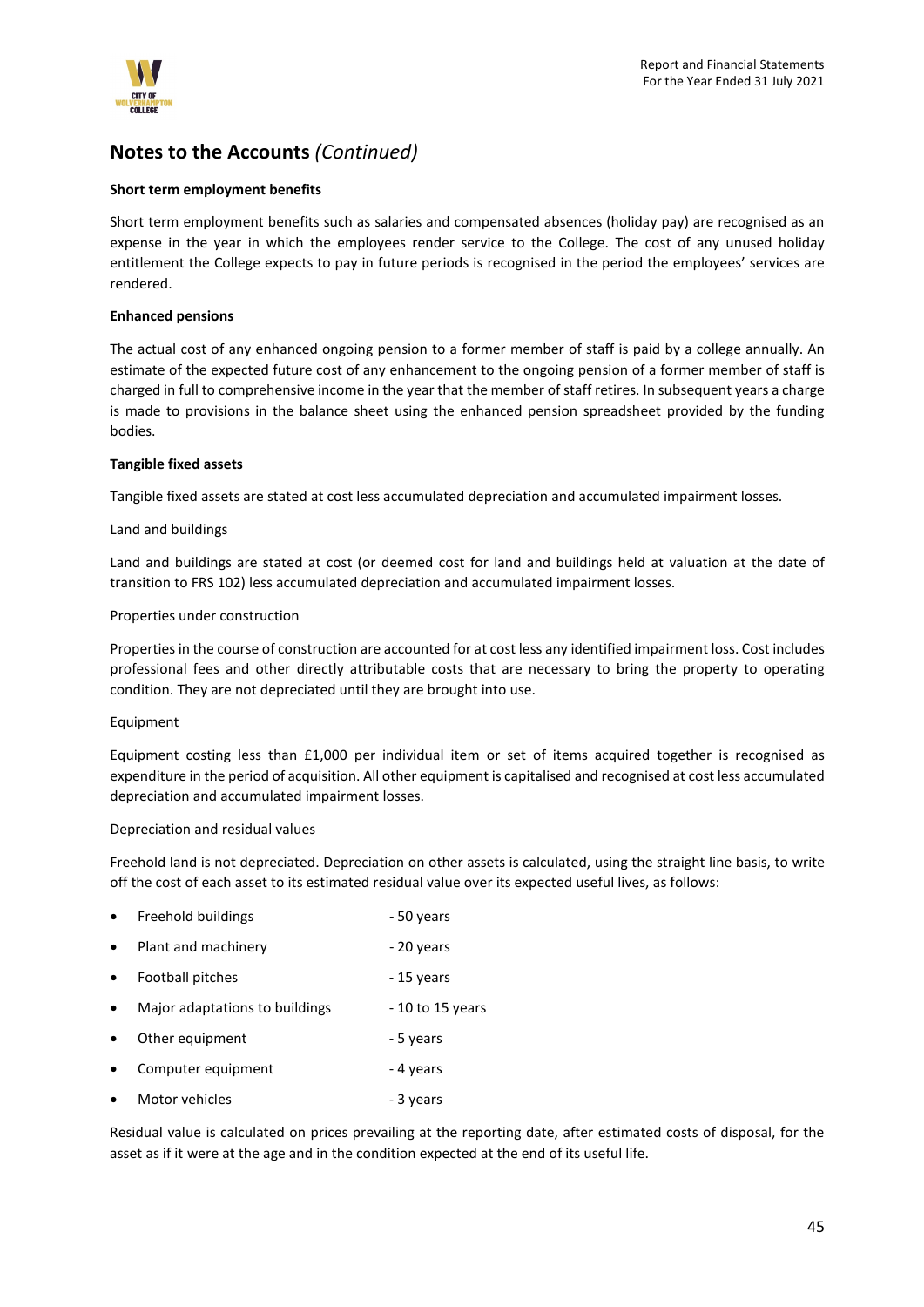

Subsequent costs, including replacement parts, are only capitalised when it is probable that such costs will generate future economic benefits. Any replaced parts are then derecognised. All other costs of repairs and maintenance are expenses as incurred.

### Impairments of fixed assets

An assessment is made at each reporting date of whether there are indications that a fixed asset may be impaired or that an impairment loss previously recognised has fully or partially reversed. If such indications exist, an estimate is made of the recoverable amount of the asset.

Shortfalls between the carrying value of fixed assets and their recoverable amounts, being the higher of fair value less costs to sell and value-in-use, are recognised as impairment losses. Impairment of revalued assets, are treated as a revaluation loss. All other impairment losses are recognised in comprehensive income.

Recognised impairment losses are reversed if, and only if, the reasons for the impairment loss have ceased to apply. Reversals of impairment losses are recognised in comprehensive income or, for revalued assets, as a revaluation gain. On reversal of an impairment loss, the depreciation or amortisation is adjusted to allocate the asset's revised carrying amount (less any residual value) over its remaining useful life.

### **Borrowing costs**

Borrowing costs are recognised as expenditure in the period in which they are incurred.

### **Leased assets**

Costs in respect of operating leases are charged on a straight-line basis over the lease term to the Statement of Comprehensive Income and Expenditure. Any lease premiums or incentives relating to leases signed after 1<sup>st</sup> August 2014 are spread over the minimum lease term.

Leasing agreements which transfer to the college substantially all the benefits and risks of ownership of an asset are treated as finance leases.

Assets held under finance leases are recognised initially at the fair value of the leased asset (or, if lower, the present value of minimum lease payments) at the inception of the lease. The corresponding liability to the lessor is included in the balance sheet as an obligation under finance leases. Assets held under finance leases are included in tangible fixed assets and depreciated and assessed for impairment losses in the same way as owned assets.

Minimum lease payments are apportioned between the finance charge and the reduction of the outstanding liability. The finance charges are allocated over the period of the lease in proportion to the capital element outstanding.

### **Investments**

Investments in subsidiaries

Investments in subsidiaries are accounted for at cost less impairment in the individual financial statements.

### **Inventories**

Inventories are stated at the lower of their cost (using the first in first out method) and net realisable value, being selling price less costs to complete and sell. Where necessary, provision is made for obsolete, slow-moving and defective items.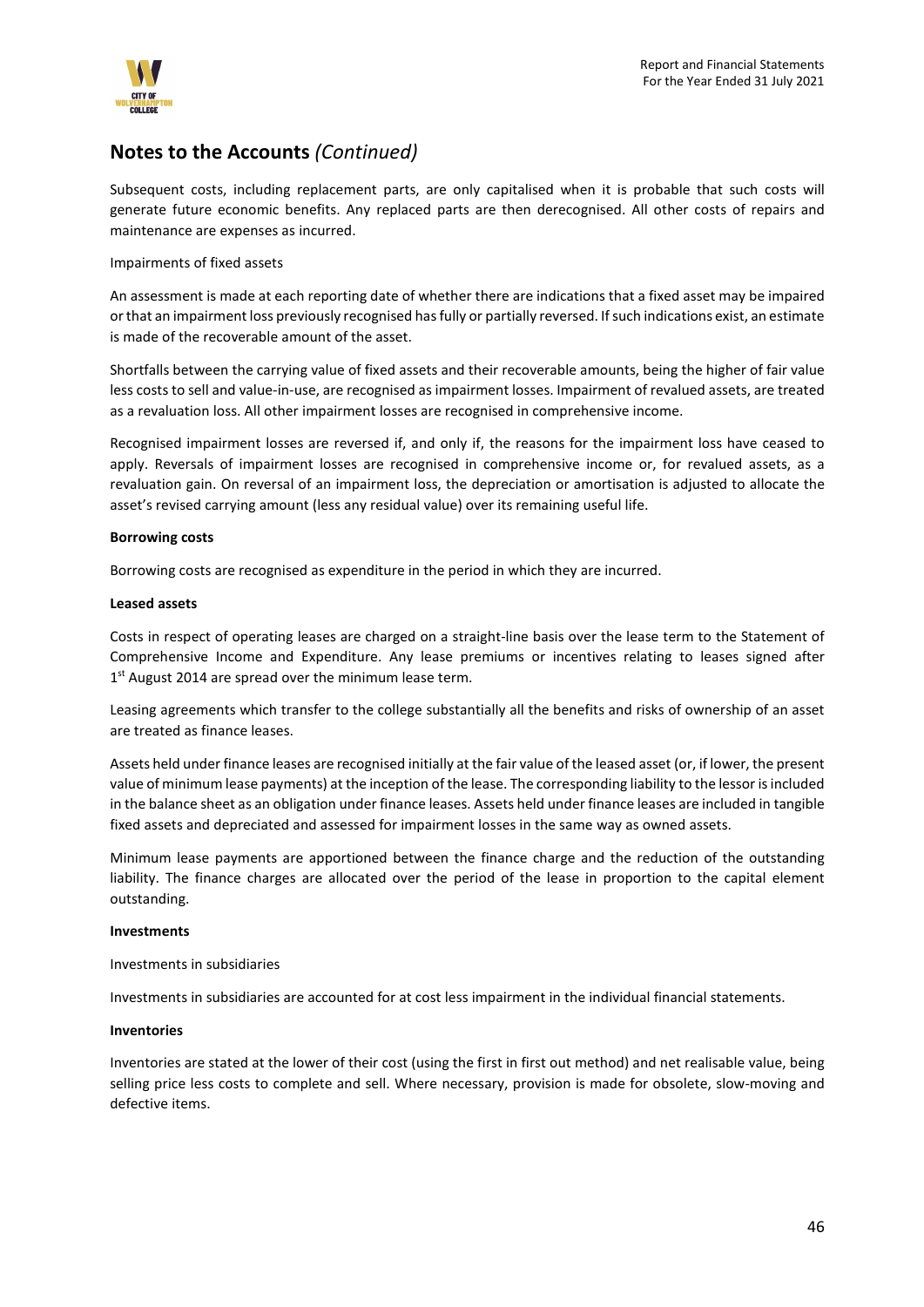

### **Cash and cash equivalents**

Cash includes cash in hand, deposits repayable on demand and overdrafts. Deposits are repayable on demand if they are in practice available within 24 hours without penalty.

Cash equivalents are short term, highly liquid investments that are readily convertible to known amounts of cash with insignificant risk of change in value. An investment qualifies as a cash equivalent when it has maturity of 3 months or less from the date of acquisition.

### **Financial instruments**

The College has chosen to adopt Sections 11 and 12 of FRS 102 in full in respect of financial instruments.

Financial assets and liabilities

Financial assets and financial liabilities are recognised when the College becomes a party to the contractual provisions of the instrument.

Financial liabilities and equity are classified according to the substance of the financial instrument's contractual obligations, rather than the financial instrument's legal form.

All financial assets and liabilities are initially measured at transaction price (including transaction costs), except for those financial assets measured at fair value through the profit or loss, which are initially measured at fair value (which is normally the transaction price excluding transaction costs), unless the arrangement constitutes a financing transaction. A financial asset or financial liability that is payable or receivable in one year is measured at the undiscounted amount expected to be received or paid net of impairment, unless it is a financing transaction. If an arrangement constitutes a financing transaction, the financial asset or financial liability is measured at the present value of the future payments discounted at a market rate of interest for a similar debt instrument.

Financial assets and financial liabilities are offset only when there is a current legally enforceable right to set off the recognised amounts and the intention to either settle on a net basis, or to realise the asset and settle the liability simultaneously.

### **De-recognition of financial assets and liabilities**

A financial asset is de-recognised only when the contractual rights to cash flows expire or are settled, substantially all the risks and rewards of ownership are transferred to another party, or if some significant risks and rewards of ownership are retained but control of the asset has transferred to another party that is able to sell the asset in its entirety to an unrelated third party. A financial liability (or part thereof) is de-recognised when the obligation specified in the contract is discharged, cancelled or expires.

### **Foreign currency translation**

Transactions denominated in foreign currencies are recorded using the rate of exchange ruling at the date of the transaction. Monetary assets and liabilities denominated in foreign currencies are translated at the rates of exchange ruling at the end of the financial period with all resulting exchange differences being taken to income in the period in which they arise.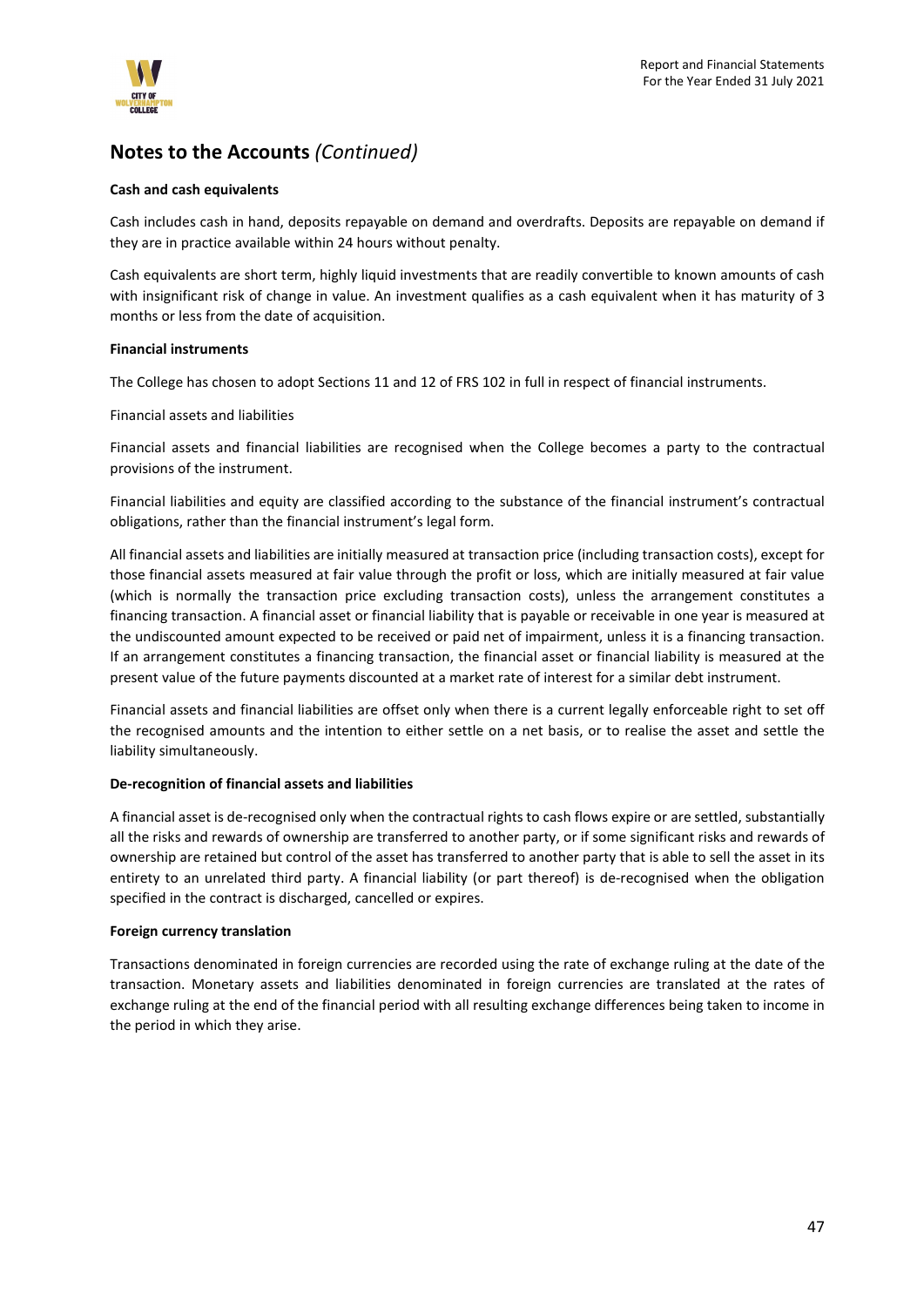

### **Taxation**

The College is considered to pass the tests set out in Paragraph 1 Schedule 6 Finance Act 2010 and therefore it meets the definition of a charitable company for UK corporation tax purposes. Accordingly, the College is potentially exempt from taxation in respect of income or capital gains received within categories covered by sections 478-488 of the Corporation Tax Act 2010 or Section 256 of the Taxation of Chargeable Gains Act 1992, to the extent that such income or gains are applied exclusively to charitable purposes.

The College is partially exempt in respect of Value Added Tax, so that it can only recover around 5% of the VAT charged on its inputs. Irrecoverable VAT on inputs is included in the costs of such inputs and added to the cost of tangible fixed assets as appropriate, where the inputs themselves are tangible fixed assets by nature.

The College's subsidiary companies are subject to corporation tax and VAT in the same way as any commercial organisation.

### **Provisions and contingent liabilities**

Provisions are recognised when the College has a present legal or constructive obligation as a result of a past event, it is probable that a transfer of economic benefit will be required to settle the obligation and the amount of the obligation can be reliably measured.

Where the effect of the time value of money is material, the amount expected to be required to settle the obligation is recognised at present value using a pre-tax discount rate that reflects the risks specific to the liability. The unwinding of the discount is recognised as a finance cost in the statement of comprehensive income in the period it arises.

A contingent liability arises from a past event that gives the College a possible obligation whose existence will only be confirmed by the occurrence or otherwise of uncertain future events not wholly within the control of the College. Contingent liabilities also arise in circumstances where a provision would otherwise be made but either it is not probable that an outflow of resources will be required or the amount of the obligation cannot be reliably measured

Contingent liabilities are not recognised in the balance sheet but are disclosed in the notes to the financial statements.

### **Critical accounting judgements and estimation uncertainty**

Estimates and judgements are continually evaluated and are based on historical experience and other factors, including expectations of future events that are believed to be reasonable under the circumstances.

### **Critical areas of judgement**

In preparing these financial statements, management have made the following judgements:

• Determine whether leases entered into by the College either as a lessor or a lessee are operating or finance leases. These decisions depend on an assessment of whether the risks and rewards of ownership have been transferred from the lessor to the lessee on a lease by lease basis.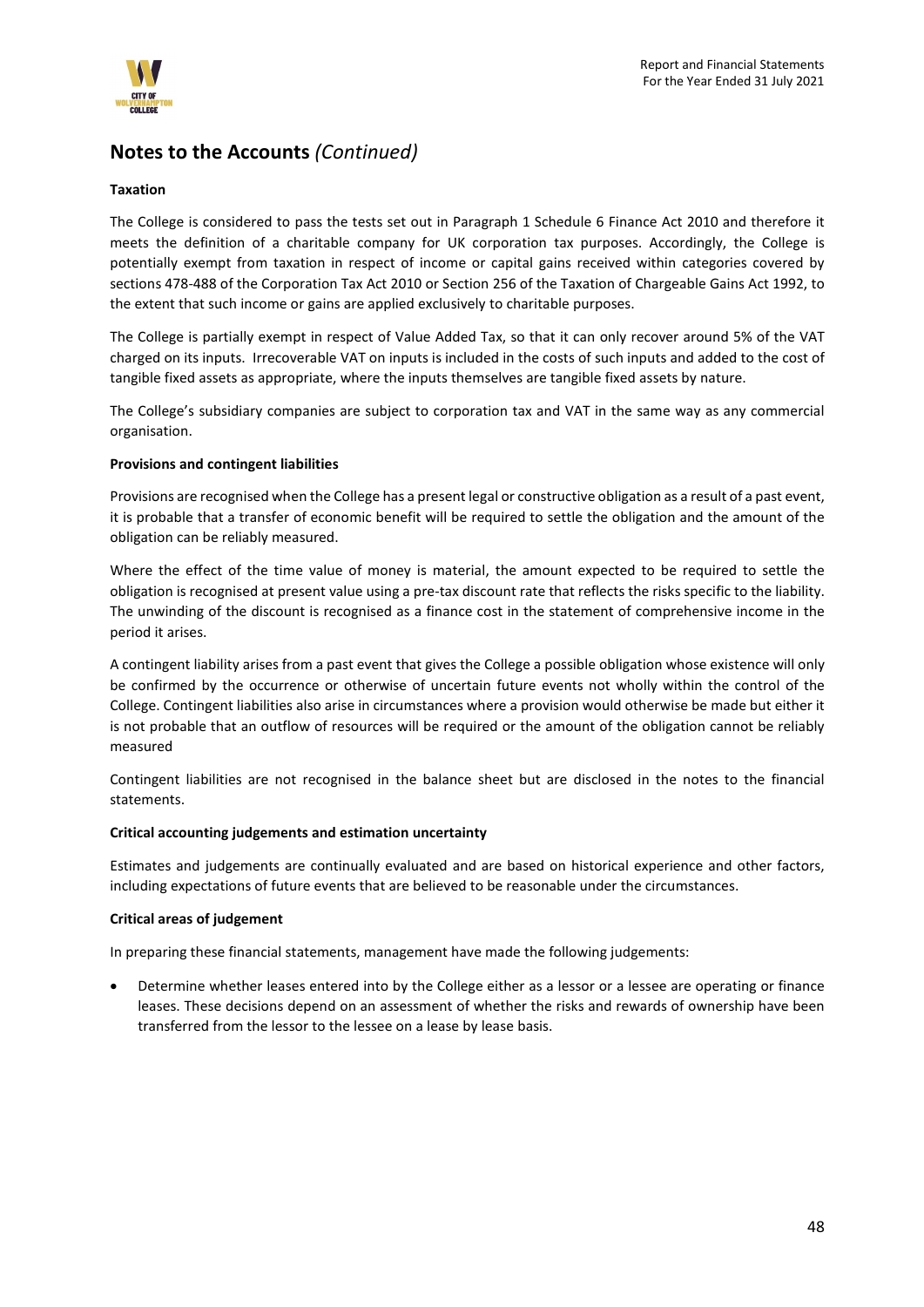

### **Critical accounting estimates and assumptions**

### **Tangible fixed assets**

Tangible fixed assets are depreciated over their useful lives taking into account residual values, where appropriate. The actual lives of the assets and residual values are assessed annually and may vary depending on a number of factors. In re-assessing asset lives, factors such as technological innovation, maintenance programmes, economic utilisation and physical condition of the assets are taken into account. Residual value assessments consider issues such as future market conditions and the remaining life of the asset.

### **Local Government Pension Scheme**

The present value of the Local Government Pension Scheme defined benefit liability depends on a number of factors that are determined on an actuarial basis using a variety of assumptions. The assumptions used in determining the net cost (income) for pensions include the discount rate. Any changes in these assumptions, which are disclosed in note 25, will impact the carrying amount of the pension liability. Furthermore, a roll forward approach which projects results from the latest full actuarial valuation performed at 31 March 2019 has been used by the actuary in valuing the pensions liability at 31 July 2021. Any differences between the figures derived from the roll forward approach and a full actuarial valuation would impact on the carrying amount of the pension liability.

### **Impairment of fixed assets**

The College considers whether tangible fixed assets are impaired. Where an indication of impairment is identified the estimation of the recoverable amount of the asset or the recoverable amount of the cash-generating unit is required. These will require an estimation of the future cash flows and selection of an appropriate discount rate in order to calculate the net present value of those cash flows.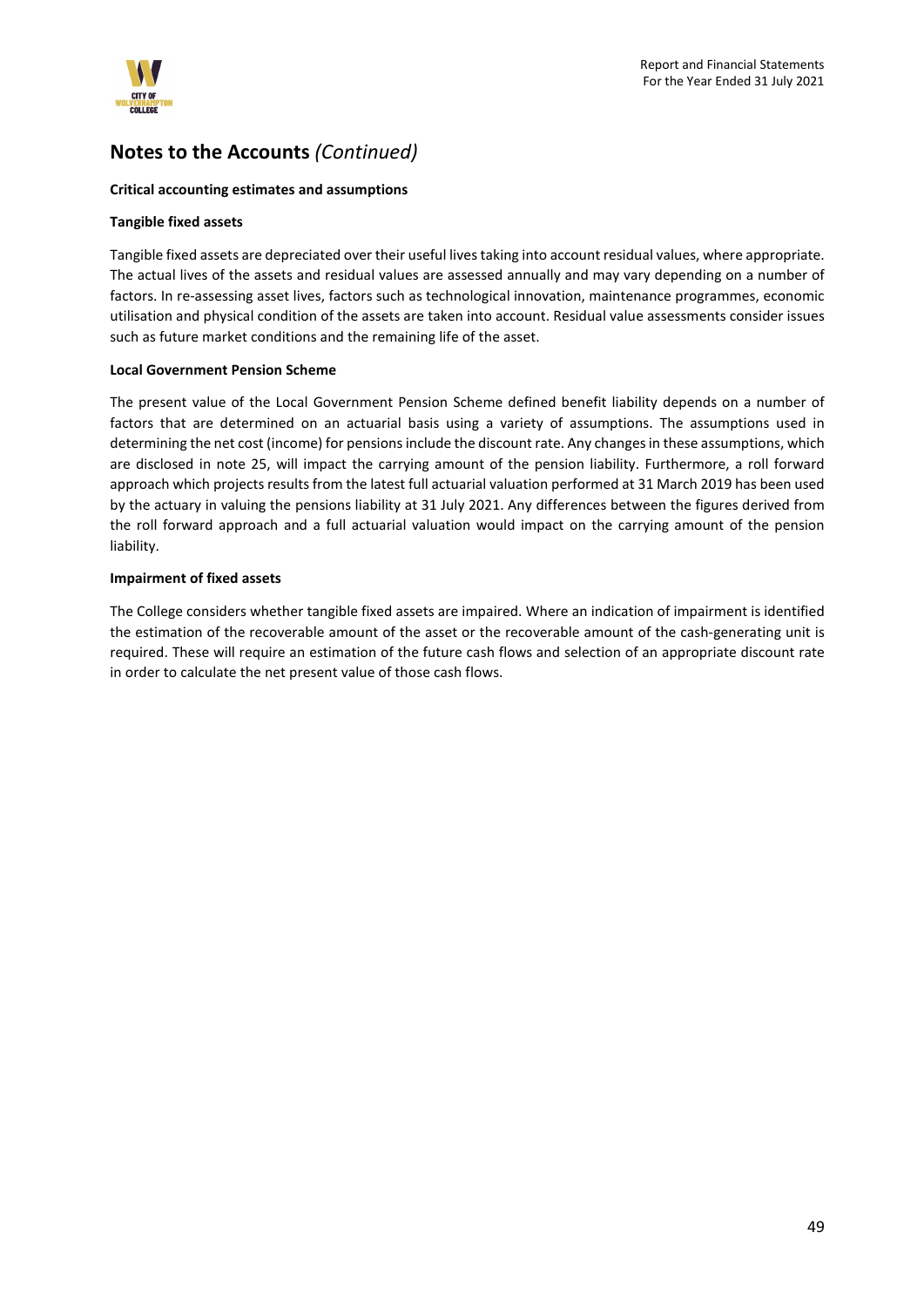

### **2 Funding body grants**

|                                                          | 2021   | 2021           | 2020   | 2020    |
|----------------------------------------------------------|--------|----------------|--------|---------|
|                                                          | Group  | <b>College</b> | Group  | College |
|                                                          | f'000  | £'000          | £'000  | f'000   |
| <b>Recurrent grants</b>                                  |        |                |        |         |
| Education and Skills Funding Agency - Adult              | 6,648  | 6,648          | 6,422  | 6,422   |
| Education and Skills Funding Agency -<br>Apprenticeships | 2,249  | 2,249          | 2,917  | 2,917   |
| Education and Skills Funding Agency - 16-18              | 13,477 | 13,477         | 11,837 | 11,837  |
| Office for Students                                      | 207    | 207            | 224    | 224     |
| <b>Specific grants</b>                                   |        |                |        |         |
| Education and Skills Funding Agency - Provider<br>Relief | 16     | 16             | 122    | 122     |
| Education and Skills Funding Agency - Other              | 1,422  | 1,422          | 1,265  | 1,265   |
| Releases of government capital grants                    | 254    | 254            | 290    | 290     |
| Total                                                    | 24,273 | 24,273         | 23,078 | 23,078  |

Under the Provider Relief Scheme, the Corporation received funding of £18,471 (2020: £122,069) from the ESFA. This amount was fully spent in the year.

|                                                   | 2021<br>Group<br>f'000 | 2021<br>College<br>f'000 | 2020<br>Group<br>f'000 | 2020<br>College<br>f'000 |
|---------------------------------------------------|------------------------|--------------------------|------------------------|--------------------------|
| Grant income from the Office for Students         | 207                    | 207                      | 224                    | 224                      |
| Grant income from other bodies                    | 24,066                 | 24,066                   | 22,854                 | 22,854                   |
| <b>Total Grants</b>                               | 24,273                 | 24,273                   | 23,078                 | 23,078                   |
| Fee income for taught awards (exclusive of VAT)   | 2,042                  | 2.042                    | 2,294                  | 2,294                    |
| Fee income for research awards (inclusive of      |                        |                          |                        |                          |
| Fee income for non-qualifying course              |                        |                          |                        |                          |
| <b>Total Tuition Fees and Education Contracts</b> | 2,042                  | 2,042                    | 2,294                  | 2,294                    |
| <b>Total Grant and Fee Income</b>                 | 26,315                 | 26,315                   | 25,372                 | 25,372                   |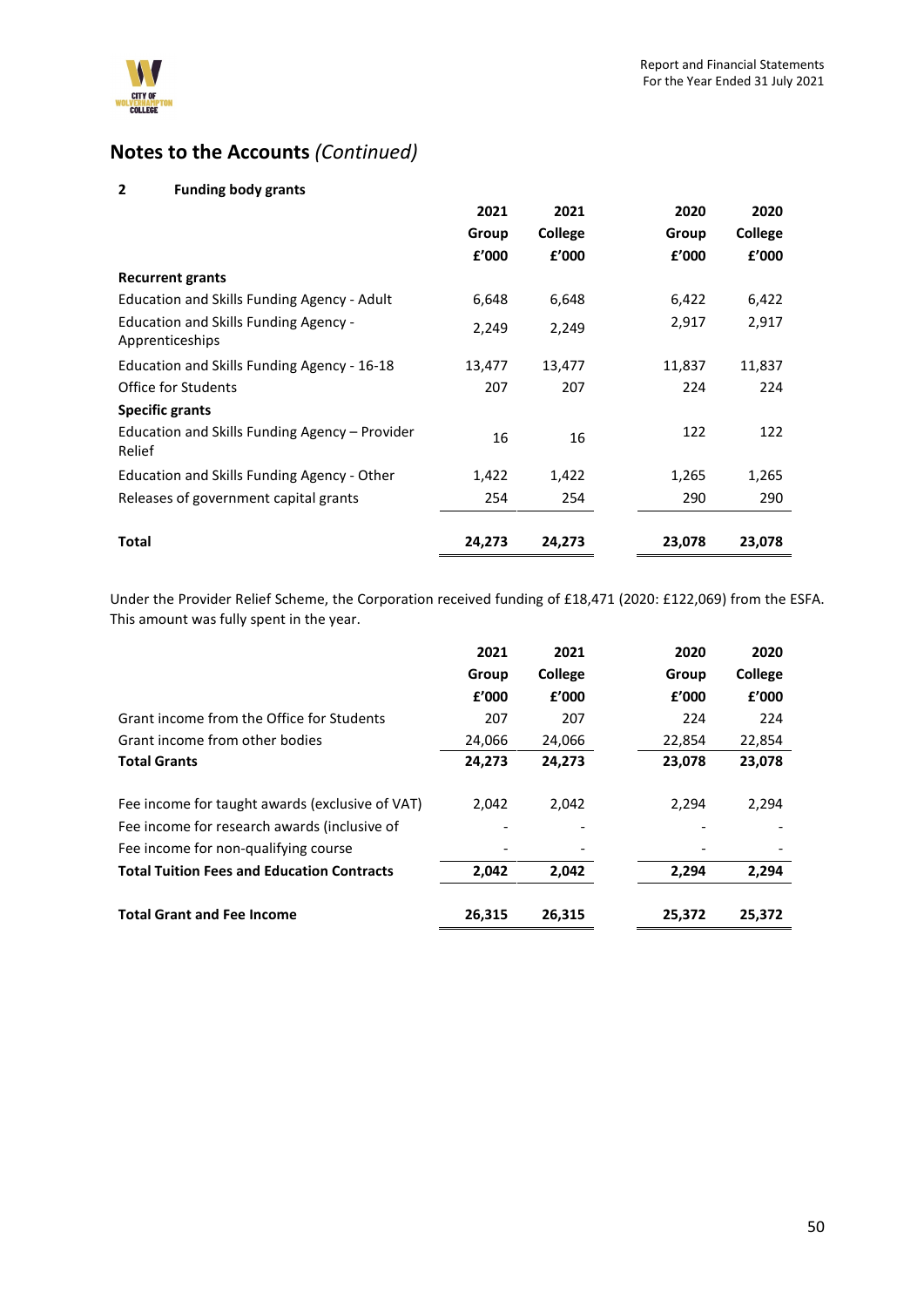### **3 Tuition fees and education contracts**

|                                        | 2021  | 2021           | 2020  | 2020    |
|----------------------------------------|-------|----------------|-------|---------|
|                                        | Group | <b>College</b> | Group | College |
|                                        | £'000 | £'000          | £'000 | £'000   |
| Adult education fees                   | 409   | 409            | 558   | 558     |
| Apprenticeship fees and contracts      | 31    | 31             | 49    | 49      |
| Fees for FE loan supported courses     | 851   | 851            | 875   | 875     |
| Fees for HE loan supported courses     | 435   | 435            | 443   | 443     |
| <b>Total tuition fees</b>              | 1,726 | 1,726          | 1,925 | 1,925   |
| <b>Education contracts</b>             | 316   | 316            | 369   | 369     |
| <b>Total</b>                           | 2,042 | 2,042          | 2,294 | 2,294   |
| Other grants and contracts<br>4        |       |                |       |         |
|                                        | 2021  | 2021           | 2020  | 2020    |
|                                        | Group | College        | Group | College |
|                                        | £'000 | £'000          | £'000 | £'000   |
| Erasmus                                |       |                | 40    | 40      |
| Coronavirus Job Retention Scheme grant | 239   | 210            | 139   | 118     |
| <b>Total</b>                           | 239   | 210            | 179   | 158     |

The Corporation furloughed staff under the government's Coronavirus Job Retention Scheme. This included cleaners, lab technicians and cashiers amongst other employees. The total funding received of £235,937 (*2020: £139,141*) relates to staff costs which are included within the staff costs note below as appropriate. A further £3,000 Coronavirus Support Grant was received in 2020/21 from City of Wolverhampton Council.

### **5 Other income**

|                                    | 2021  | 2021           | 2020  | 2020    |
|------------------------------------|-------|----------------|-------|---------|
|                                    | Group | <b>College</b> | Group | College |
|                                    | £'000 | f'000          | £'000 | £'000   |
| Catering and residences            | 64    | 64             | 88    | 88      |
| Other income generating activities | 917   | 931            | 1,139 | 1,147   |
| Release of non-funding body grants | 97    | 97             | 98    | 98      |
| Total                              | 1,078 | 1,092          | 1,325 | 1,333   |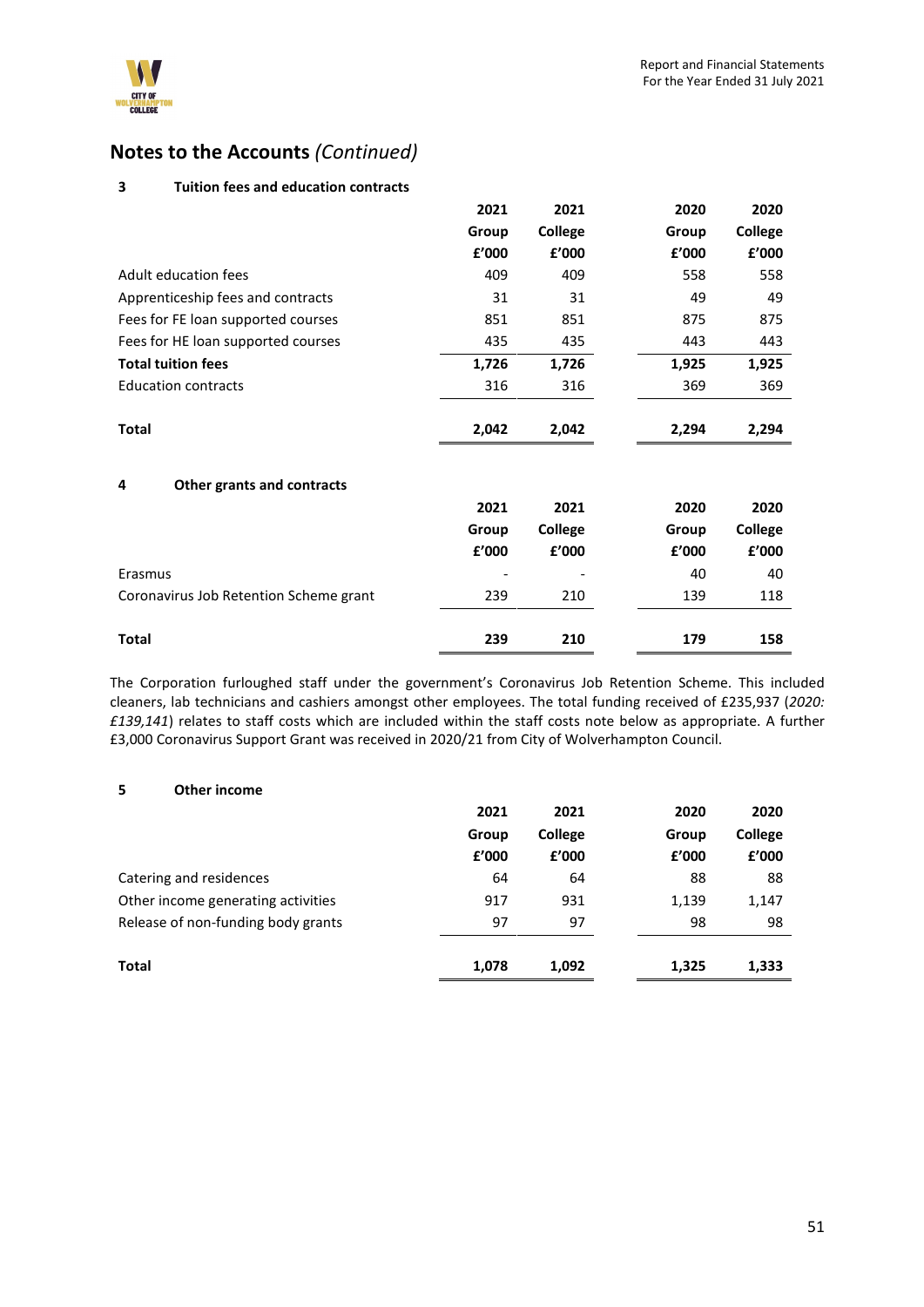

| 6<br><b>Investment income</b>                               |       |         |       |         |
|-------------------------------------------------------------|-------|---------|-------|---------|
|                                                             | 2021  | 2021    | 2020  | 2020    |
|                                                             | Group | College | Group | College |
|                                                             | £'000 | £'000   | £'000 | £'000   |
| Other interest receivable                                   |       |         | 5     | 5       |
|                                                             |       |         |       |         |
| <b>Total</b>                                                |       |         | 5     | 5       |
|                                                             |       |         |       |         |
| <b>Donations - College Only</b><br>$\overline{\phantom{a}}$ |       |         |       |         |
|                                                             | 2021  | 2021    | 2020  | 2020    |
|                                                             | Group | College | Group | College |
|                                                             | £'000 | £'000   | £'000 | £'000   |
| Unrestricted donations                                      |       |         |       |         |
|                                                             |       |         |       |         |
| Total                                                       |       |         |       |         |

### **8 Staff costs – Group and College**

The average number of persons (including key management personnel) employed by the Group & College during the year, described as full-time equivalents was:

|                       | 2021<br>Group<br>No. | 2021<br>College<br>No. | 2020<br>Group<br>No. | 2020<br>College<br>No. |
|-----------------------|----------------------|------------------------|----------------------|------------------------|
| <b>Teaching Staff</b> | 213                  | 213                    | 215                  | 215                    |
| Non-teaching Staff    | 239                  | 219                    | 250                  | 235                    |
|                       | 452                  | 432                    | 465                  | 450                    |

### **Group Staff costs for the above persons**

| 2021   | 2020   |
|--------|--------|
| £'000  | £'000  |
| 13,836 | 13,688 |
| 1,248  | 1,251  |
| 4,862  | 4,297  |
| 19,946 | 19,236 |
| 17     | 132    |
| 19,963 | 19,368 |
|        |        |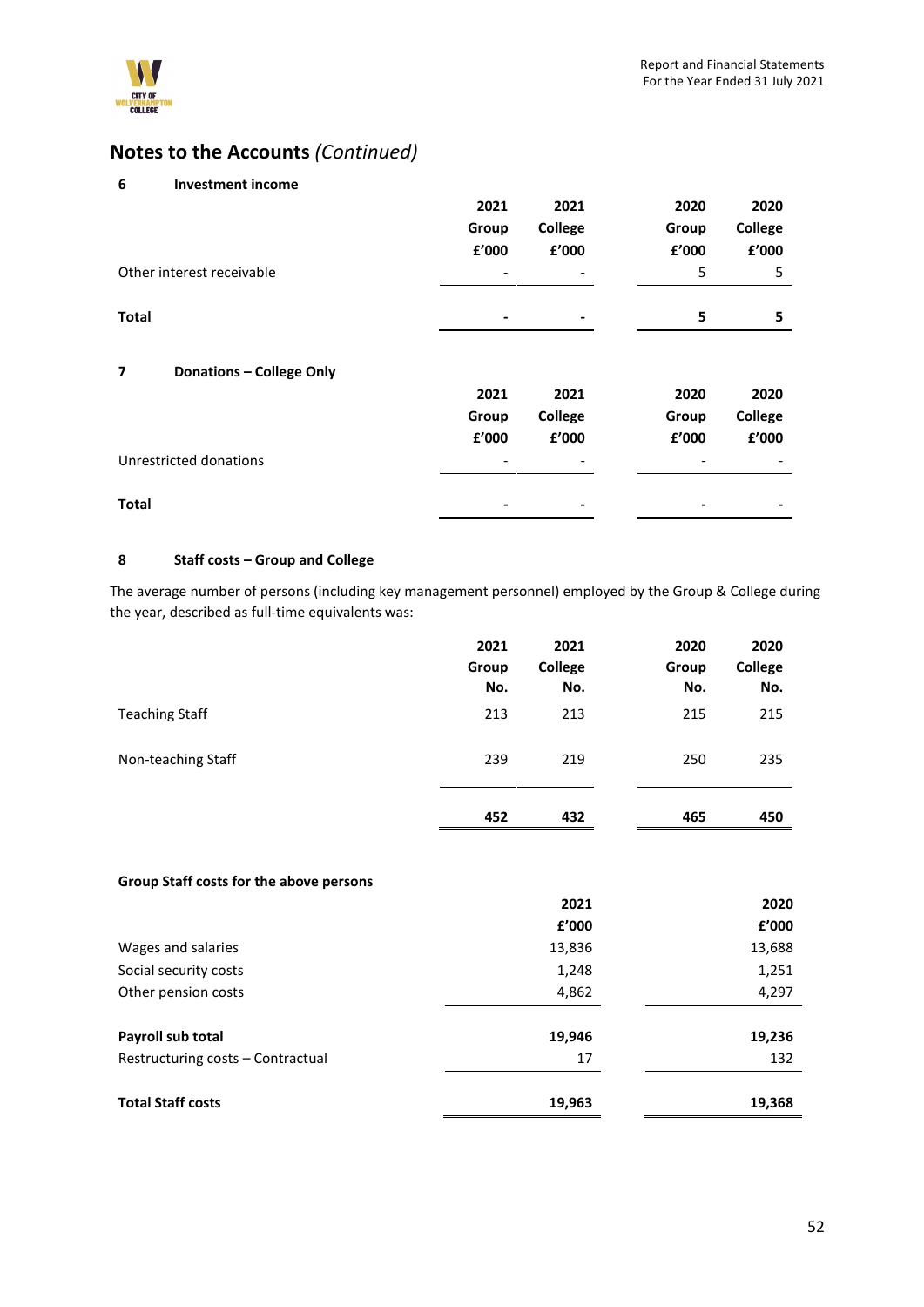

### **Key management personnel**

Key management personnel are those persons having authority and responsibility for planning, directing and controlling the activities of the College and were represented by the College Leadership Team.

In 2020/21 key management personnel comprised the Principal, Vice Principal Business Success, Vice Principal Student Success, and Vice Principal Student Engagement.

Staff costs include compensation paid to key management personnel for loss of office (£nil).

### **Emoluments of Key management personnel, Accounting Officer and other higher paid staff**

|                                        | 2021 | 2020 |
|----------------------------------------|------|------|
|                                        | No.  | No.  |
| The number of key management personnel |      |      |
| including the Accounting Officer was:* |      |      |

The number of key management personnel and other staff who received annual emoluments (which include pension contributions but exclude national insurance contributions), including benefits in kind, in the following ranges was:

|                           | Key management<br>personnel* |      | <b>Other staff</b> |      |
|---------------------------|------------------------------|------|--------------------|------|
|                           | 2021                         | 2020 | 2021               | 2020 |
|                           | No.                          | No.  | No.                | No.  |
| £60,001 to £70,000 p.a.   |                              |      | 6                  | 4    |
| £70,001 to £80,000 p.a.   |                              |      | 1                  | 2    |
| £80,001 to £90,000 p.a.   |                              |      |                    |      |
| £90,001 to £100,000 p.a.  |                              | 2    |                    |      |
| £100,001 to £110,000 p.a. | 2                            |      |                    |      |
| £110,001 to £120,000 p.a. | 1                            |      |                    |      |
| £160,001 to £170,000 p.a. |                              | 1    |                    |      |
|                           | 4                            | 5    |                    | 6    |

\*During the 2021 year there was 1 leaver and nil starters within key management personnel *(2020: 1 leaver, 0 starter).* The bandings above include the annualised emoluments of all starters and leavers.

Key management personnel compensation is made up as follows:

|                                             | 2021  | 2020  |
|---------------------------------------------|-------|-------|
|                                             | £'000 | £'000 |
| Basic salary                                | 444   | 458   |
| Performance related pay and bonus           |       |       |
| Benefits in kind                            | ۰     |       |
|                                             | 444   | 458   |
| Pension contributions                       | 62    | 62    |
| Total key management personnel compensation | 506   | 520   |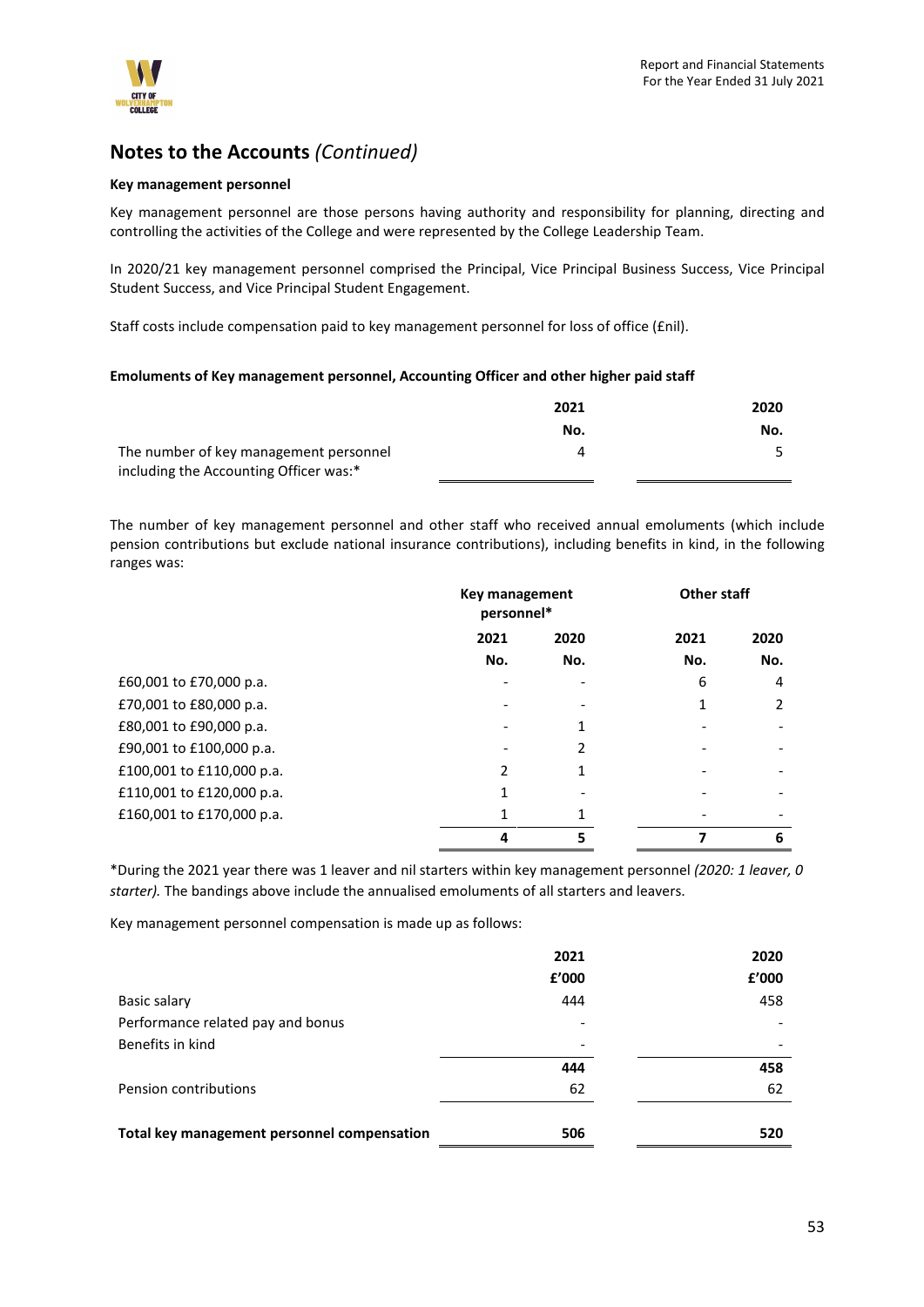

The above compensation includes amounts paid to the Principal and Chief Executive Officer who is the Accounting Officer and who is also the highest paid member of staff. Their pay and remuneration is as follows:

|                                   | 2021                     | 2020                     |
|-----------------------------------|--------------------------|--------------------------|
|                                   | £'000                    | £'000                    |
| Basic salary                      | 168                      | 168                      |
| Performance related pay and bonus |                          |                          |
| Benefits in kind                  | $\overline{\phantom{a}}$ |                          |
|                                   | 168                      | 168                      |
| Pension contributions             | $\overline{\phantom{a}}$ | $\overline{\phantom{a}}$ |
| <b>Total</b>                      | 168                      | 168                      |

The remuneration package of key management staff, including the Principal and Chief Executive Officer, is subject to annual review by the Remuneration Committee of the governing body. The governing body adopted Association of Colleges' Senior Staff Remuneration Code in July 2019 and assesses pay in line with its principles.

### **Relationship of Principal and Chief Executive Pay and Remuneration expressed as a multiple**

|                                               | 2021 | 2020 |
|-----------------------------------------------|------|------|
| Principal's basic salary as a multiple of the | 6.4  | 6.4  |
| median of all staff                           |      |      |
| Principal and CEO's total remuneration as a   | 6.4  | 6.4  |
| multiple of the median of all staff           |      |      |

### **Governors' remuneration**

The Accounting Officer and the staff members only receive remuneration in respect of services they provide undertaking their role of Principal and staff members under contracts of employment and not in respect of their roles as governors. The other members of the Corporation did not receive any payments from the College in respect of their roles as governors.

The total expenses paid to or on behalf of the Governors during the year was £nil 0 governors *(2020: £124; 3 governors)*. This represents travel and subsistence expenses and other out of pocket expenses incurred in attending Governor meetings and charity events in their official capacity.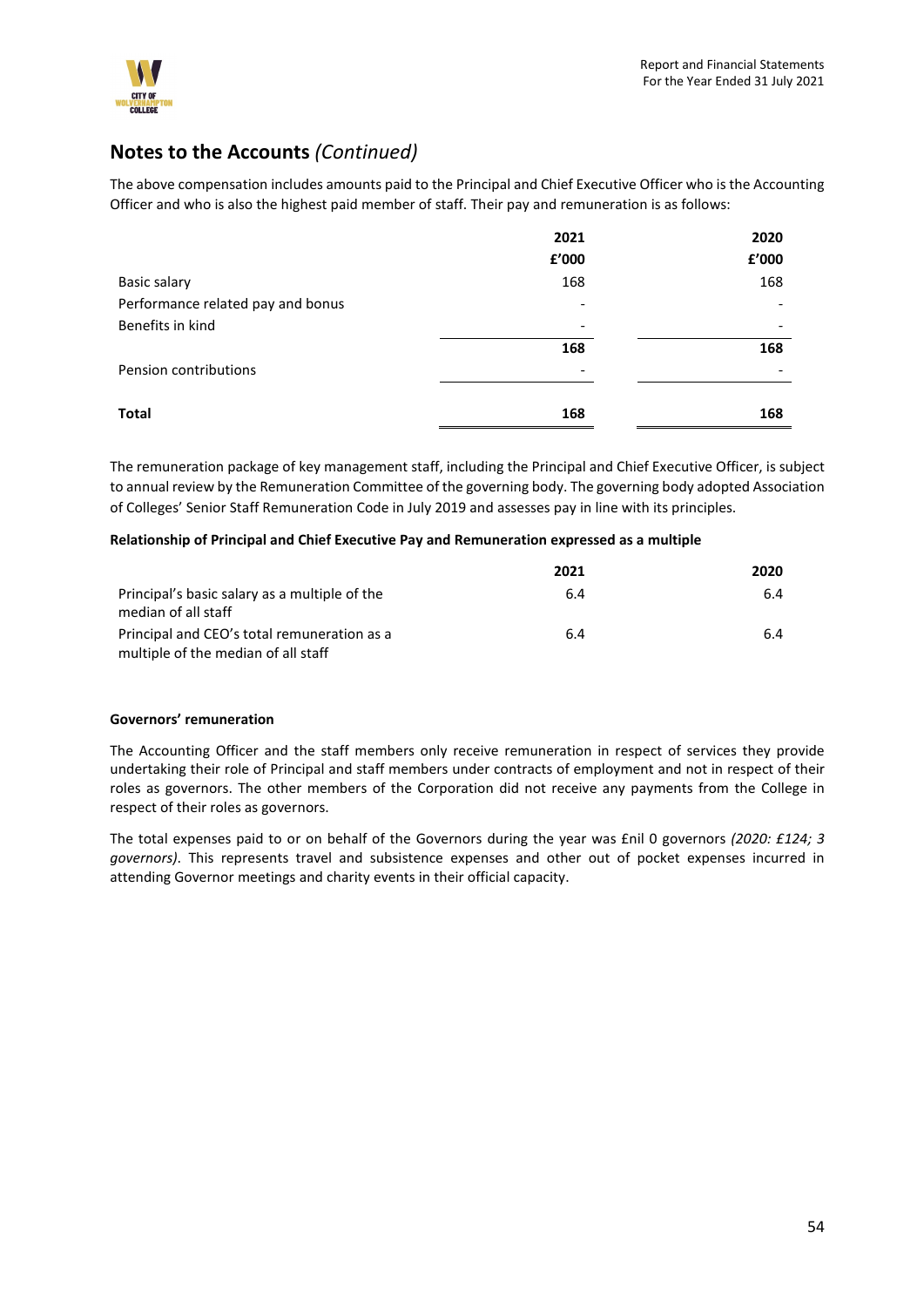

### **9 Other operating expenses**

|                    | 2021  | 2021           | 2020  | 2020           |
|--------------------|-------|----------------|-------|----------------|
|                    | Group | <b>College</b> | Group | <b>College</b> |
|                    | £'000 | £'000          | £'000 | f'000          |
| Teaching costs     | 2,092 | 2,092          | 1,668 | 1,668          |
| Non-teaching costs | 4,063 | 4,063          | 4,064 | 4,064          |
| Premises costs     | 1,170 | 1,531          | 1,355 | 1,541          |
| <b>Total</b>       | 7.325 | 7,686          | 7.087 | 7.274          |

### **Other operating expenses include:**

|                                       | 2021<br>Group<br>£'000 |         | 2021                         | 2020    | 2020 |
|---------------------------------------|------------------------|---------|------------------------------|---------|------|
|                                       |                        | College | Group                        | College |      |
|                                       |                        | £'000   | f'000                        | £'000   |      |
| Auditors' remuneration:               |                        |         |                              |         |      |
| Financial statements audit            | 36                     | 31      | 32                           | 28      |      |
| Internal audit                        | 25                     | 25      | 18                           | 18      |      |
| Profit on disposal of fixed assets    | $\mathcal{P}$          | 2       | $\qquad \qquad \blacksquare$ |         |      |
| Hire of assets under operating leases | 178                    | 178     | 186                          | 186     |      |

### **Access and Participation Spending**

|                                                                   | 2021<br>Group |                |       | 2021           | 2020 | 2020 |
|-------------------------------------------------------------------|---------------|----------------|-------|----------------|------|------|
|                                                                   |               | <b>College</b> | Group | <b>College</b> |      |      |
|                                                                   | £'000         | £'000          | £'000 | £'000          |      |      |
| Access investment                                                 | 102           | 102            | 94    | 94             |      |      |
| Financial support to students                                     |               |                | 6     | 6              |      |      |
| Disability support                                                |               |                |       | $\mathbf{1}$   |      |      |
| Research and evaluation (relating to access and<br>participation) | 4             | 4              | 0     | 0              |      |      |

### **10 Interest and other finance costs**

|                                                         | 2021  | 2021           | 2020  | 2020    |
|---------------------------------------------------------|-------|----------------|-------|---------|
|                                                         | Group | <b>College</b> | Group | College |
|                                                         | £'000 | f'000          | £'000 | £'000   |
| On bank loans, overdrafts and other loans               | 609   | 609            | 609   | 609     |
| On finance leases                                       | 5     | 5              |       |         |
| Net interest on defined pension liability (note 18, 25) | 682   | 682            | 550   | 550     |
| Total                                                   | 1,296 | 1,296          | 1,159 | 1,159   |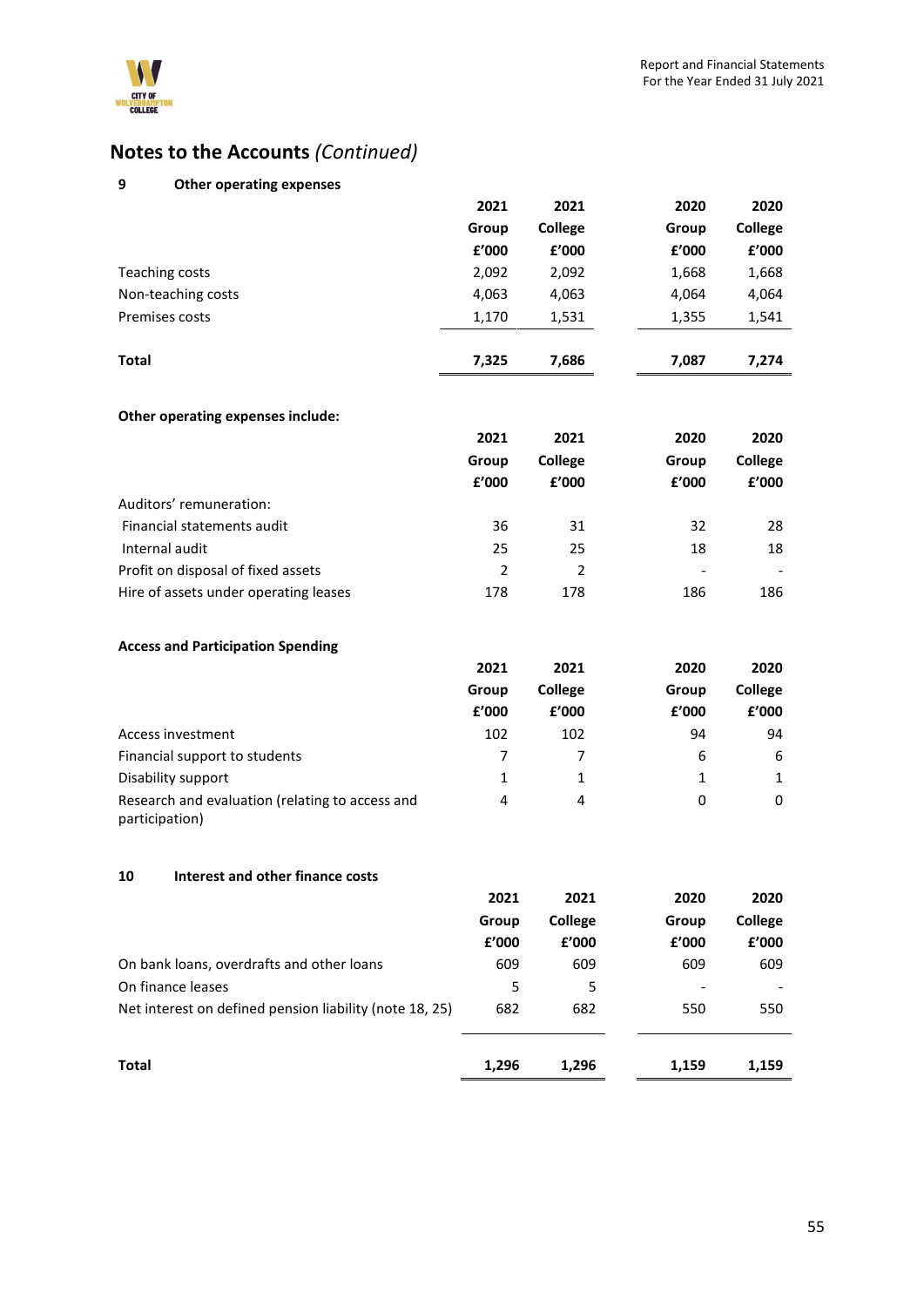

| 11<br>Taxation                 |       |                          |       |                          |
|--------------------------------|-------|--------------------------|-------|--------------------------|
|                                | 2021  | 2021                     | 2020  | 2020                     |
|                                | Group | College                  | Group | College                  |
|                                | £'000 | £'000                    | £'000 | £'000                    |
| United Kingdom corporation tax | -     | $\overline{\phantom{a}}$ | -     | $\overline{\phantom{a}}$ |
| <b>Total</b>                   | -     | $\,$                     | -     | $\,$                     |

### **12 Tangible fixed assets (Group and College)**

|                                            | <b>Land and buildings</b> |                   | <b>Equipment</b> | <b>Assets</b><br><b>Under</b><br>Construction | <b>Total</b> |
|--------------------------------------------|---------------------------|-------------------|------------------|-----------------------------------------------|--------------|
|                                            | Freehold                  | Long<br>leasehold |                  |                                               |              |
|                                            | £'000                     | £'000             | £'000            | £'000                                         | £'000        |
| Cost or deemed cost                        |                           |                   |                  |                                               |              |
| At 1 August 2020                           | 41,015                    | 7,639             | 8,773            | 217                                           | 57,644       |
| Additions                                  | 545                       |                   | 752              |                                               | 1,297        |
| Transfer from Assets under<br>Construction |                           |                   | 217              | (217)                                         |              |
| At 31 July 2021                            | 41,560                    | 7,639             | 9,742            |                                               | 58,941       |
| <b>Depreciation</b>                        |                           |                   |                  |                                               |              |
| At 1 August 2020                           | 14,776                    | 2,622             | 7,892            |                                               | 25,290       |
| Charge for the year                        | 1,020                     | 160               | 347              |                                               | 1,527        |
| At 31 July 2021                            | 15,796                    | 2,782             | 8,239            | -                                             | 26,817       |
| Net book value at 31 July 2021             | 25,764                    | 4,857             | 1,503            |                                               | 32,124       |
| Net book value at 31 July 2020             | 26,239                    | 5,017             | 881              | 217                                           | 32,354       |

If inherited land and buildings had not been revalued before being deemed as cost on transition they would have been included at the following historical cost amounts:

| f'000 |
|-------|
| Nil   |
| Nil   |
| Nil   |
|       |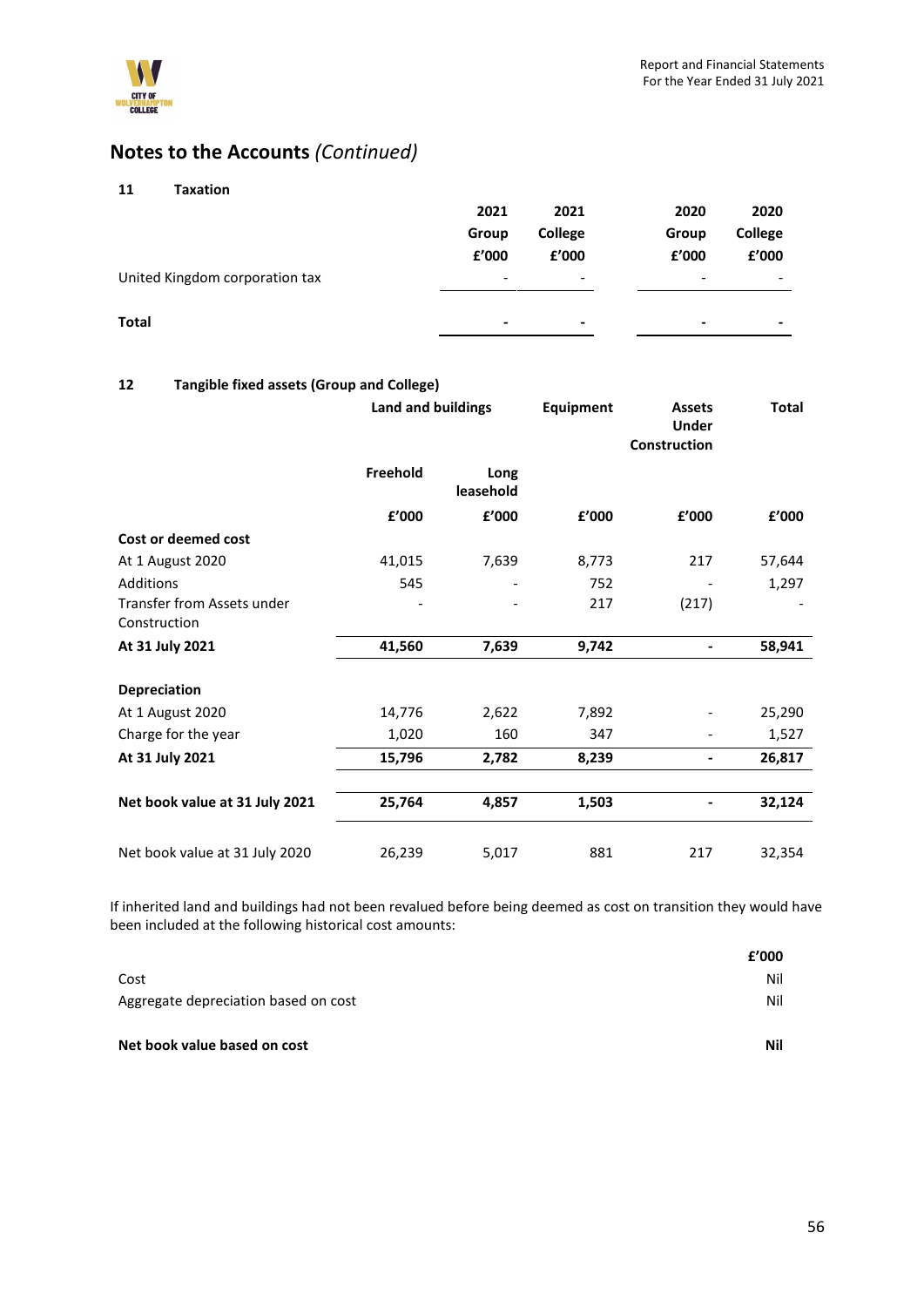

| 13<br><b>Non-current investments</b> |      |      |
|--------------------------------------|------|------|
|                                      | 2021 | 2020 |
|                                      |      |      |
| Investments in subsidiary companies  |      |      |
| <b>Total</b>                         |      |      |

The college owns 100 per cent of the issued ordinary £1 shares of City of Wolverhampton College Enterprises Limited, a company incorporated in England and Wales. The principal business activities of City of Wolverhampton College Enterprises Limited is the provision of cleaning and security services.

### **14 Trade and other receivables**

|                                      | 2021<br>Group | 2021<br><b>College</b> | 2020<br>Group | 2020<br>College |
|--------------------------------------|---------------|------------------------|---------------|-----------------|
|                                      | £'000         | £'000                  | £'000         | £'000           |
| Amounts falling due within one year: |               |                        |               |                 |
| Trade debtors                        | 435           | 435                    | 507           | 507             |
| Amounts owed by group undertakings:  |               |                        |               |                 |
| Subsidiary undertakings              |               | 46                     |               | 6               |
| Other debtors                        | 31            | 31                     | 76            | 70              |
| Prepayments and accrued income       | 359           | 359                    | 355           | 355             |
| Amounts owed by the ESFA             | 435           | 435                    | 311           | 311             |
| Total                                | 1,260         | 1.306                  | 1,249         | 1.249           |

### **15 Creditors: amounts falling due within one year**

|                                     | 2021  | 2021    | 2020  | 2020    |
|-------------------------------------|-------|---------|-------|---------|
|                                     | Group | College | Group | College |
|                                     | f'000 | £'000   | £'000 | f'000   |
| Bank loans and overdrafts           | 6,601 | 6,601   | 6,944 | 6,944   |
| Other loans                         | 219   | 219     | 23    | 23      |
| Trade creditors                     | 394   | 394     | 434   | 434     |
| Amounts owed to group undertakings: |       |         |       |         |
| Subsidiary undertakings             |       |         |       | (21)    |
| Other taxation and social security  | 303   | 299     | 340   | 335     |
| Accruals and deferred income        | 1,187 | 1,182   | 1,116 | 1,112   |
| Government capital grants           | 399   | 399     | 289   | 289     |
| Finance lease                       | 27    | 27      | 26    | 26      |
| Amounts owed to the ESFA            | 383   | 383     | 104   | 104     |
| Total                               | 9,513 | 9,504   | 9,276 | 9,246   |

In 2019/20 the debit balance owed to the College by City of Wolverhampton College Enterprises arose due to a credit note issued to the College in order to refund staff costs that had been recharged which had been claimed under the Coronavirus Job Retention Scheme.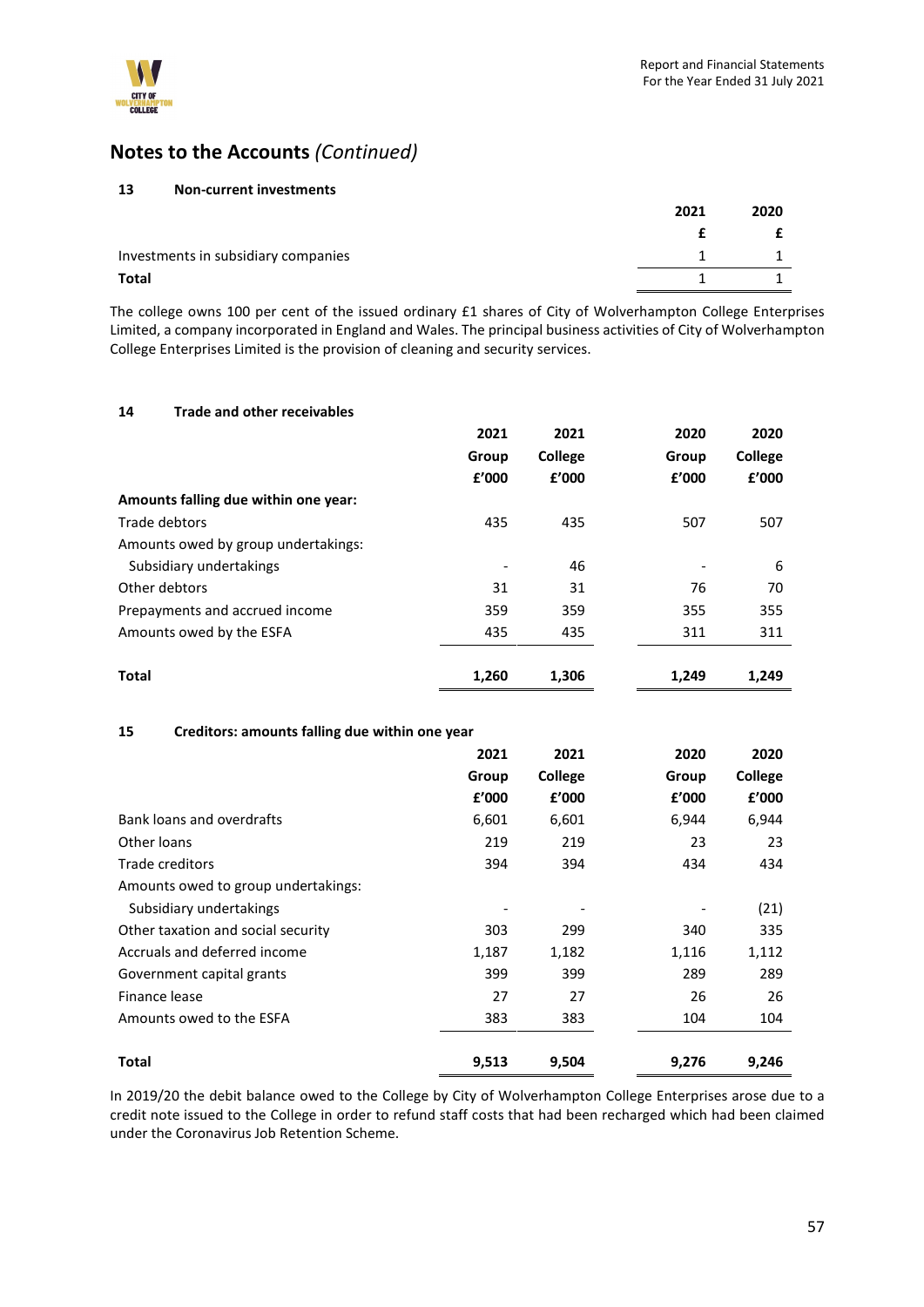

### **16 Creditors: amounts falling due after one year**

|                                         | 2021   | 2021                   | 2020   | 2020           |
|-----------------------------------------|--------|------------------------|--------|----------------|
|                                         | Group  | <b>College</b>         | Group  | <b>College</b> |
|                                         | £'000  | ${\bf f}^{\prime}$ 000 | £'000  | £'000          |
| <b>Bank loans</b>                       |        |                        |        |                |
| Other loans                             | 6,091  | 6,091                  | 6,311  | 6,311          |
| Government capital grants               | 7,704  | 7,704                  | 7,188  | 7,188          |
| Finance lease                           | 72     | 72                     | 112    | 112            |
| <b>Total</b>                            | 13,867 | 13,867                 | 13,611 | 13,611         |
|                                         |        |                        |        |                |
| 17<br><b>Maturity of debt</b>           |        |                        |        |                |
| (a)<br><b>Bank loans and overdrafts</b> |        |                        |        |                |
|                                         | 2021   | 2021                   | 2020   | 2020           |
|                                         | Group  | <b>College</b>         | Group  | <b>College</b> |
|                                         | £'000  | £'000                  | £'000  | £'000          |
| In one year or less*                    | 6,601  | 6,601                  | 6,944  | 6,944          |
| Between one and two years               |        |                        |        |                |
| Between two and five years              |        |                        |        |                |
| In five years or more                   |        |                        |        |                |
| <b>Total</b>                            | 6,601  | 6,601                  | 6,944  | 6,944          |

\*The College breached its borrowing covenants with Barclays Bank plc both during the year and in 2019/20. As a result, long term loans have been reclassified as short term in the financial statements.

A loan totalling £12.42m from Barclays Bank was obtained from December 2007, repayable by instalments over 25 years and was set at a fixed rate of interest of 5.84% for 75% of the loan. An additional loan totalling £1.2m was added to the original value during 2009/10. During the year 2009/10 the remaining 25% of the original loan and the new loan of £1.2m were fixed for a 10-year period at a rate of 5.05% and 5.30% respectively. During 2010/11, there was an increase in margin from 0.30% to 1.35% on the 75% of the loan resulting in an interest rate of 6.89%, and a margin increase from 1.25% to 1.35% on the 25% of the loan, resulting in an interest rate of 5.15%.

In 2017/18 two components of the College's commercial debt were re-structured, bringing forward termination dates from July 2020 to February 2019. Funding received in the 2019/20 year from the ESFA as a part of the Transaction Unit agreement was provided as a contribution towards the settlement of this debt.

These loans are secured against the Wellington Road, Paget Road and Metro One campuses of the College.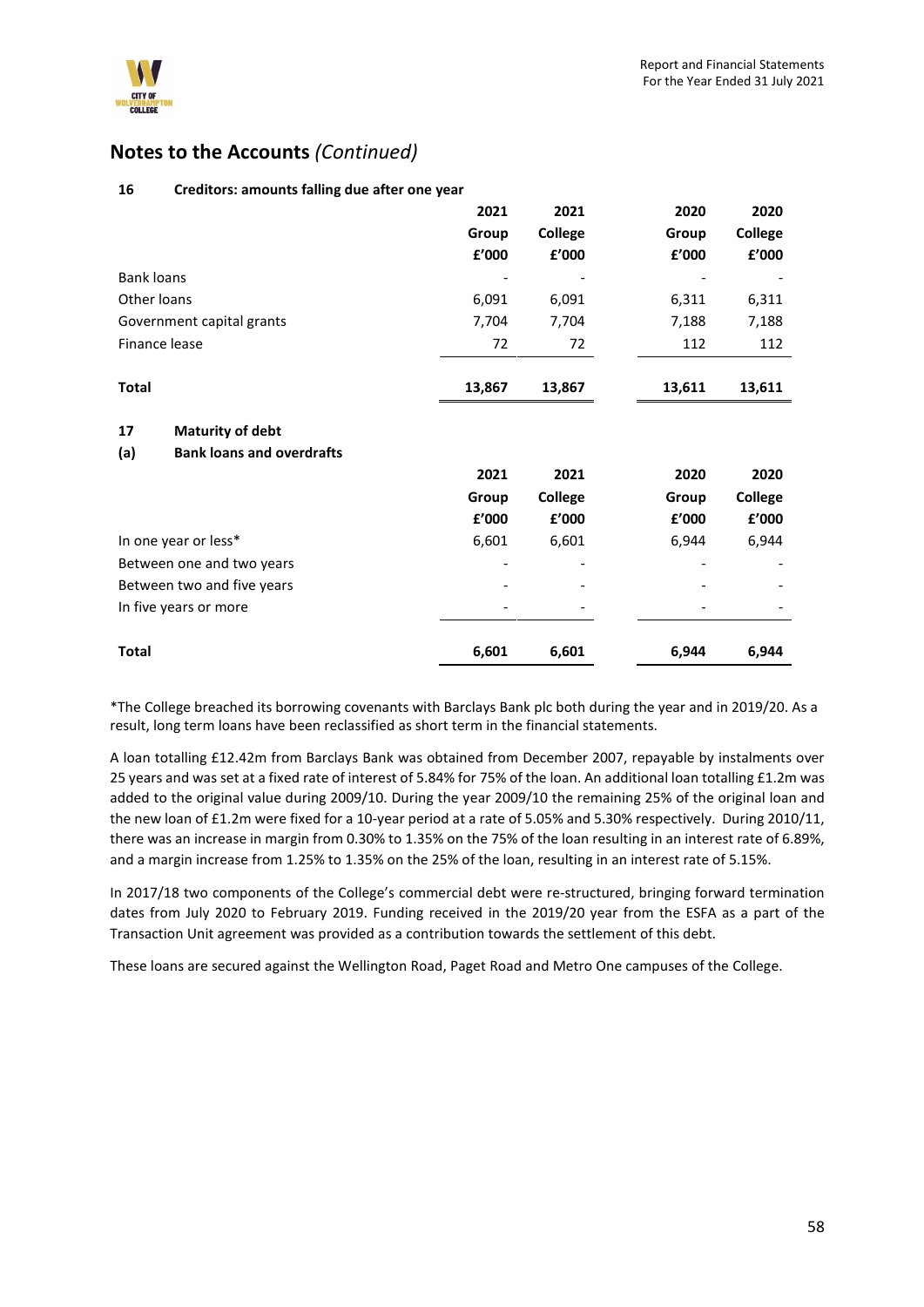

| (b)<br><b>Other loans</b>  |       |                |       |         |
|----------------------------|-------|----------------|-------|---------|
|                            | 2021  | 2021           | 2020  | 2020    |
|                            | Group | <b>College</b> | Group | College |
|                            | £'000 | £'000          | £'000 | £'000   |
| In one year or less        | 220   | 220            | 23    | 23      |
| Between one and two years  | 843   | 843            | 220   | 220     |
| Between two and five years | 3,448 | 3,448          | 3,091 | 3,091   |
| In five years or more      | 1,800 | 1,800          | 3,000 | 3,000   |
| <b>Total</b>               | 6,311 | 6,311          | 6,334 | 6,334   |

There is an inter creditor agreement between Barclays and the Secretary of State for Education relating to loans included above of £6.25m which are also subject to a second charge on Wellington Road. This debt was restructured during 2017/18 to include repayment terms within 10 years from 29 March 2018 and variable interest determined by the Public Works Loan Board Standard 1 Year Fixed Interest Rate each April. The interest rate is currently 0.99%.

### **(c) Finance Leases**

|                            | 2021           | 2021                     | 2020           | 2020             |
|----------------------------|----------------|--------------------------|----------------|------------------|
|                            | Group<br>£'000 | <b>College</b><br>£'000  | Group<br>£'000 | College<br>£'000 |
| In one year or less        | 27             | 27                       | 26             | 26               |
| Between one and two years  | 28             | 28                       | 26             | 26               |
| Between two and five years | 44             | 44                       | 86             | 86               |
| In five years or more      | -              | $\overline{\phantom{a}}$ |                |                  |
| <b>Total</b>               | 99             | 99                       | 138            | 138              |

Finance lease obligations are secured on the assets to which they relate.

#### **18 Provisions**

|                             | <b>Group and College</b>              |                             |         |
|-----------------------------|---------------------------------------|-----------------------------|---------|
|                             | <b>Defined benefit</b><br>obligations | <b>Enhanced</b><br>pensions | Total   |
|                             | f'000                                 | f'000                       | f'000   |
| At 1 August 2020            | 47,102                                | 4,236                       | 51,338  |
| Payments made in the period | (1, 387)                              | (261)                       | (1,648) |
| Actuarial (gains) / losses  | (6, 522)                              | (106)                       | (6,628) |
| Interest                    | 627                                   | 55                          | 682     |
| Current service cost        | 3,349                                 |                             | 3,349   |
| Past Service Cost           |                                       |                             |         |
| Administrative charges      | 8                                     |                             | 8       |
| At 31 July 2021             | 43,177                                | 3,924                       | 47,101  |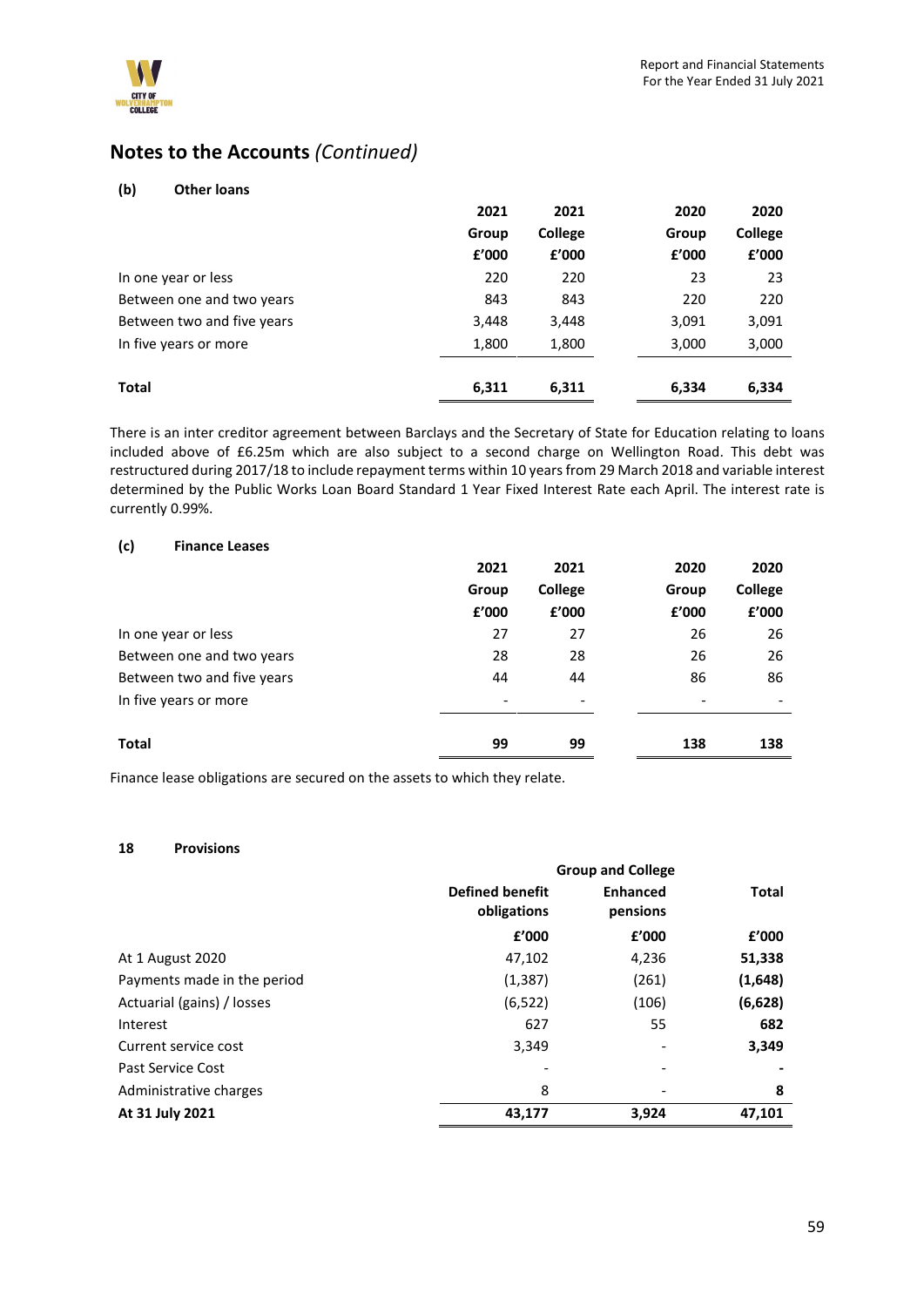

Defined benefit obligations relate to the liabilities under the College's membership of the Local Government Pension Scheme. Further details are given in Note 25.

The enhanced pension provision relates to the cost of staff that have already left the College's employ and commitments for reorganisation costs from which the College cannot reasonably withdraw at the balance sheet date. This provision has been recalculated in accordance with guidance issued by the funding bodies and includes an actuarial loss for the year.

The principal assumptions for this calculation are:

|                 | 2021 | 2020 |
|-----------------|------|------|
| Price inflation | 2.8% | 2.2% |
| Discount rate   | 1.6% | 1.3% |

### **19 Cash and cash equivalents**

|                                 | 2021  | 2021    | 2020  | 2020    |
|---------------------------------|-------|---------|-------|---------|
|                                 | Group | College | Group | College |
|                                 | f'000 | £'000   | £'000 | f'000   |
| Cash at bank and in hand        | 1.460 | 1,405   | 841   | 811     |
| Overdrafts                      |       |         |       |         |
| Total cash and cash equivalents | 1.460 | 1,405   | 841   | 811     |

### **20 Consolidated analysis of changes in net funds**

|                           | At 1      | Cash  | <b>New</b>               | <b>Other</b> | <b>Changes</b>           | At 31 July |
|---------------------------|-----------|-------|--------------------------|--------------|--------------------------|------------|
|                           | August    | flow  | finance                  | non-cash     | in market                | 2021       |
|                           | 2020      |       | leases                   | changes      | value                    |            |
|                           |           |       |                          |              | and                      |            |
|                           |           |       |                          |              | exchange                 |            |
|                           |           |       |                          |              | rates                    |            |
|                           | £'000     | f'000 | £'000                    | £'000        | £'000                    | £'000      |
| Cash in hand, and at bank | 841       | 619   | $\overline{\phantom{a}}$ |              |                          | 1,460      |
| <b>Bank overdrafts</b>    |           |       |                          |              |                          |            |
| Debt factoring            |           |       |                          |              |                          |            |
| <b>Bank loans</b>         | (6,944)   | 342   |                          |              | $\overline{\phantom{a}}$ | (6,602)    |
| Other Loans               | (6, 334)  | 23    |                          |              |                          | (6, 311)   |
| Finance leases            | (138)     | 39    | $\overline{\phantom{a}}$ |              |                          | (99)       |
| Current asset investments |           |       |                          |              |                          |            |
| Net debt                  | (12, 575) | 1,023 | 0                        | 0            | 0                        | (11, 552)  |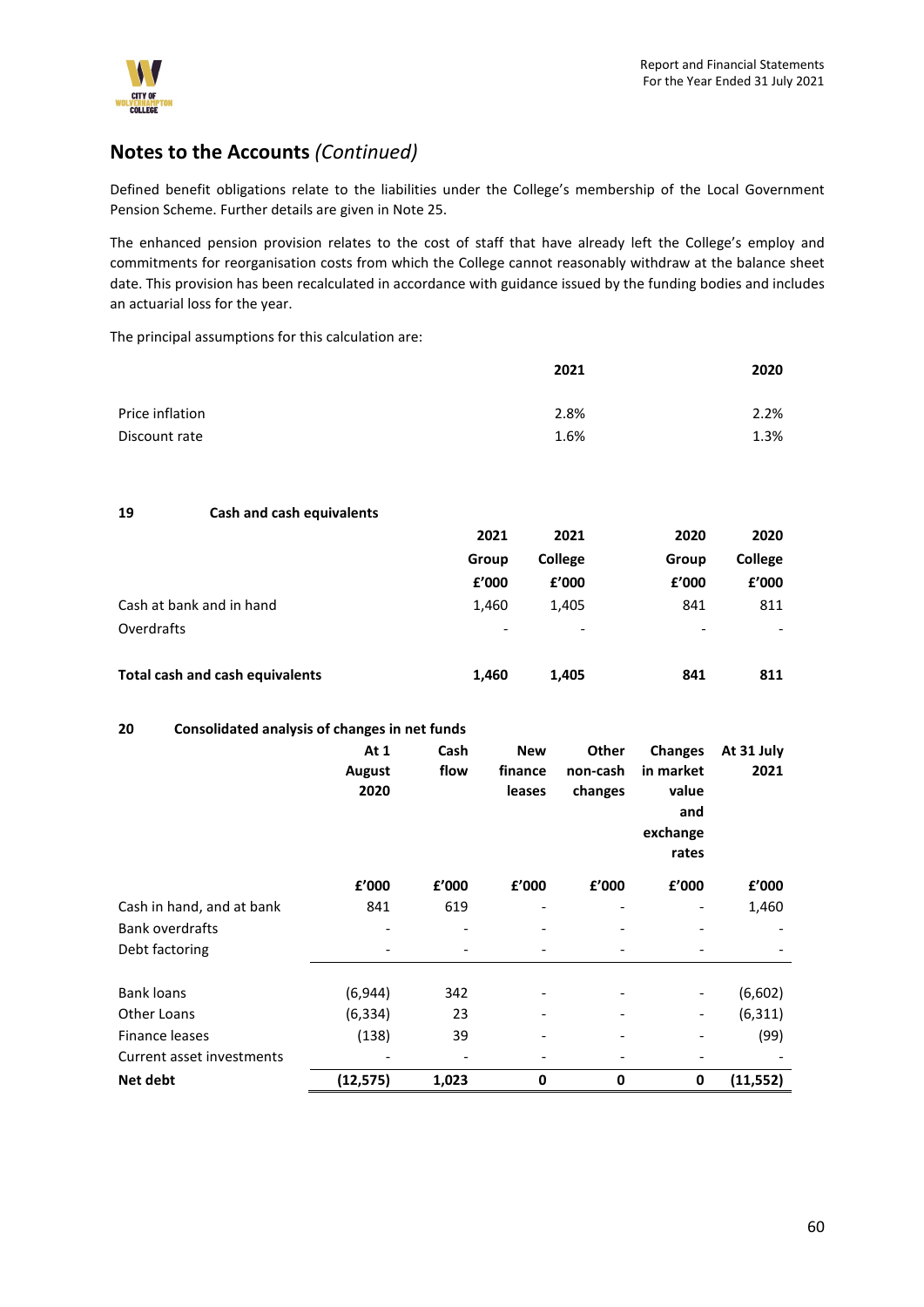

### **21 Capital and other commitments**

|                                       | 2021  | 2020                     |
|---------------------------------------|-------|--------------------------|
|                                       | f'000 | £'000                    |
| Commitments contracted for at 31 July | 16    | $\overline{\phantom{0}}$ |

### **22 Lease obligations**

At 31 July the College had minimum lease payments under non-cancellable operating leases as follows:

|                                                   | <b>Group and College</b> |       |  |  |
|---------------------------------------------------|--------------------------|-------|--|--|
|                                                   | 2021                     | 2020  |  |  |
|                                                   | £'000                    | £'000 |  |  |
| Future minimum lease payments due                 |                          |       |  |  |
| Land and buildings                                |                          |       |  |  |
| Not later than one year                           | 82                       | 82    |  |  |
| Later than one year and not later than five years | 56                       | 148   |  |  |
| Later than five years                             |                          |       |  |  |
|                                                   | 138                      | 230   |  |  |
| Other                                             |                          |       |  |  |
| Not later than one year                           | 76                       | 81    |  |  |
| Later than one year and not later than five years | 104                      | 51    |  |  |
| Later than five years                             |                          |       |  |  |
|                                                   | 180                      | 132   |  |  |
| Total lease payments due                          | 318                      | 362   |  |  |

### **23 Contingencies**

The College has no contingent liabilities as at 31st July 2021 *(2020: £nil)*.

### **24 Events after the reporting period**

There are no events after the reporting period.

### **25 Defined benefit obligations**

The College's employees belong to two principal post-employment benefit plans: the Teachers' Pension Scheme England and Wales (TPS) for academic and related staff; and the Local Government Pension Scheme (LGPS) for non-teaching staff, which is managed by West Midlands Pension Fund. Both are multi-employer defined-benefit plans.

The pension costs are assessed in accordance with the advice of independent qualified actuaries. The latest formal actuarial valuation of the TPS was as at 31 March 2019 and of the LGPS 31 March 2019. Contributions amounting to £227,000 (*2020: £226,000*) were payable to the scheme at 31 July and are included within creditors.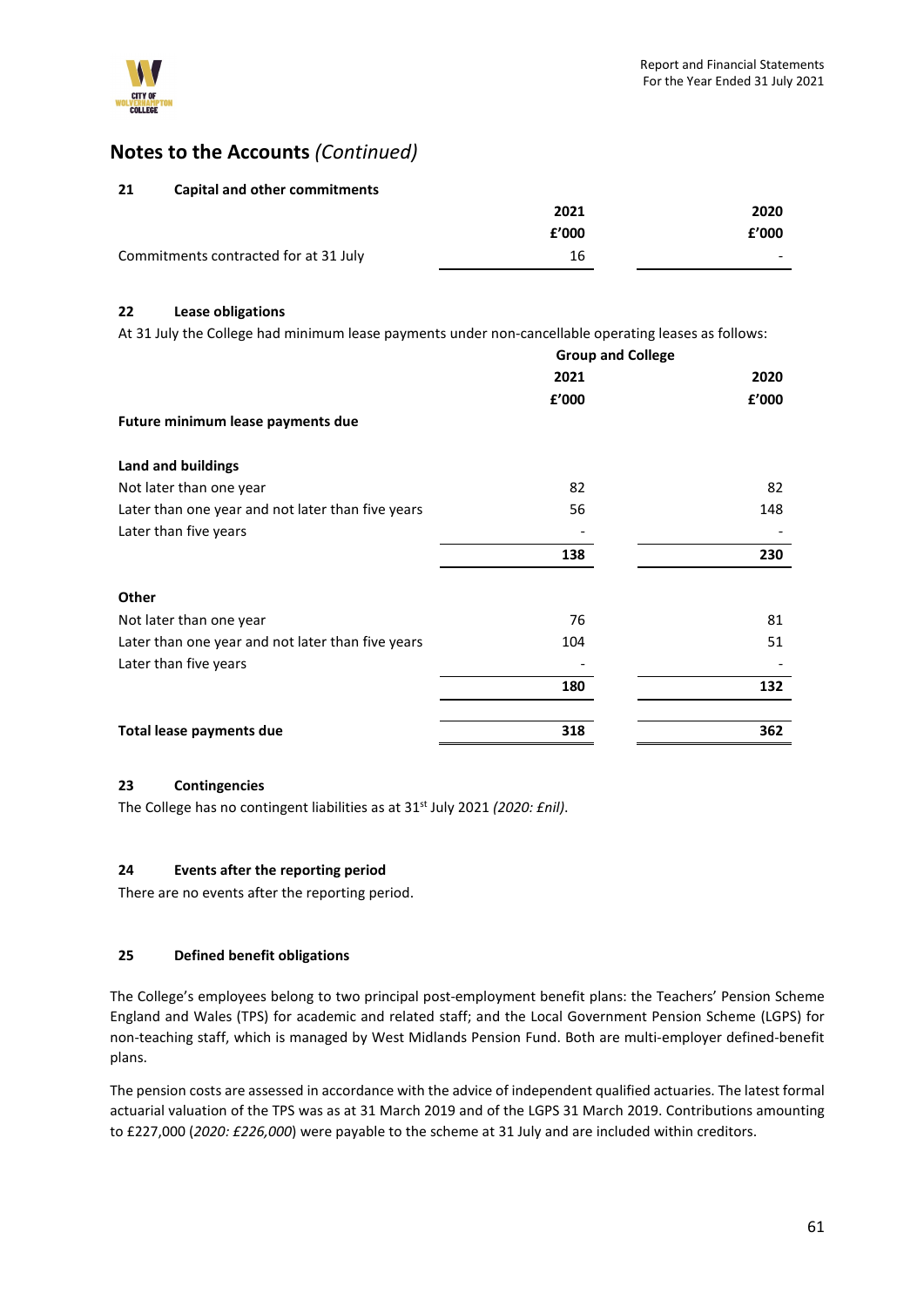

| Total pension cost for the year                       |       | 2021<br>f'000 |       | 2020<br>f'000 |
|-------------------------------------------------------|-------|---------------|-------|---------------|
| National Employment Savings Trust (NEST)              |       | 4             |       |               |
| Teachers' Pension Scheme: contributions paid          |       | 1,501         |       | 1,444         |
| Local Government Pension Scheme:                      |       |               |       |               |
| Contributions paid                                    | 1.244 |               | 1,179 |               |
| FRS 102 (28) charge                                   | 1,970 |               | 1,087 |               |
| <b>Pension Arrears</b>                                | 142   |               | 585   |               |
| Charge to the Statement of Comprehensive<br>Income    |       | 3,356         |       | 2,851         |
| <b>Total Pension Cost for Year within staff costs</b> |       | 4.861         |       | 4.296         |

### **Teachers' Pension Scheme**

The Teachers' Pension Scheme (TPS) is a statutory, contributory, defined benefit scheme, governed by the Teachers' Pension Scheme Regulations 2014. These regulations apply to teachers in schools, colleges and other educational establishments. Membership is automatic for teachers and lecturers at eligible institutions. Teachers and lecturers are able to opt out of the TPS.

The TPS is an unfunded scheme and members contribute on a "pay as you go" basis – these contributions, along with those made by employers, are credited to the Exchequer under arrangements governed by the above Act. Retirement and other pension benefits are paid by public funds provided by Parliament.

Under the definitions set out in FRS 102 (28.11), the TPS is a multi-employer pension plan. The College is unable to identify its share of the underlying assets and liabilities of the plan.

Accordingly, the College has taken advantage of the exemption in FRS 102 and has accounted for its contributions to the scheme as if it were a defined-contribution plan. The College has set out above the information available on the plan and the implications for the College in terms of the anticipated contribution rates.

The valuation of the TPS is carried out in line with regulations made under the Public Service Pension Act 2013. Valuations credit the teachers' pension account with a real rate of return assuming funds are invested in notional investments that produce that real rate of return.

The latest actuarial review of the TPS was carried out as at 31 March 2019. The valuation report was published by the Department for Education (the Department) in April 2019. The valuation reported total scheme liabilities (pensions currently in payment and the estimated cost of future benefits) for service to the effective date of £218 billion, and notional assets (estimated future contributions together with the notional investments held at the valuation date) of £198 billion giving a notional past service deficit of £22 billion.

As a result of the valuation, new employer contribution rates were set at 23.68% of pensionable pay from September 2019 onwards (compared to 16.48% during 2018/19). DfE paid a teacher pension employer contribution grant to cover the additional costs during the 2020/21 academic year.

A full copy of the valuation report and supporting documentation can be found on the Teachers' Pension Scheme website. The next valuation result is due to be implemented from 1 April 2023.

The pension costs paid to TPS in the year amounted to £1,501,037 (*2020: £1,443,711*).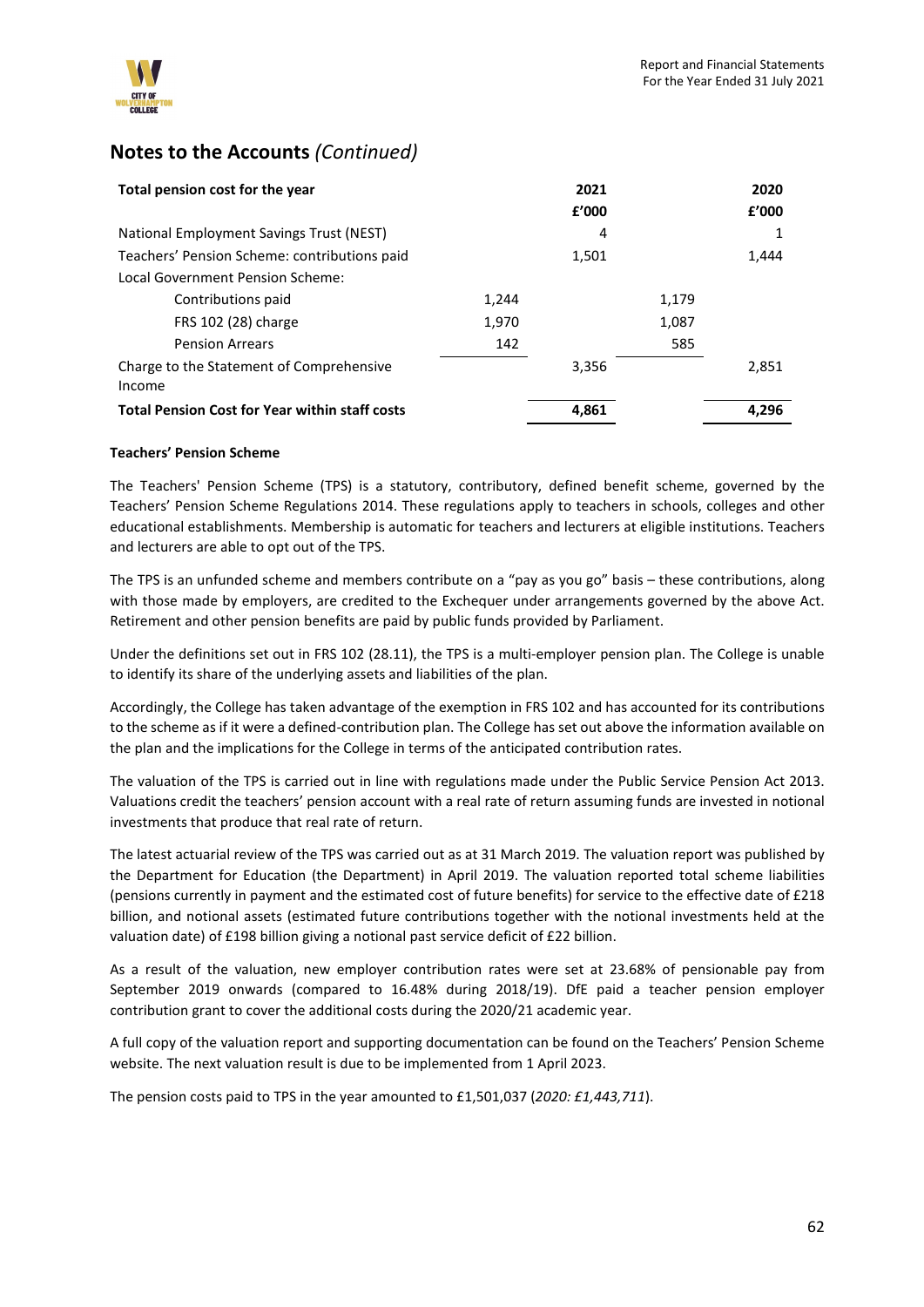

### **Local Government Pension Scheme**

The LGPS is a funded defined-benefit plan, with the assets held in separate funds administered by City of Wolverhampton Council. The total contributions made for the year ended 31 July 2021 were £1,622,359 *(2020: £1,555,705)*, of which employer's contributions totalled £1,243,922 *(2020: £1,178,902)* and employees' contributions totalled £378,308 *(2020: £376,803)*. The agreed contribution rates for future years are 20.6% for the College and range from 5.5% to 12.5% for employees, depending on salary according to a national scale.

### **Principal Actuarial Assumptions**

The following information is based upon a full actuarial valuation of the fund at 31 March 2019 updated to 31 July 2021 by a qualified independent actuary.

|                                      | At 31 July 2021 | At 31 July 2020 |
|--------------------------------------|-----------------|-----------------|
| Rate of increase in salaries         | 3.80%           | 3.25%           |
| Future pensions increases            | 2.80%           | 2.25%           |
| Discount rate for scheme liabilities | 1.60%           | 1.35%           |
| Inflation assumption (CPI)           | 2.80%           | 2.25%           |
| Commutation of pensions to lump sums | 50%             | 50%             |

The current mortality assumptions include sufficient allowance for future improvements in mortality rates. The assumed life expectations on retirement age 65 are:

|                             | At 31 July 2021 | At 31 July 2020 |
|-----------------------------|-----------------|-----------------|
|                             | years           | years           |
| <b>Retiring today</b>       |                 |                 |
| Males                       | 21.6            | 21.9            |
| Females                     | 24.0            | 24.1            |
| <b>Retiring in 20 years</b> |                 |                 |
| Males                       | 23.4            | 23.8            |
| Females                     | 25.8            | 26.0            |

|                                 | Long-<br>term<br>rate of<br>return<br>expected<br>at 31<br><b>July 2021</b> | Fair<br>Value at<br>31 July<br>2021 | Long-<br>term<br>rate of<br>return<br>expected<br>at 31<br><b>July 2020</b> | Fair<br>Value at<br>31 July<br>2020 |
|---------------------------------|-----------------------------------------------------------------------------|-------------------------------------|-----------------------------------------------------------------------------|-------------------------------------|
|                                 |                                                                             | £'000                               |                                                                             | £'000                               |
| Equities                        | 61%                                                                         | 41,334                              | 56%                                                                         | 32,853                              |
| Gilts                           | 8%                                                                          | 5,607                               | 11%                                                                         | 6,345                               |
| Other bonds                     | 6%                                                                          | 4,154                               | 4%                                                                          | 2,269                               |
| Property                        | 7%                                                                          | 4,767                               | 8%                                                                          | 4,408                               |
| Cash                            | 4%                                                                          | 2,498                               | 7%                                                                          | 3,879                               |
| Other                           | 14%                                                                         | 9,496                               | 15%                                                                         | 8,728                               |
| Total fair value of plan assets |                                                                             | 67,856                              |                                                                             | 58,482                              |
| Actual return on plan assets    |                                                                             | 9,699                               |                                                                             | 1,291                               |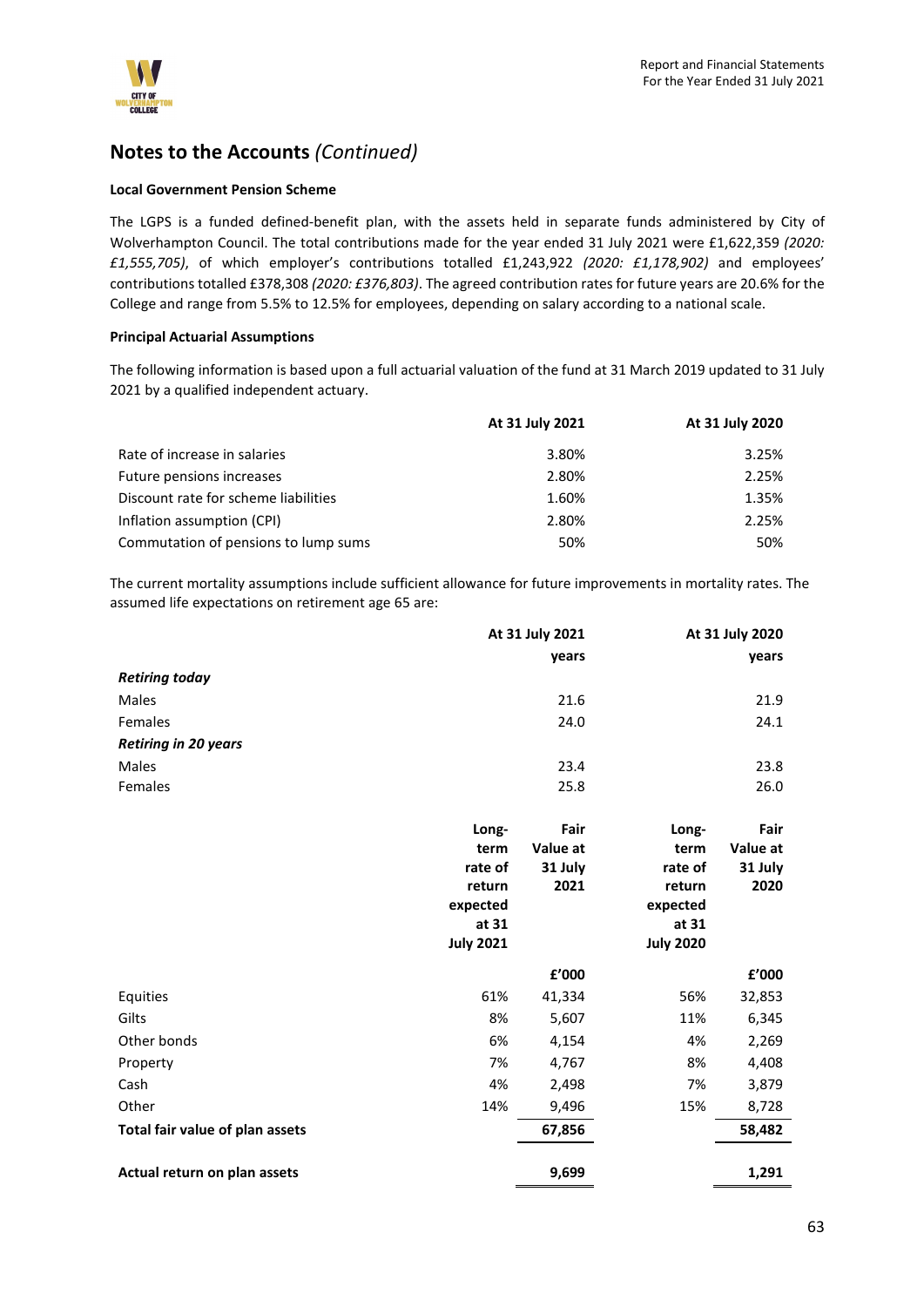

### **The amount included in the Balance Sheet in respect of the defined benefit pension plan is as follows:**

|                                    | 2021      | 2020       |
|------------------------------------|-----------|------------|
|                                    | £'000     | £'000      |
| Fair value of plan assets          | 67.856    | 58,482     |
| Present value of plan liabilities  | (111,033) | (105, 584) |
| Net pensions (liability) (Note 18) | (43, 177) | (47, 102)  |

**Amounts recognised in the Statement of Comprehensive Income in respect of the plan are as follows:**

|                                                                            | 2021      | 2020      |
|----------------------------------------------------------------------------|-----------|-----------|
|                                                                            | f'000     | £'000     |
| Amounts included in staff costs                                            |           |           |
| Current service cost                                                       | 3,349     | 2,368     |
| Administration expenses                                                    | 8         | 37        |
| <b>Total</b>                                                               | 3,357     | 2,405     |
| Amounts included in investment (expense)                                   |           |           |
| Net interest on the net defined benefit pension<br>liability               | (627)     | (468)     |
|                                                                            | (627)     | (468)     |
| Amount recognised in Other Comprehensive Income                            |           |           |
| Return on pension plan assets                                              | 8,912     | (34)      |
| Other actuarial losses                                                     |           | (5,811)   |
| Changes in assumptions underlying the present<br>value of plan liabilities | (4, 472)  | (14, 720) |
| Experience gain / (loss) on defined benefit                                | 2,082     | (2,003)   |
| Amount recognised in Other Comprehensive                                   | 6,522     | (22, 568) |
| Movement in net defined benefit (liability) during year                    |           |           |
|                                                                            | 2021      | 2020      |
|                                                                            | £'000     | £'000     |
| Net defined benefit (liability) in scheme at 1<br>August                   | (47, 102) | (22, 979) |
| Movement in year:                                                          |           |           |
| Current service cost                                                       | (3, 349)  | (2,368)   |
| <b>Employer contributions</b>                                              | 1,387     | 1,318     |
| Net interest on the defined (liability)/asset                              | (627)     | (468)     |
| Actuarial gain/ (loss)                                                     | 6,522     | (22, 568) |
| Administration expenses                                                    | (8)       | (37)      |
| Net defined benefit (liability) at 31 July                                 | (43, 177) | (47, 102) |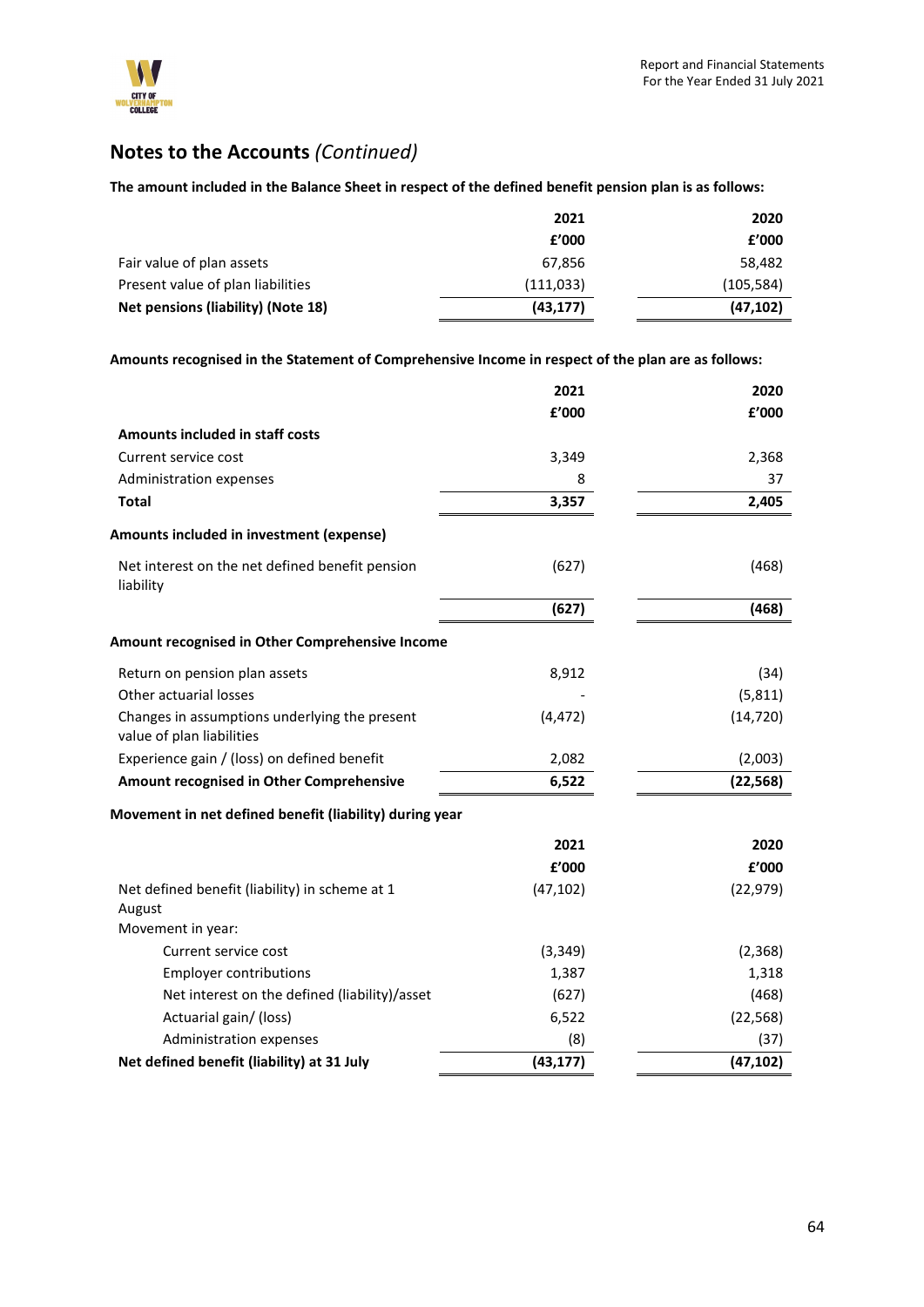

### **Asset and Liability Reconciliation**

|                                                                                        | 2021     | 2020     |
|----------------------------------------------------------------------------------------|----------|----------|
|                                                                                        | f'000    | £'000    |
| Changes in the present value of defined benefit obligations                            |          |          |
| Defined benefit obligations at start of period                                         | 105,584  | 86,085   |
| Current service cost                                                                   | 3,349    | 2,368    |
| Interest cost                                                                          | 1,414    | 1,793    |
| Contributions by Scheme participants                                                   | 378      | 377      |
| Changes in financial assumptions                                                       | 6,047    | 12,263   |
| Changes in demographic assumptions                                                     | (1, 575) | 2,457    |
| Experience (gain) / loss on defined benefit                                            | (2,082)  | 2,003    |
| Estimated benefits paid                                                                | (2,082)  | (1,762)  |
| Defined benefit obligations at end of period                                           | 111,033  | 105,584  |
| Changes in fair value of plan assets                                                   |          |          |
| Fair value of plan assets at start of period                                           | 58,482   | 63,106   |
| Interest on plan assets                                                                | 787      | 1,325    |
| Return on plan assets (excluding net interest on<br>the net defined benefit liability) | 8,912    | (34)     |
| Other actuarial losses                                                                 |          | (5, 811) |
| <b>Employer contributions</b>                                                          | 1,387    | 1,318    |
| Contributions by Scheme participants                                                   | 378      | 377      |
| Estimated benefits paid                                                                | (2,082)  | (1,762)  |
| <b>Administration Expenses</b>                                                         | (8)      | (37)     |
| Fair value of plan assets at end of period                                             | 67,856   | 58,482   |

These results include an allowance to reflect the Court of Appeal judgement in respect of the McCloud and Sargeant cases which relate to age discrimination. This allowance has been incorporated into the accounting results as at 31 July 2019, and have been rolled forward and remeasured to obtain the accounting results as at 31 July 2021.